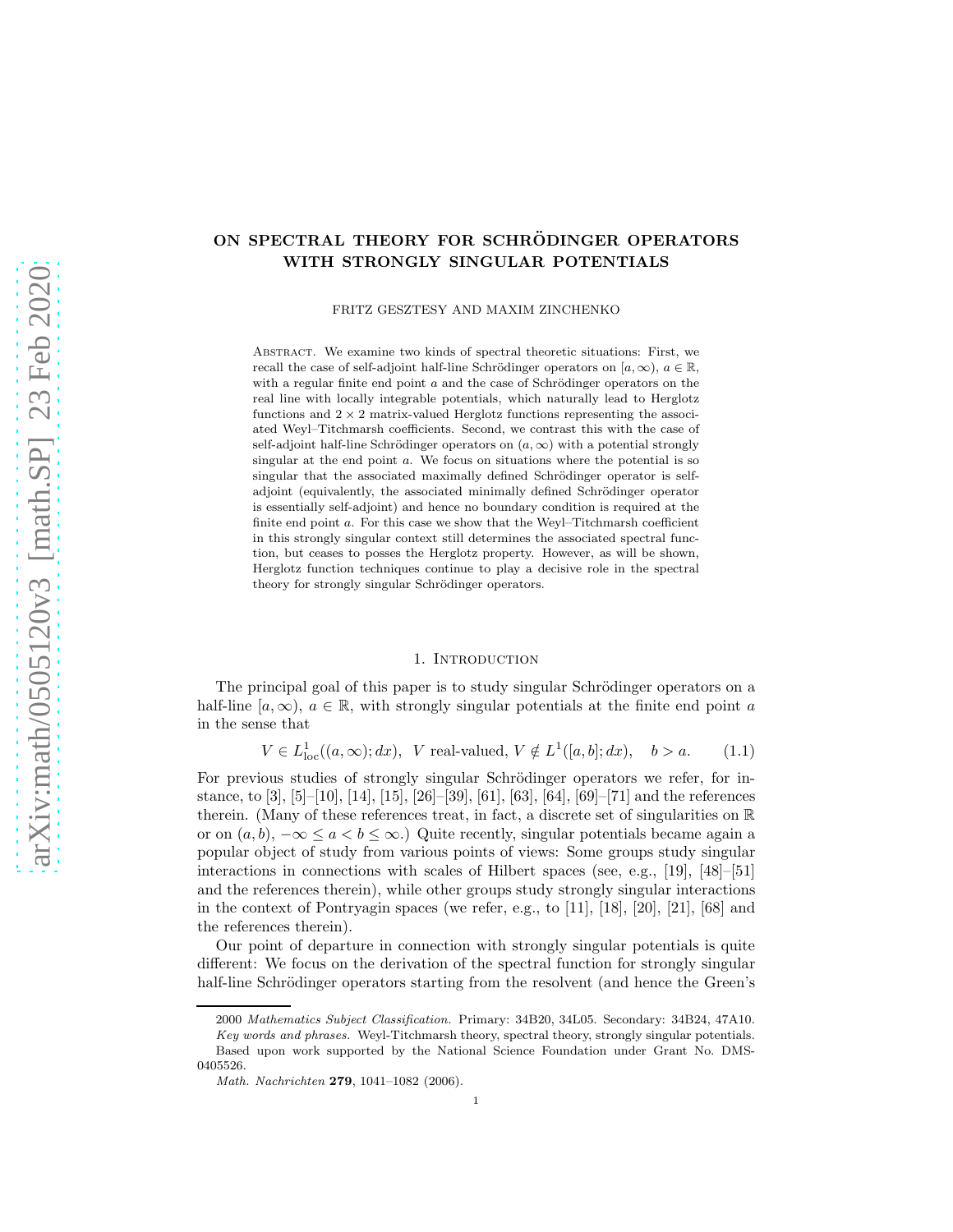function). In stark contrast to the standard situation of Schrödinger operators on a half-line  $[a, \infty), a \in \mathbb{R}$ , with a regular end point a, where the associated spectral function generates the measure in the Herglotz representation of the Weyl– Titchmarsh coefficient, we show that half-line Schrödinger operators with strongly singular potentials at the endpoint a lead to spectral functions which are related to the analog of a Weyl–Titchmarsh coefficient which ceases to be a Herglotz function. In fact, the strongly singular potentials studied in this paper are so singular at a that the associated maximally defined Schrödinger operator is self-adjoint (equivalently, the associated minimal Schrödinger operator is essentially self-adjoint) and hence no boundary condition is required at the finite endpoint a.

In Section 2 we recall the essential ingredients of standard spectral theory for self-adjoint Schrödinger operators on a half-line  $[a, \infty), a \in \mathbb{R}$ , with a regular end point a and problems on the real line with locally integrable potentials. In either case the notion of a spectral function or  $2 \times 2$  matrix spectral function is intimately connected with Herglotz functions and  $2 \times 2$  Herglotz matrices representing the celebrated Weyl–Titchmarsh coefficients. This section is, in part, of an expository nature. In stark contrast to the half-line case with a regular finite endpoint a in Section 2, we will show in Section 3 in the case of strongly singular potentials  $V$ on  $(a, \infty)$  with singularity concentrated at the endpoint a, that the corresponding spectral functions are no longer derived from associated Herglotz functions (although, certain Herglotz functions still play an important role in this context). We present and contrast two approaches in Section 3: First we discuss the case where the reference point  $x_0$  coincides with the singular endpoint  $a$ , leading to a scalar Weyl–Titchmarsh coefficient and a scalar spectral function. Alternatively, we treat the case where the reference point  $x_0$  belongs to the interior of the interval  $(a, \infty)$ , leading to a  $2 \times 2$  matrix-valued Weyl–Titchmarsh and spectral function. Finally, in Section 4 we provide a detailed discussion of the explicitly solvable example  $V(x) = [\gamma^2 - (1/4)]x^{-2}, x \in (0, \infty), \gamma \in [1, \infty)$ . Again we illustrate the two approaches with a choice of reference point  $x_0 = 0$  and  $x_0 \in (0, \infty)$ .

#### 2. Spectral Theory and Herglotz Functions

In this section we separately recall basic spectral theory for the case of halfline Schrödinger operators with a regular left endpoint and the case of full-line Schrödinger operators with locally integrable potentials and their relationship to Herglotz functions and matrices. The material of this section is standard and various parts of it can be found, for instance, in [12], [17, Ch. 9], [23, Sect. XIII.5], [24, Ch. 2], [25], [45, Ch. 10], [47], [55], [57], [59, Ch. 2], [62, Ch. VI], [65, Ch. 6], [75, Chs. II, III], [76, Sects. 7–10].

Starting with the half-line case (with a regular left endpoint) we introduce the following main assumption:

# **Hypothesis 2.1.** (i) Let  $a \in \mathbb{R}$  and assume that

$$
V \in L^{1}([a, c]; dx) \text{ for all } c \in (a, \infty), \text{ V real-valued.}
$$
 (2.1)

(ii) Introducing the differential expression  $\tau_+$  given by

$$
\tau_{+} = -\frac{d^2}{dx^2} + V(x), \quad x \in (a, \infty), \tag{2.2}
$$

we assume  $\tau_+$  to be in the limit point case at  $+\infty$ .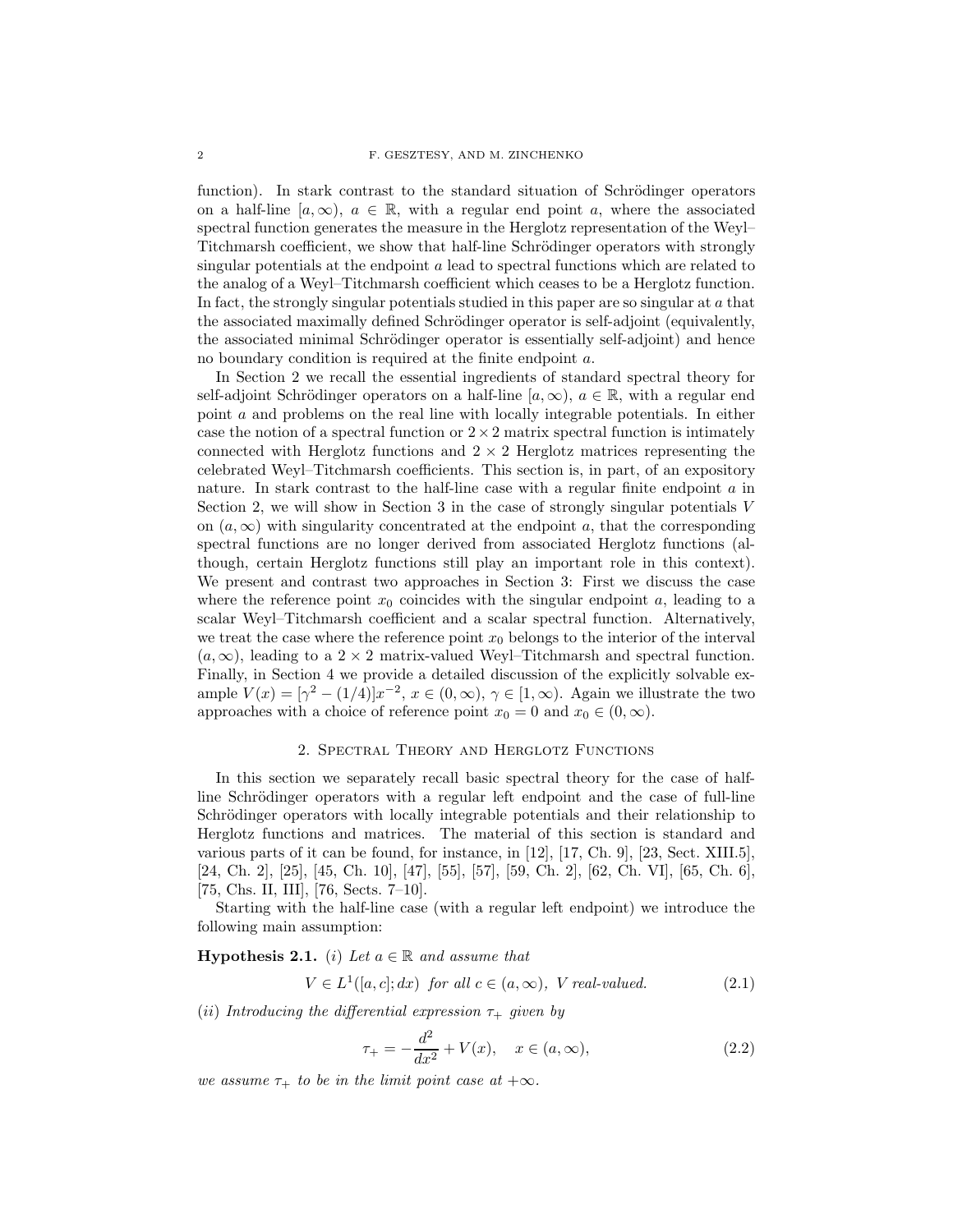Associated with the differential expression  $\tau_{+}$  one introduces the self-adjoint Schrödinger operator  $H_{+,\alpha}$  in  $L^2([a,\infty);dx)$  by

$$
H_{+,\alpha}f = \tau_{+}f, \quad \alpha \in [0, \pi),
$$
  
\n
$$
f \in \text{dom}(H_{+,\alpha}) = \{ g \in L^{2}([a,\infty); dx) \mid g, g' \in AC([a,c]) \text{ for all } c \in (a,\infty); (2.3)
$$
  
\n
$$
\sin(\alpha)g'(a_{+}) + \cos(\alpha)g(a_{+}) = 0; \ \tau_{+}g \in L^{2}([a,\infty); dx) \}.
$$

Here (and in the remainder of this manuscript) *'* denotes  $d/dx$  and  $AC([c, d])$  denotes the class of absolutely continuous functions on the closed interval  $[c, d]$ .

**Remark 2.2.** For simplicity we chose the half-line  $[a, \infty)$  rather than a finite interval [a, b),  $a < b < \infty$ . Moreover, we chose the limit point hypothesis of  $\tau_{+}$  at the right end point to avoid having to consider any boundary conditions at that point. Both limitations can be removed.

Next, we introduce the standard fundamental system of solutions  $\phi_{\alpha}(z, \cdot)$  and  $\theta_{\alpha}(z, \cdot), z \in \mathbb{C}$ , of

$$
(\tau_{+}\psi)(z,x) = z\psi(z,x), \quad x \in [a,\infty), \tag{2.4}
$$

satisfying the initial conditions at the point  $x = a$ ,

$$
\phi_{\alpha}(z,a) = -\theta_{\alpha}'(z,a) = -\sin(\alpha), \quad \phi_{\alpha}'(z,a) = \theta_{\alpha}(z,a) = \cos(\alpha), \quad \alpha \in [0, \pi). \tag{2.5}
$$

For future purpose we emphasize that for any fixed  $x \in [a, \infty)$ ,  $\phi_{\alpha}(z, x)$  and  $\theta_{\alpha}(z, x)$ are entire with respect to z and that

$$
W(\theta_{\alpha}(z,\cdot), \phi_{\alpha}(z,\cdot))(x) = 1, \quad z \in \mathbb{C}, \tag{2.6}
$$

where

$$
W(f,g)(x) = f(x)g'(x) - f'(x)g(x)
$$
\n(2.7)

denotes the Wronskian of  $f$  and  $g$ .

A particularly important special solution of (2.4) is the Weyl–Titchmarsh solution  $\psi_{+,\alpha}(z, \cdot), z \in \mathbb{C} \backslash \mathbb{R}$ , uniquely characterized by

$$
\psi_{+,\alpha}(z,\cdot) \in L^2([a,\infty);dx), \quad \sin(\alpha)\psi'_{+,\alpha}(z,a) + \cos(\alpha)\psi_{+,\alpha}(z,a) = 1, \quad z \in \mathbb{C}\backslash\mathbb{R}.
$$
\n(2.8)

The second condition in (2.8) just determines the normalization of  $\psi_{+,\alpha}(z, \cdot)$  and defines it uniquely. The crucial condition in  $(2.8)$  is the  $L^2$ -property which uniquely determines  $\psi_{+,\alpha}(z, \cdot)$  up to constant multiples by the limit point hypothesis of  $\tau_{+}$ at  $\infty$ . In particular, for  $\alpha, \beta \in [0, \pi)$ ,

$$
\psi_{+,\alpha}(z,\cdot) = C(z,\alpha,\beta)\psi_{+,\beta}(z,\cdot) \text{ for some coefficient } C(z,\alpha,\beta) \in \mathbb{C}.\tag{2.9}
$$

The normalization in (2.8) shows that  $\psi_{+,\alpha}(z, \cdot)$  is of the type

$$
\psi_{+,\alpha}(z,x) = \theta_{\alpha}(z,x) + m_{+,\alpha}(z)\phi_{\alpha}(z,x), \quad z \in \mathbb{C} \backslash \mathbb{R}, \ x \in [a,\infty)
$$
 (2.10)

for some coefficient  $m_{+\alpha}(z)$ , the Weyl–Titchmarsh m-function associated with  $\tau_{+}$ and  $\alpha$ .

Next, we recall the fundamental identity

$$
\int_{a}^{\infty} dx \, \psi_{+,\alpha}(z_1, x)\psi_{+,\alpha}(z_2, x) = \frac{m_{+,\alpha}(z_1) - m_{+,\alpha}(z_2)}{z_1 - z_2}, \quad z_1, z_2 \in \mathbb{C} \backslash \mathbb{R}, \ z_1 \neq z_2.
$$
\n(2.11)

It is a consequence of the elementary fact

$$
\frac{d}{dx}W(\psi(z_1,\cdot),\psi(z_2,\cdot))(x) = (z_1 - z_2)\psi(z_1,x)\psi(z_2,x) \tag{2.12}
$$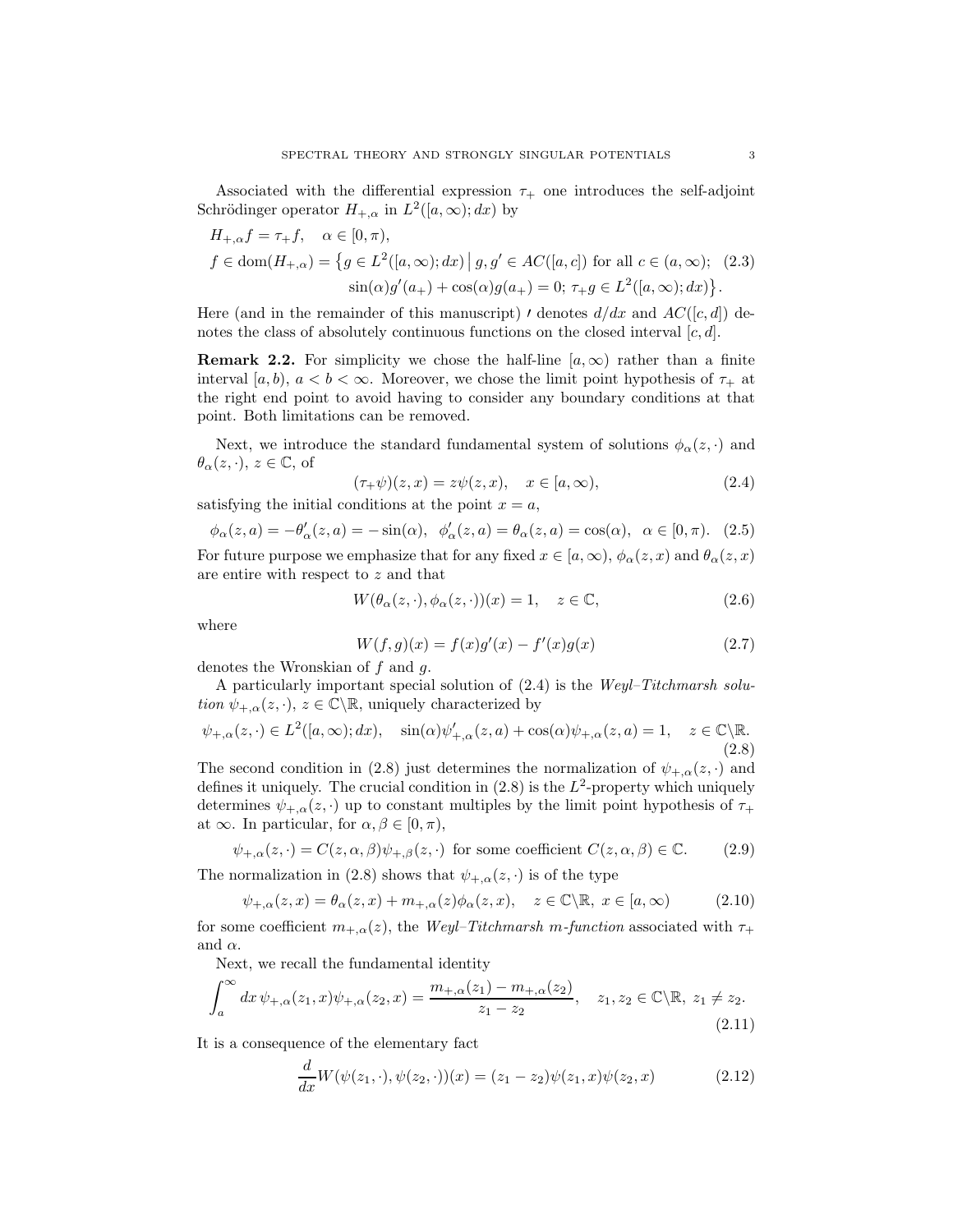for solutions  $\psi(z_j, \cdot), j = 1, 2,$  of (2.4), and the fact that  $\tau_+$  is assumed to be in the limit point case at  $\infty$  which implies

$$
\lim_{x \uparrow \infty} W(\psi_{+,\alpha}(z_1,\cdot), \psi_{+,\alpha}(z_2,\cdot))(x) = 0.
$$
\n(2.13)

Moreover, since  $\overline{\psi_{+,\alpha}(z,\cdot)}$  is the unique solution of  $\tau_+\psi(\overline{z},x)=\overline{z}\psi(\overline{z},x), x\in[a,\infty),$ satisfying

$$
\overline{\psi_{+,\alpha}(z,\cdot)} \in L^2([a,\infty);dx), \quad \sin(\alpha)\overline{\psi'_{+,\alpha}(z,a)} + \cos(\alpha)\overline{\psi_{+,\alpha}(z,a)} = 1, \quad (2.14)
$$

and since

$$
\overline{\phi_{\alpha}(z,x)} = \phi_{\alpha}(\overline{z},x), \quad \overline{\theta_{\alpha}(z,x)} = \theta_{\alpha}(\overline{z},x), \quad z \in \mathbb{C}, \ x \in [a,\infty), \tag{2.15}
$$

one concludes that  $\psi_{+,\alpha}(z, \cdot)$  is the Weyl–Titchmarsh solution of  $\tau_{+}\psi(\overline{z}, x)$  =  $\overline{z}\psi(\overline{z},x), x \geq a$ , and hence

$$
\overline{m_{+,\alpha}(z)} = m_{+,\alpha}(\overline{z}), \quad z \in \mathbb{C} \backslash \mathbb{R}.\tag{2.16}
$$

Thus, choosing  $z_1 = z$ ,  $z_2 = \overline{z}$  in (2.11), one infers

$$
\int_{a}^{\infty} dx \, |\psi_{+,\alpha}(z,x)|^2 = \frac{\text{Im}(m_{+,\alpha}(z))}{\text{Im}(z)}, \quad z \in \mathbb{C} \backslash \mathbb{R}.
$$
 (2.17)

Before we turn to the proper interpretation of formulas (2.16) and (2.17), we briefly take a look at the Green's function  $G_{+,\alpha}(z,x,x')$  of  $H_{+,\alpha}$ . Using (2.5),  $(2.6)$ , and  $(2.8)$  one obtains,

$$
G_{+,\alpha}(z,x,x') = \begin{cases} \phi_{\alpha}(z,x)\psi_{+,\alpha}(z,x'), & a \leq x \leq x', \\ \phi_{\alpha}(z,x')\psi_{+,\alpha}(z,x), & a \leq x' \leq x, \end{cases} \quad z \in \mathbb{C} \backslash \mathbb{R} \tag{2.18}
$$

and thus,

$$
((H_{+,\alpha}-zI)^{-1}f)(x) = \int_a^{\infty} dx' G_{+,\alpha}(z,x,x')f(x'),
$$
  
\n
$$
z \in \mathbb{C} \setminus \mathbb{R}, \ x \in [a,\infty), \ f \in L^2([a,\infty);dx).
$$
\n(2.19)

Next we mention the following analyticity result (for the notion of Herglotz functions we refer to Appendix A). Here and in the remainder of this manuscript,  $\chi_{\mathcal{M}}$  denotes the characteristic function of a set  $\mathcal{M} \subset \mathbb{R}$ .

**Lemma 2.3.** Assume Hypothesis 2.1 and let  $\alpha \in [0, \pi)$ . Then  $m_{+,\alpha}$  is analytic on  $\mathbb{C}\setminus\sigma(H_{+,\alpha})$ , moreover,  $m_{+,\alpha}$  is a Herglotz function. In addition, for each  $x \in$  $[a,\infty), \psi_{+,\alpha}(\cdot,x)$  and  $\psi'_{+,\alpha}(\cdot,x)$  are analytic on  $\mathbb{C}\backslash \sigma(H_{+,\alpha})$ .

*Proof.* Pick real numbers c and d such that  $a \leq c < d < \infty$ . Then, using (2.18) and (2.19) one computes

$$
\int_{\sigma(H_{+,\alpha})} \frac{d||E_{H_{+,\alpha}}(\lambda)\chi_{[c,d]}||_{L^2([a,\infty);dx)}}{\lambda-z} = (\chi_{[c,d]}, (H_{+,\alpha} - zI)^{-1}\chi_{[c,d]})_{L^2([a,\infty);dx)}
$$
\n
$$
= \int_c^d dx \int_c^x dx' \theta_\alpha(z,x)\phi_\alpha(z,x') + \int_c^d dx' \int_x^d dx' \phi_\alpha(z,x)\theta_\alpha(z,x') \qquad (2.20)
$$
\n
$$
+ m_{+,\alpha}(z) \left[ \int_c^d dx \phi_\alpha(z,x) \right]^2, \quad z \in \mathbb{C} \setminus \sigma(H_{+,\alpha}).
$$

Since the left-hand side of (2.20) is analytic with respect to z on  $\mathbb{C}\setminus\sigma(H_{+,\alpha})$  and since  $\phi_{\alpha}(\cdot, x)$  and  $\theta_{\alpha}(\cdot, x)$  are entire for fixed  $x \in [a, \infty)$  with  $\phi_{\alpha}(z, \cdot), \theta_{\alpha}(z, \cdot)$ , and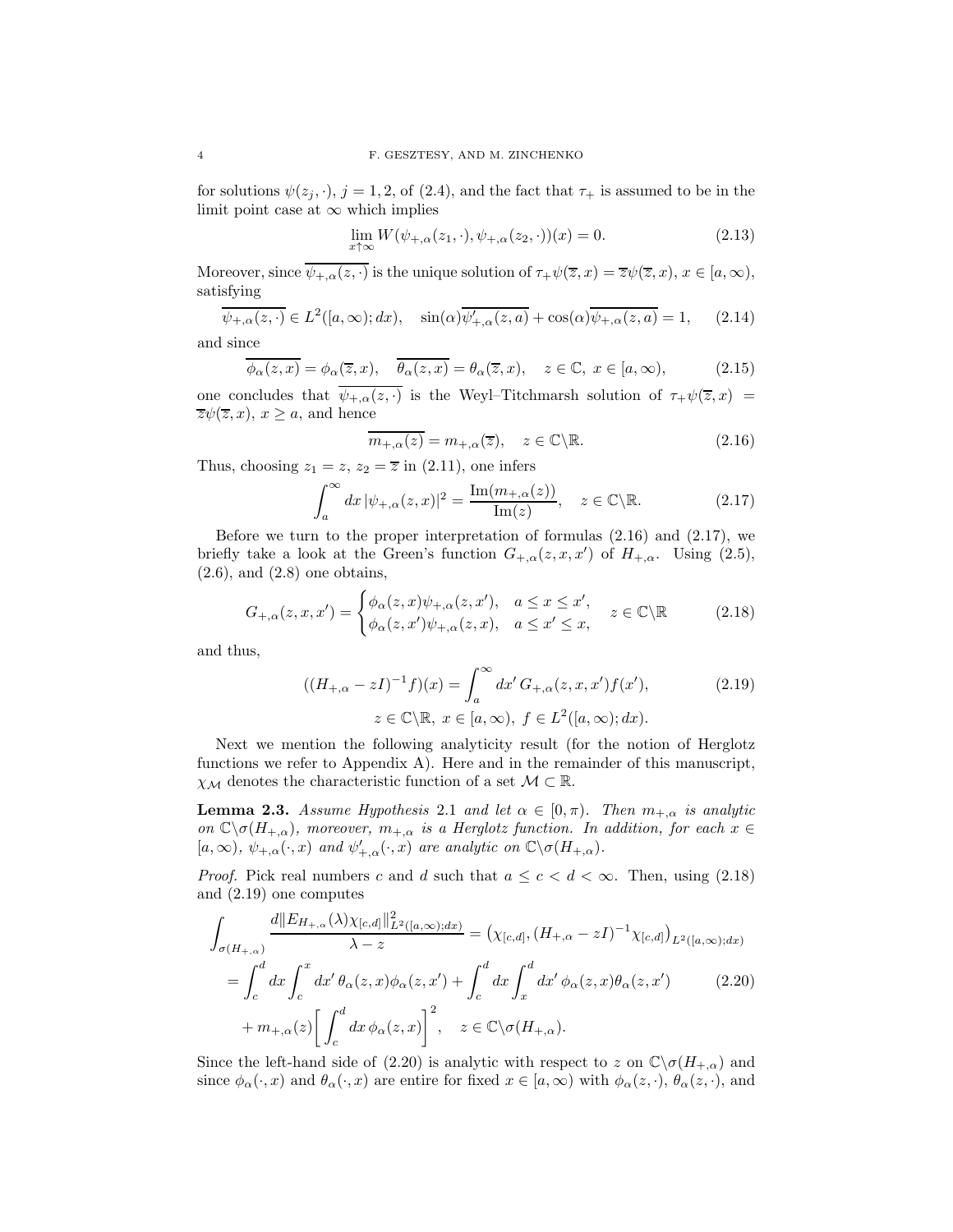their first x-derivatives being absolutely continuous on each interval  $[a, b], b > a$ , one concludes that  $m_{+,\alpha}$  is analytic in a sufficiently small open neighborhood  $\mathcal{N}_{z_0}$ of a given point  $z_0 \in \mathbb{C} \backslash \sigma(H_{+,\alpha})$ , as long as we can guarantee the existence of  $c(z_0), d(z_0) \in [a, \infty)$  such that

$$
\int_{c(z_0)}^{d(z_0)} dx \,\phi_\alpha(z,x) \neq 0, \quad z \in \mathcal{N}_{z_0}.
$$
\n(2.21)

The latter is shown as follows: First, pick  $z_0 \in \mathbb{C} \backslash \sigma(H_{+,\alpha})$ . Then since  $\phi_\alpha(z_0, \cdot)$ does not vanish identically, one can find  $c(z_0), d(z_0) \in [a, \infty)$  such that

$$
\int_{c(z_0)}^{d(z_0)} dx \, \phi_\alpha(z_0, x) \neq 0.
$$
 (2.22)

Since

$$
\int_{c(z_0)}^{d(z_0)} dx \, \phi_\alpha(z, x) \tag{2.23}
$$

is entire with respect to  $z$ ,  $(2.22)$  guarantees the existence of an open neighborhood  $\mathcal{N}_{z_0}$  of  $z_0$  such that (2.21) holds. Since  $z_0 \in \mathbb{C} \backslash \sigma(H_{+\alpha})$  was chosen arbitrary,  $m_{+\alpha}$ is analytic on  $\mathbb{C}\setminus\sigma(H_{+,\alpha})$ . Together with (2.16) and (2.17) this proves that  $m_{+,\alpha}$  is a Herglotz function. By (2.10) (and its x-derivative),  $\psi_{+,\alpha}(\cdot,x)$  and  $\psi'_{+,\alpha}(\cdot,x)$  are analytic on  $\mathbb{C}\setminus \sigma(H_{+,\alpha})$  for each  $x \in [a,\infty)$ .

**Remark 2.4.** Traditionally, one proves analyticity of  $m_{+,\alpha}$  on  $\mathbb{C}\backslash\mathbb{R}$  by first restricting  $H_{+\alpha}$  to the interval [a, b] (introducing a self-adjoint boundary condition at the endpoint  $b$ ) and then controls the uniform limit of a sequence of meromorphic Weyl–Titchmarsh coefficients analytic on  $\mathbb{C}\setminus\mathbb{R}$  as  $b \uparrow \infty$ . We chose the somewhat roundabout proof of Lemma 2.3 based on the fundamental identity  $(2.20)$  in view of Section 3, in which we consider strongly singular potentials at  $x = a$ , where the traditional approach leading to a Weyl–Titchmarsh coefficient  $m_+$  possessing the Herglotz property is not applicable, but the current method of proof relying on the family of spectral projections  $\{E_{H_{+,\alpha}}\}_{\lambda\in\mathbb{R}}$ , the Green's function  $G_{+,\alpha}(z,x,x')$  of  $H_{+,\alpha}$ , and identity (2.20), remains in effect.

Moreover, we recall the following well-known facts on  $m_{+,\alpha}$ :

$$
\lim_{\epsilon \downarrow 0} i\epsilon \, m_{+,\alpha}(\lambda + i\epsilon) = \begin{cases} 0, & \phi_{\alpha}(\lambda, \cdot) \notin L^{2}([a, \infty); dx), \\ -\|\phi_{\alpha}(\lambda, \cdot)\|_{L^{2}([a, \infty); dx)}^{-2}, & \phi_{\alpha}(\lambda, \cdot) \in L^{2}([a, \infty); dx), \end{cases}
$$
\n(2.24)

$$
\lambda\in\mathbb{R},\;\alpha\in[0,\pi),
$$

$$
m_{+,\alpha_1}(z) = \frac{-\sin(\alpha_1 - \alpha_2) + \cos(\alpha_1 - \alpha_2)m_{+,\alpha_2}(z)}{\cos(\alpha_1 - \alpha_2) + \sin(\alpha_1 - \alpha_2)m_{+,\alpha_2}(z)}, \quad \alpha_1, \alpha_2 \in [0, \pi), \tag{2.25}
$$

$$
m_{+,\alpha}(z) = \begin{cases} \cot(\alpha) + \frac{i}{\sin^2(\alpha)} z^{-1/2} - \frac{\cos(\alpha)}{\sin^3(\alpha)} z^{-1} + o(z^{-1}), & \alpha \in (0, \pi), \\ iz^{1/2} + o(1), & \alpha = 0. \end{cases}
$$
(2.26)

The asymptotic behavior (2.26) then implies the Herglotz representation of  $m_{+\alpha}$ (cf. Theorem  $A.2 (iii)$ ),

$$
m_{+,\alpha}(z) = \begin{cases} c_{+,\alpha} + \int_{\mathbb{R}} d\rho_{+,\alpha}(\lambda) \left[ \frac{1}{\lambda - z} - \frac{\lambda}{1 + \lambda^2} \right], & \alpha \in [0, \pi), \\ \cot(\alpha) + \int_{\mathbb{R}} d\rho_{+,\alpha}(\lambda) \left( \lambda - z \right)^{-1}, & \alpha \in (0, \pi), \end{cases} z \in \mathbb{C} \backslash \mathbb{R} \tag{2.27}
$$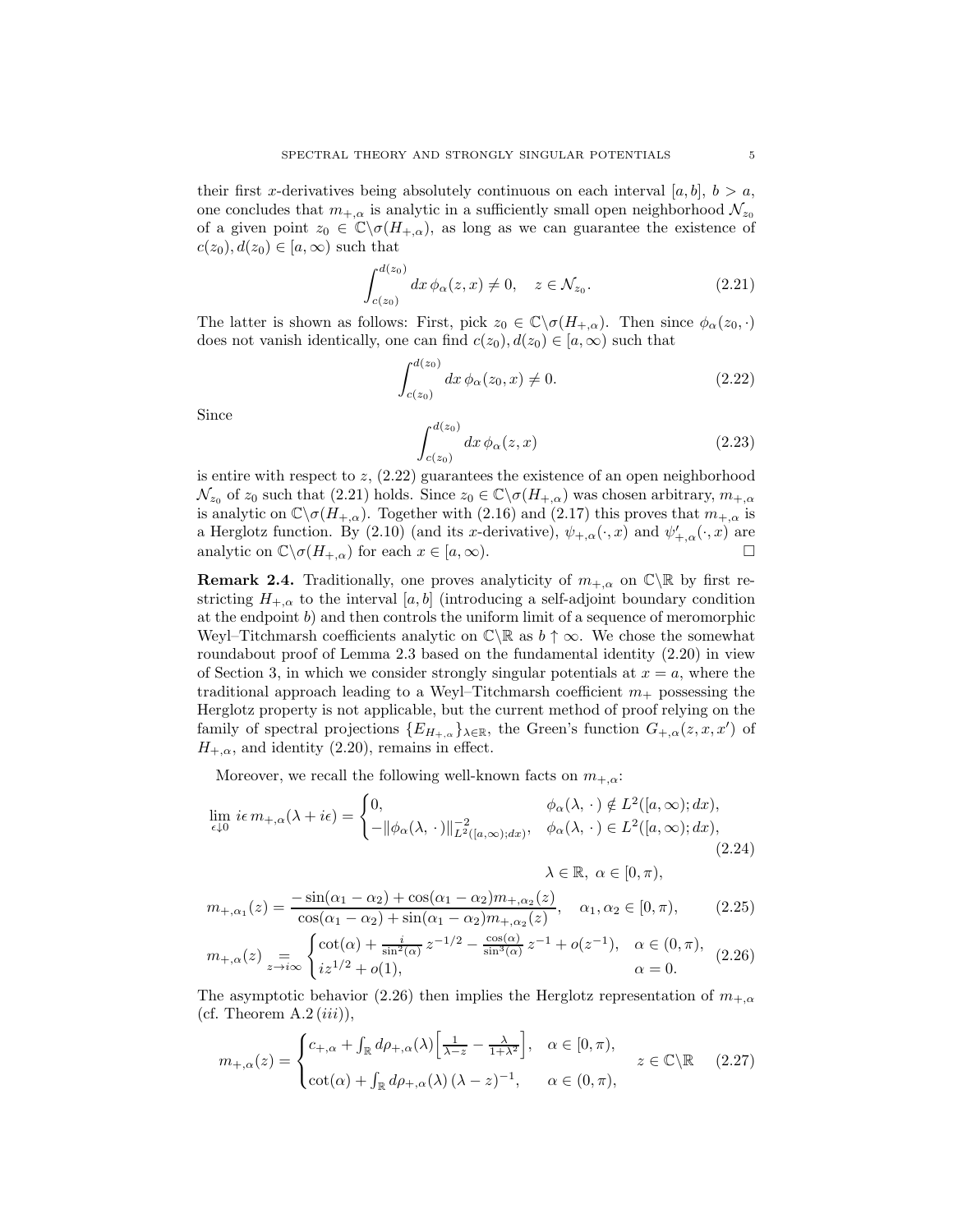with

$$
\int_{\mathbb{R}} \frac{d\rho_{+,\alpha}(\lambda)}{1+|\lambda|} \begin{cases} <\infty, & \alpha \in (0,\pi), \\ =\infty, & \alpha = 0, \end{cases} \quad \int_{\mathbb{R}} \frac{d\rho_{+,0}(\lambda)}{1+\lambda^2} < \infty. \tag{2.28}
$$

We note that in formulas  $(2.10)$ – $(2.27)$  one can of course replace  $z \in \mathbb{C} \setminus \mathbb{R}$  by  $z \in \mathbb{C} \backslash \sigma(H_{+,\alpha}).$ 

For future purposes we also note the following result, a version of Stone's formula in the weak sense (cf., e.g., [23, p. 1203]).

**Lemma 2.5.** Let  $T$  be a self-adjoint operator in a complex separable Hilbert space H (with scalar product denoted by  $(\cdot, \cdot)_{\mathcal{H}}$ , linear in the second factor) and denote by  ${E_T(\lambda)}_{\lambda \in \mathbb{R}}$  the family of self-adjoint right-continuous spectral projections associated with T, that is,  $E_T(\lambda) = \chi_{(-\infty,\lambda]}(T)$ ,  $\lambda \in \mathbb{R}$ . Moreover, let  $f, g \in \mathcal{H}$ ,  $\lambda_1, \lambda_2 \in \mathbb{R}, \lambda_1 < \lambda_2, \text{ and } F \in C(\mathbb{R}).$  Then,

$$
(f, F(T)E_T((\lambda_1, \lambda_2))g)_{\mathcal{H}}
$$
  
= 
$$
\lim_{\delta \downarrow 0} \lim_{\varepsilon \downarrow 0} \frac{1}{2\pi i} \int_{\lambda_1 + \delta}^{\lambda_2 + \delta} d\lambda F(\lambda) \left[ \left( f, (T - (\lambda + i\varepsilon)I_{\mathcal{H}})^{-1}g \right)_{\mathcal{H}} - \left( f, (T - (\lambda - i\varepsilon)I_{\mathcal{H}})^{-1}g \right)_{\mathcal{H}} \right].
$$
 (2.29)

*Proof.* First, assume  $F \geq 0$ . Then

$$
(F(T)^{1/2}E_T((\lambda_1, \lambda_2))f, (T - zI_{\mathcal{H}})^{-1}F(T)^{1/2}E_T((\lambda_1, \lambda_2))f)_{\mathcal{H}}
$$
  
= 
$$
\int_{\mathbb{R}} d(f, E_T(\lambda)f)_{\mathcal{H}} F(\lambda) \chi_{(\lambda_1, \lambda_2]}(\lambda) (\lambda - z)^{-1}
$$
  
= 
$$
\int_{\mathbb{R}} \frac{d(F(T)^{1/2} \chi_{(\lambda_1, \lambda_2]}(T)f, E_T(\lambda)F(T)^{1/2} \chi_{(\lambda_1, \lambda_2]}(T)f)_{\mathcal{H}}}{(\lambda - z)}, \quad z \in \mathbb{C}_+ \quad (2.30)
$$

is a Herglotz function and hence (2.29) for  $g = f$  follows from (A.4). If F is not nonnegative, one decomposes F as  $F = (F_1 - F_2) + i(F_3 - F_4)$  with  $F_j \ge 0, 1 \le j \le 4$ and applies (2.30) to each  $j \in \{1, 2, 3, 4\}$ . The general case  $g \neq f$  then follows from the case  $g = f$  by polarization.

Next, we relate the family of spectral projections,  $\{E_{H_{+,\alpha}}(\lambda)\}_{\lambda\in\mathbb{R}}$ , of the selfadjoint operator  $H_{+,\alpha}$  and the spectral function  $\rho_{+,\alpha}(\lambda), \lambda \in \mathbb{R}$ , which generates the measure in the Herglotz representation (2.27) of  $m_{+,\alpha}$ .

We first note that for  $F \in C(\mathbb{R}),$ 

$$
(f, F(H_{+,\alpha})g)_{L^2([a,\infty);dx)} = \int_{\mathbb{R}} d(f, E_{H_{+,\alpha}}(\lambda)g)_{L^2([a,\infty);dx)} F(\lambda),
$$
  

$$
f, g \in \text{dom}(F(H_{+,\alpha}))
$$
  

$$
= \left\{ h \in L^2([a,\infty);dx) \middle| \int_{\mathbb{R}} d||E_{H_{+,\alpha}}(\lambda)h||^2_{L^2([a,\infty);dx)} |F(\lambda)|^2 < \infty \right\}.
$$
 (2.31)

Equation  $(2.31)$  extends to measurable functions F and holds also in the strong sense, but the displayed weak version will suffice for our purpose.

In the following,  $C_0^{\infty}((c,d))$ ,  $-\infty \leq c < d \leq \infty$ , denotes the usual space of infinitely differentiable functions of compact support contained in  $(c, d)$ .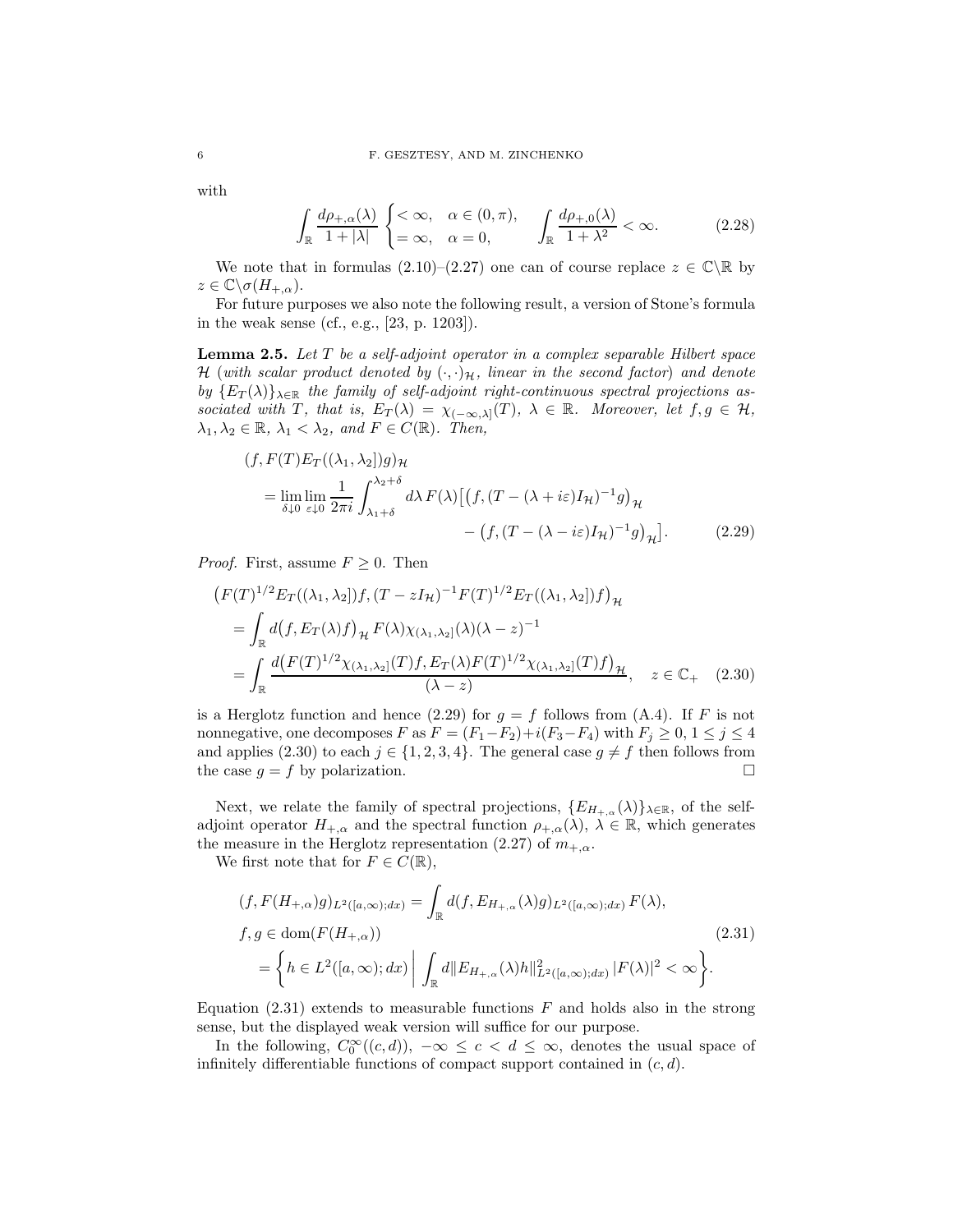**Theorem 2.6.** Let  $\alpha \in [0, \pi)$ ,  $f, g \in C_0^{\infty}((a, \infty))$ ,  $F \in C(\mathbb{R})$ , and  $\lambda_1, \lambda_2 \in \mathbb{R}$ ,  $\lambda_1 < \lambda_2$ . Then,

$$
(f, F(H_{+,\alpha})E_{H_{+,\alpha}}((\lambda_1,\lambda_2])g)_{L^2([a,\infty);dx)} = (\widehat{f}_{+,\alpha}, M_F M_{\chi_{(\lambda_1,\lambda_2]}}\widehat{g}_{+,\alpha})_{L^2(\mathbb{R};d\rho_{+,\alpha})},
$$
\n(2.32)

where we introduced the notation

$$
\widehat{h}_{+,\alpha}(\lambda) = \int_{a}^{\infty} dx \, \phi_{\alpha}(\lambda, x) h(x), \quad \lambda \in \mathbb{R}, \ h \in C_{0}^{\infty}((a, \infty)), \tag{2.33}
$$

and  $M_G$  denotes the maximally defined operator of multiplication by the  $d\rho_{+,\alpha}$ measurable function G in the Hilbert space  $L^2(\mathbb{R}; d\rho_{+,\alpha})$ ,

$$
\left(M_G\widehat{h}\right)(\lambda) = G(\lambda)\widehat{h}(\lambda) \text{ for } d\rho_{+,\alpha}. a.e. \lambda \in \mathbb{R},
$$
\n
$$
\widehat{h} \in \text{dom}(M_G) = \left\{\widehat{k} \in L^2(\mathbb{R}; d\rho_{+,\alpha}) \, \middle| \, G\widehat{k} \in L^2(\mathbb{R}; d\rho_{+,\alpha})\right\}.
$$
\n
$$
(2.34)
$$

Here  $d\rho_{+,\alpha}$  is the measure in the Herglotz representation of the Weyl–Titchmarsh function  $m_{+,\alpha}$  (cf. (2.27)).

Proof. The point of departure for deriving (2.32) is Stone's formula (2.29) applied to  $T = H_{+,\alpha}$ ,

$$
(f, F(H_{+,\alpha})E_{H_{+,\alpha}}((\lambda_1, \lambda_2))g)_{L^2([a,\infty);dx)}
$$
  
= 
$$
\lim_{\delta \downarrow 0} \lim_{\varepsilon \downarrow 0} \frac{1}{2\pi i} \int_{\lambda_1 + \delta}^{\lambda_2 + \delta} d\lambda F(\lambda) \left[ \left( f, (H_{+,\alpha} - (\lambda + i\varepsilon)I)^{-1}g \right)_{L^2([a,\infty);dx)} - \left( f, (H_{+,\alpha} - (\lambda - i\varepsilon)I)^{-1}g \right)_{L^2([a,\infty);dx} \right].
$$
 (2.35)

Insertion of (2.18) and (2.19) into (2.35) then yields the following:

$$
(f, F(H_{+,\alpha})E_{H_{+,\alpha}}((\lambda_1, \lambda_2|)g)_{L^2([a,\infty);dx)} = \lim_{\delta \downarrow 0} \lim_{\varepsilon \downarrow 0} \frac{1}{2\pi i} \int_{\lambda_1+\delta}^{\lambda_2+\delta} d\lambda F(\lambda)
$$

$$
\times \int_a^\infty dx \Big\{ \Big[ \overline{f(x)} \psi_{+,\alpha}(\lambda + i\varepsilon, x) \int_a^x dx' \phi_\alpha(\lambda + i\varepsilon, x') g(x') + \overline{f(x)} \phi_\alpha(\lambda + i\varepsilon, x) \int_x^\infty dx' \psi_{+,\alpha}(\lambda + i\varepsilon, x') g(x') \Big] - \Big[ \overline{f(x)} \psi_{+,\alpha}(\lambda - i\varepsilon, x) \int_a^x dx' \phi_\alpha(\lambda - i\varepsilon, x') g(x') + \overline{f(x)} \phi_\alpha(\lambda - i\varepsilon, x) \int_x^\infty dx' \psi_{+,\alpha}(\lambda - i\varepsilon, x') g(x') \Big] \Big\}. \tag{2.36}
$$

Freely interchanging the dx and  $dx'$  integrals with the limits and the  $d\lambda$  integral (since all integration domains are finite and all integrands are continuous), and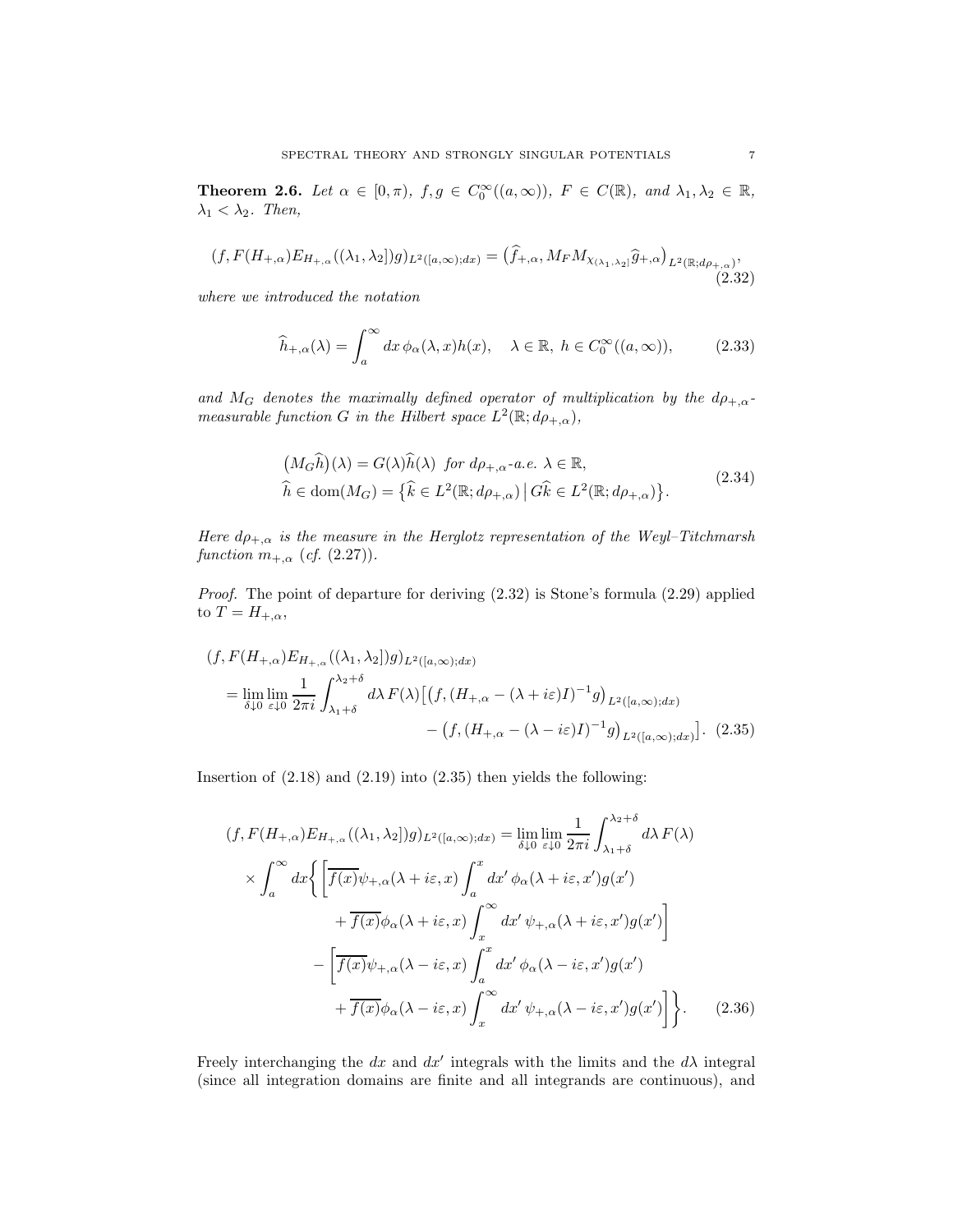inserting expression (2.10) for  $\psi_{+,\alpha}(z,x)$  into (2.36), one obtains

$$
(f, F(H_{+,\alpha})E_{H_{+,\alpha}}((\lambda_1, \lambda_2))g)_{L^2([a,\infty);dx)} = \int_a^{\infty} dx \overline{f(x)} \Big\{ \int_a^x dx' g(x')
$$
  

$$
\times \lim_{\delta \downarrow 0} \lim_{\varepsilon \downarrow 0} \frac{1}{2\pi i} \int_{\lambda_1+\delta}^{\lambda_2+\delta} d\lambda F(\lambda) \Big[ \big[\theta_\alpha(\lambda, x) + m_{+,\alpha}(\lambda + i\varepsilon)\phi_\alpha(\lambda, x)\big] \phi_\alpha(\lambda, x')
$$

$$
- \big[\theta_\alpha(\lambda, x) + m_{+,\alpha}(\lambda - i\varepsilon)\phi_\alpha(\lambda, x)\big] \phi_\alpha(\lambda, x') \Big]
$$

$$
+ \int_x^{\infty} dx' g(x') \lim_{\delta \downarrow 0} \lim_{\varepsilon \downarrow 0} \frac{1}{2\pi i} \int_{\lambda_1+\delta}^{\lambda_2+\delta} d\lambda F(\lambda) \Big[ \phi_\alpha(\lambda, x') + m_{+,\alpha}(\lambda + i\varepsilon)\phi_\alpha(\lambda, x') \Big]
$$

$$
\times \big[\phi_\alpha(\lambda, x) \big[\theta_\alpha(\lambda, x') + m_{+,\alpha}(\lambda - i\varepsilon)\phi_\alpha(\lambda, x')\big] \Big]
$$

$$
- \phi_\alpha(\lambda, x) \big[\theta_\alpha(\lambda, x') + m_{+,\alpha}(\lambda - i\varepsilon)\phi_\alpha(\lambda, x')\big] \Big].
$$
 (2.37)

Here we employed the fact that for fixed  $x \in [a,\infty)$ ,  $\theta_{\alpha}(z,x)$  and  $\phi_{\alpha}(z,x)$  are entire with respect to z, that  $\theta_{\alpha}(\lambda, x)$  and  $\phi_{\alpha}(\lambda, x)$  are real-valued for  $\lambda \in \mathbb{R}$ , that  $\theta_{\alpha}(z, \cdot), \phi_{\alpha}(z, \cdot) \in AC([a, c])$  for all  $c > a$ , and hence that

$$
\theta_{\alpha}(\lambda \pm i\varepsilon, x) = \theta_{\alpha}(\lambda, x) \pm i\varepsilon (d/dz) \theta_{\alpha}(z, x)|_{z=\lambda} + O(\varepsilon^2),
$$
  

$$
\phi_{\alpha}(\lambda \pm i\varepsilon, x) = \phi_{\alpha}(\lambda, x) \pm i\varepsilon (d/dz) \phi_{\alpha}(z, x)|_{z=\lambda} + O(\varepsilon^2)
$$
 (2.38)

with  $O(\varepsilon^2)$  being uniform with respect to  $(\lambda, x)$  as long as  $\lambda$  and x vary in compact subsets of  $\mathbb{R} \times [a, \infty)$ . Moreover, we used that

$$
\varepsilon |m_{+,\alpha}(\lambda + i\varepsilon)| \le C(\lambda_1, \lambda_2, \varepsilon_0) \text{ for } \lambda \in [\lambda_1, \lambda_2], 0 < \varepsilon \le \varepsilon_0,
$$
  

$$
\varepsilon |\text{Re}(m_{+,\alpha}(\lambda + i\varepsilon))| \underset{\varepsilon \downarrow 0}{=} o(1), \quad \lambda \in \mathbb{R}.
$$
 (2.39)

In particular, utilizing (2.38) and (2.39),  $\phi_{\alpha}(\lambda \pm i\varepsilon, x)$  and  $\theta_{\alpha}(\lambda \pm i\varepsilon, x)$  have been replaced by  $\phi_{\alpha}(\lambda, x)$  and  $\theta_{\alpha}(\lambda, x)$  under the  $d\lambda$  integrals in (2.37). Cancelling appropriate terms in (2.37), simplifying the remaining terms, and using (2.16) then yield

$$
(f, F(H_{+,\alpha})E_{H_{+,\alpha}}((\lambda_1, \lambda_2])g)_{L^2([a,\infty);dx)} = \int_a^{\infty} dx \overline{f(x)} \int_a^{\infty} dx' g(x')
$$
  
 
$$
\times \lim_{\delta \downarrow 0} \lim_{\varepsilon \downarrow 0} \frac{1}{\pi} \int_{\lambda_1 + \delta}^{\lambda_2 + \delta} d\lambda F(\lambda) \phi_{\alpha}(\lambda, x) \phi_{\alpha}(\lambda, x') \text{Im}(m_{+,\alpha}(\lambda + i\varepsilon)). \tag{2.40}
$$

Using the fact that by (A.4)

$$
\int_{(\lambda_1,\lambda_2]} d\rho_{+,\alpha}(\lambda) = \rho_{+,\alpha}((\lambda_1,\lambda_2]) = \lim_{\delta \downarrow 0} \lim_{\varepsilon \downarrow 0} \frac{1}{\pi} \int_{\lambda_1+\delta}^{\lambda_2+\delta} d\lambda \operatorname{Im}(m_{+,\alpha}(\lambda + i\varepsilon)), \tag{2.41}
$$

and hence that

$$
\int_{\mathbb{R}} d\rho_{+,\alpha}(\lambda) h(\lambda) = \lim_{\varepsilon \downarrow 0} \frac{1}{\pi} \int_{\mathbb{R}} d\lambda \operatorname{Im}(m_{+,\alpha}(\lambda + i\varepsilon)) h(\lambda), \quad h \in C_0(\mathbb{R}), \quad (2.42)
$$

$$
\int_{(\lambda_1,\lambda_2]} d\rho_{+,\alpha}(\lambda) k(\lambda) = \lim_{\delta \downarrow 0} \lim_{\varepsilon \downarrow 0} \frac{1}{\pi} \int_{\lambda_1+\delta}^{\lambda_2+\delta} d\lambda \operatorname{Im}(m_{+,\alpha}(\lambda + i\varepsilon)) k(\lambda), \quad k \in C(\mathbb{R}), \quad (2.43)
$$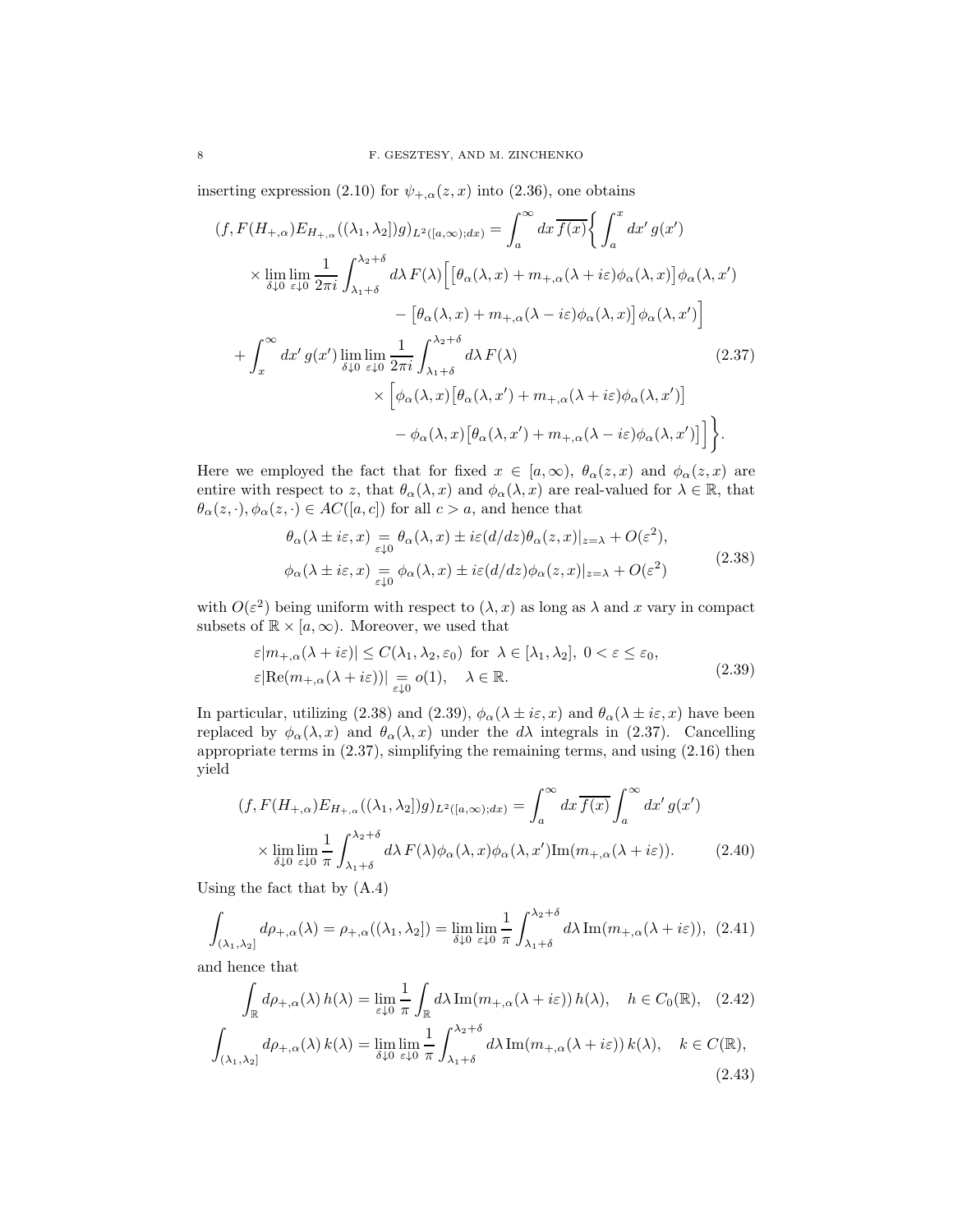(with  $C_0(\mathbb{R})$  the space of continuous compactly supported functions on  $\mathbb{R}$ ) one concludes

$$
(f, F(H_{+,\alpha})E_{H_{+,\alpha}}((\lambda_1, \lambda_2))g)_{L^2([a,\infty);dx)}
$$
  
= 
$$
\int_a^{\infty} dx \overline{f(x)} \int_a^{\infty} dx' g(x') \int_{(\lambda_1, \lambda_2]} d\rho_{+,\alpha}(\lambda) F(\lambda) \phi_{\alpha}(\lambda, x) \phi_{\alpha}(\lambda, x')
$$
  
= 
$$
\int_{(\lambda_1, \lambda_2]} d\rho_{+,\alpha}(\lambda) F(\lambda) \overline{\hat{f}_{+,\alpha}(\lambda)} \hat{g}_{+,\alpha}(\lambda),
$$
 (2.44)

using (2.33) and interchanging the dx, dx' and  $d\rho_{+,\alpha}$  integrals once more.  $\Box$ 

Remark 2.7. Theorem 2.6 is of course well-known. We presented a detailed proof since this proof will serve as the model for generalizations to strongly singular potentials and hence pave the way into somewhat unchartered territory in Section 3. In this context it is worthwhile to examine the principal ingredients entering the proof of Theorem 2.6: Let  $\lambda_j \in \mathbb{R}$ ,  $j = 0, 1, 2, \lambda_1 < \lambda_2$ , and  $\varepsilon_0 > 0$ . Then the following items played a crucial role in the proof of Theorem 2.6:

- (i) For each  $x \in [a,\infty)$ ,  $\theta_{\alpha}(z,x)$  and  $\phi_{\alpha}(z,x)$  are entire with respect to z and real-valued for  $z \in \mathbb{R}$ .
- (*ii*)  $m_{+,\alpha}$  is analytic on  $\mathbb{C}\backslash\mathbb{R}$ .
- $(iii)$   $\overline{m_{+,\alpha}(z)} = m_{+,\alpha}(\overline{z}), \quad z \in \mathbb{C}_+.$ (iv)  $\varepsilon |m_{+,\alpha}(\lambda + i\varepsilon)| \leq C, \quad \lambda \in [\lambda_1, \lambda_2], \ 0 < \varepsilon \leq \varepsilon_0.$  (2.45) (v)  $\varepsilon |\text{Re}(m_{+,\alpha}(\lambda + i\varepsilon))| = o(1), \quad \lambda \in \mathbb{R}.$  $\sqrt{2}$

$$
(vi) \quad \rho_{+,\alpha}(\lambda) - \rho_{+,\alpha}(\lambda_0) = \lim_{\delta \downarrow 0} \lim_{\varepsilon \downarrow 0} \frac{1}{\pi} \int_{\lambda_0 + \delta}^{\lambda + \delta} d\mu \operatorname{Im}(m_{+,\alpha}(\mu + i\varepsilon)).
$$

defines a nondecreasing function  $\rho_{+,\alpha}$  and hence a measure on R.

Of course, properties  $(ii)-(vi)$  are satisfied by any Herglotz function. However, as we will see in Sections 3 and 4, properties  $(ii)-(vi)$  (possibly restricting z to a sufficiently small neighborhood of  $\mathbb{R}$ ) are also crucial in connection with a class of strongly singular potentials at  $x = a$ , where the analog of the coefficient  $m_{+\alpha}$ will necessarily turn out to be a non-Herglotz function. In particular, one can (and we will in Section 3) use an analog of  $(2.20)$  to prove items  $(ii)-(vi)$  in  $(2.45)$  (for  $|\text{Im}(z)|$  sufficiently small) without ever invoking the Herglotz property of  $m_{+,\alpha}$ , by just using the fact that the left-hand side of (2.20) is a Herglotz function whether or not the potential  $V$  is strongly singular at the endpoint  $a$ . Thus, the mere existence of the family of spectral projections  $\{E_{H_{+,\alpha}}(\lambda)\}\_{\lambda\in\mathbb{R}}$  of the self-adjoint operator  $H_{+,\alpha}$  implies properties of the type  $(ii)-(vi)$ .

Remark 2.8. The effortless derivation of the link between the family of spectral projections  $E_{H_{+,\alpha}}(\cdot)$  and the spectral function  $\rho_{+,\alpha}(\cdot)$  of  $H_{+,\alpha}$  in Theorem 2.6 applies equally well to half-line Dirac-type operators and Hamiltonian systems (see the extensive literature cited, e.g., in  $|16|$ ) and to half-lattice Jacobi- (cf.  $|13|$ ) and CMV operators (i.e., semi-infinite five-diagonal unitary matrices which are related to orthogonal polynomials on the unit circle in the manner that half-lattice tridiagonal (Jacobi) matrices are related to orthogonal polynomials on the real line as discussed in detail in [74]; cf. [42] for an application of Theorem 2.6 to CMV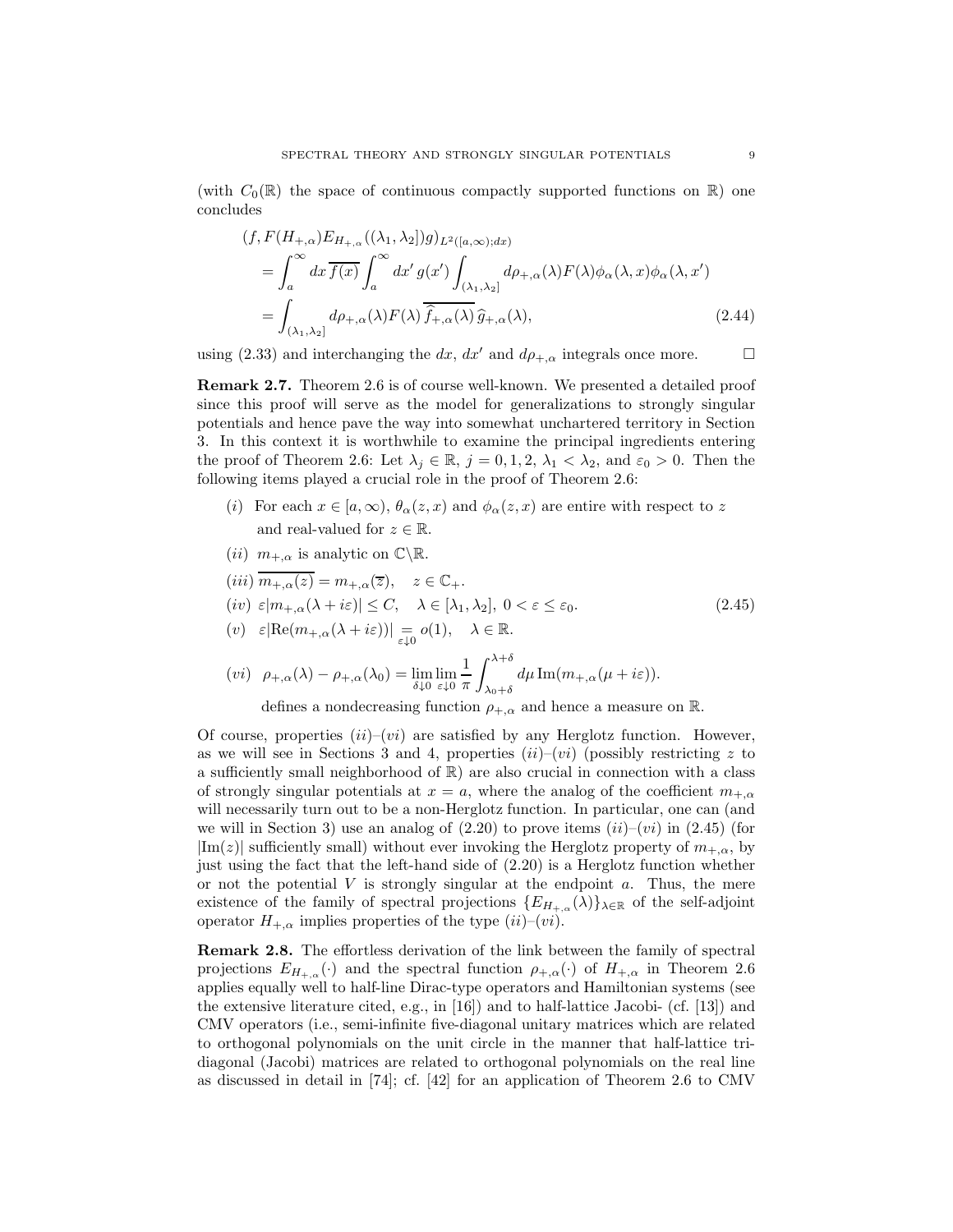operators). After circulating a first draft of this manuscript, it was kindly pointed out to us by Don Hinton that the idea of linking the family of spectral projections and the spectral function using Stone's formula as the starting point can already be found in a paper by Hinton and Schneider [47] published in 1998.

Actually, one can improve on Theorem 2.6 and remove the compact support restrictions on  $f$  and  $g$  in the usual way. To this end one considers the map

$$
\widetilde{U}_{+,\alpha} \colon \begin{cases}\nC_0^{\infty}((a,\infty)) \to L^2(\mathbb{R}; d\rho_{+,\alpha}) \\
h \mapsto \widehat{h}_{+,\alpha}(\cdot) = \int_a^{\infty} dx \,\phi_{\alpha}(\cdot, x)h(x).\n\end{cases} \tag{2.46}
$$

Taking  $f = g, F = 1, \lambda_1 \downarrow -\infty$ , and  $\lambda_2 \uparrow \infty$  in (2.32) then shows that  $\tilde{U}_{+,\alpha}$ is a densely defined isometry in  $L^2([a,\infty);dx)$ , which extends by continuity to an isometry on  $L^2([a,\infty); dx)$ . The latter is denoted by  $U_{+,\alpha}$  and given by

$$
U_{+,\alpha} \colon \begin{cases} L^2([a,\infty);dx) \to L^2(\mathbb{R};d\rho_{+,\alpha}) \\ h \mapsto \widehat{h}_{+,\alpha}(\cdot) = \text{l.i.m.}_{b\uparrow\infty} \int_a^b dx \, \phi_\alpha(\cdot,x)h(x), \end{cases} \tag{2.47}
$$

where l.i.m. refers to the  $L^2(\mathbb{R}; d\rho_{+,\alpha})$ -limit.

The calculation in (2.44) also yields

$$
(E_{H_{+,\alpha}}((\lambda_1,\lambda_2])g)(x) = \int_{(\lambda_1,\lambda_2]} d\rho_{+,\alpha}(\lambda) \phi_{\alpha}(\lambda,x)\widehat{g}_{+,\alpha}(\lambda), \quad g \in C_0^{\infty}((a,\infty))
$$
\n(2.48)

and subsequently, (2.48) extends to all  $g \in L^2([a,\infty);dx)$  by continuity. Moreover, taking  $\lambda_1 \downarrow -\infty$  and  $\lambda_2 \uparrow \infty$  in (2.48) using

$$
\mathrm{s-lim}_{\lambda\downarrow-\infty}E_{H_{+,\alpha}}(\lambda)=0,\quad \mathrm{s-lim}_{\lambda\uparrow\infty}E_{H_{+,\alpha}}(\lambda)=I_{L^2([a,\infty);dx)},\tag{2.49}
$$

where

$$
E_{H_{+,\alpha}}(\lambda) = E_{H_{+,\alpha}}((-\infty,\lambda]), \quad \lambda \in \mathbb{R},
$$
\n(2.50)

then yields

$$
g(\cdot) = 1 \text{.i.m.} \mu_1 \downarrow -\infty, \mu_2 \uparrow \infty \int_{\mu_1}^{\mu_2} d\rho_{+,\alpha}(\lambda) \phi_\alpha(\lambda, \cdot) \widehat{g}_{+,\alpha}(\lambda), \quad g \in L^2([a, \infty); dx), \tag{2.51}
$$

where l.i.m. refers to the  $L^2([a,\infty);dx)$ -limit.

In addition, one can show that the map  $U_{+,\alpha}$  in (2.47) is onto and hence that  $U_{+,\alpha}$ is unitary (i.e.,  $U_{+,\alpha}$  and  $U_{+,\alpha}^{-1}$  are isometric isomorphisms between  $L^2([a,\infty);dx)$ and  $L^2(\mathbb{R}; d\rho_{+,\alpha})$  with

$$
U_{+,\alpha}^{-1}: \begin{cases} L^{2}(\mathbb{R}; d\rho_{+,\alpha}) \to L^{2}([a,\infty); dx) \\ \widehat{h} \mapsto \text{l.i.m.}_{\mu_{1}\downarrow -\infty, \mu_{2}\uparrow\infty} \int_{\mu_{1}}^{\mu_{2}} d\rho_{+,\alpha}(\lambda) \phi_{\alpha}(\lambda, \cdot) \widehat{h}(\lambda). \end{cases} (2.52)
$$

Indeed, using (2.47) and (2.32) with  $\lambda_1 \downarrow -\infty$  and  $\lambda_2 \uparrow +\infty$ , one has for all  $f, g \in L^2([a,\infty);dx)$  and all bounded  $F, G \in C(\mathbb{R}),$ 

$$
(F(H_{+,\alpha})f, G(H_{+,\alpha})g)_{L^2([a,\infty);dx)} = (f, F(H_{+,\alpha})^*G(H_{+,\alpha})g)_{L^2([a,\infty);dx)}
$$
  

$$
= (\widehat{f}_{+,\alpha}, \overline{F}G\widehat{g}_{+,\alpha})_{L^2(\mathbb{R};d\rho_{+,\alpha})}
$$
  

$$
= (F\widehat{f}_{+,\alpha}, G\widehat{g}_{+,\alpha})_{L^2(\mathbb{R};d\rho_{+,\alpha})}.
$$
 (2.53)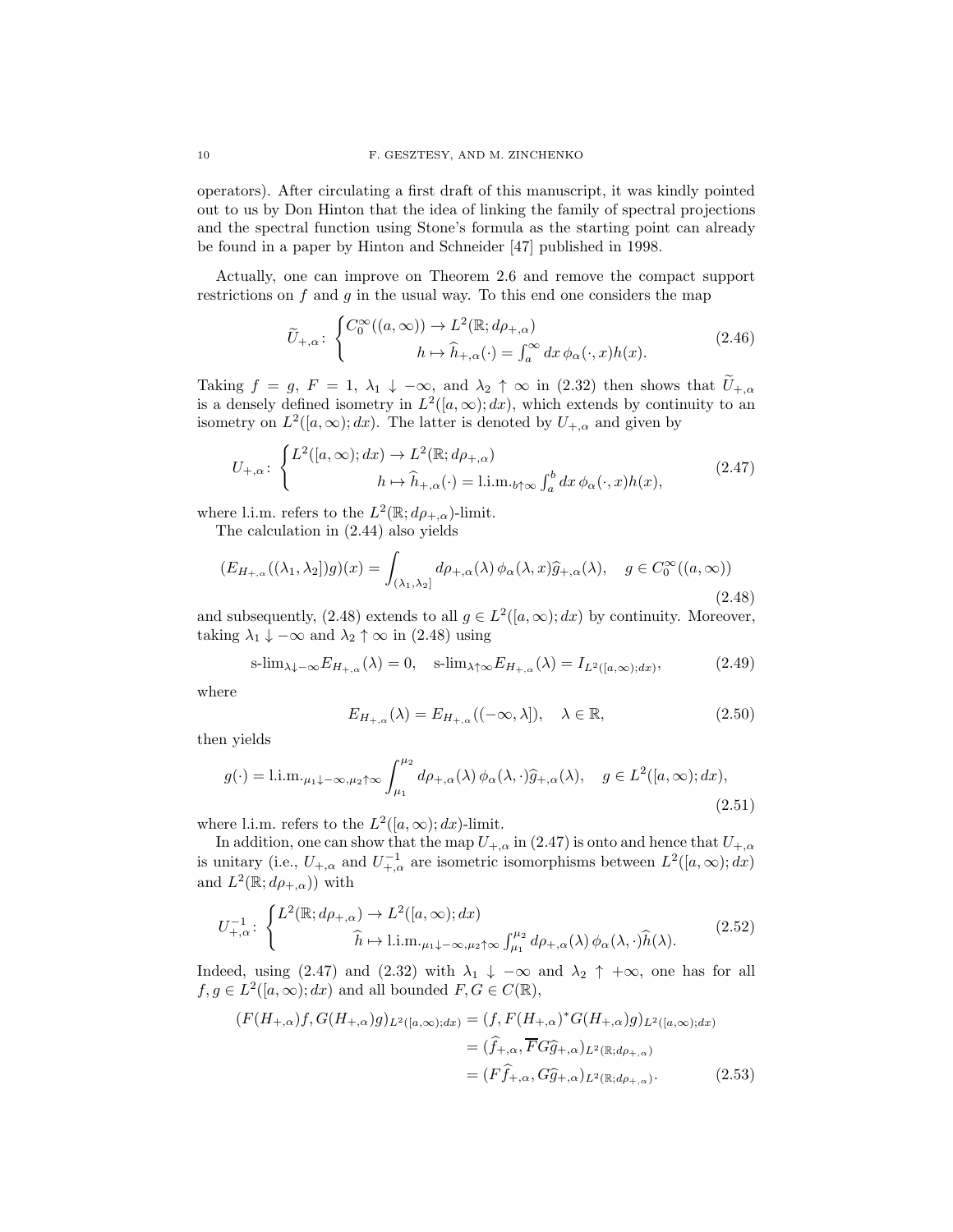Then  $U_{+,\alpha}(F(H_{+,\alpha})f) = F\hat{f}_{+,\alpha} d\rho_{\alpha,b}$ -a.e. since for  $h = F(H_{+,\alpha})f$  it follows from (2.53) that

$$
||F\hat{f}_{+,\alpha} - \hat{h}_{+,\alpha}||_{L^{2}(\mathbb{R};d\rho_{+,\alpha})}^{2} = (F\hat{f}_{+,\alpha}, F\hat{f}_{+,\alpha})_{L^{2}(\mathbb{R};d\rho_{+,\alpha})} - (F\hat{f}_{+,\alpha}, \hat{h}_{+,\alpha})_{L^{2}(\mathbb{R};d\rho_{+,\alpha})} - (\hat{h}_{+,\alpha}, F\hat{f}_{+,\alpha})_{L^{2}(\mathbb{R};d\rho_{+,\alpha})} + (\hat{h}_{+,\alpha}, \hat{h}_{+,\alpha})_{L^{2}(\mathbb{R};d\rho_{+,\alpha})} = (F(H_{+,\alpha})f, F(H_{+,\alpha})f)_{L^{2}([a,\infty);dx)} - (F(H_{+,\alpha})f, h)_{L^{2}([a,\infty);dx}) - (h, F(H_{+,\alpha})f)_{L^{2}([a,\infty);dx)} + (h, h)_{L^{2}([a,\infty);dx})
$$
  
= 0. (2.54)

Next, one notes that for every  $\lambda_0 \in \mathbb{R}$ , the range of  $U_{+,\alpha}$  contains a continuous function  $\widehat{f}_{+,\alpha}(\lambda)$  nonvanishing in a neighborhood of  $\lambda_0$ . For example, the image of  $f(\cdot) = \chi_{[c,d]}(\cdot) \phi_\alpha(\lambda_0, \cdot), a < c < d < \infty$ , has the above property. It thus follows from  $U_{+,\alpha}(F(H_{+,\alpha})f) = F\widehat{f}_{+,\alpha}$  that the range of  $U_{+,\alpha}$  contains all continuous functions and hence  $U_{+,\alpha}$  is onto.

We sum up these considerations in a variant of the spectral theorem for (functions of)  $H_{+,\alpha}$ .

**Theorem 2.9.** Let  $\alpha \in [0, \pi)$  and  $F \in C(\mathbb{R})$ . Then,

$$
U_{+,\alpha}F(H_{+,\alpha})U_{+,\alpha}^{-1} = M_F
$$
\n(2.55)

in  $L^2(\mathbb{R}; d\rho_{+,\alpha})$  (cf. (2.34)). Moreover,

$$
\sigma(F(H_{+,\alpha})) = \text{ess.random}_{d\rho_{+,\alpha}}(F),\tag{2.56}
$$

$$
\sigma(H_{+,\alpha}) = \text{supp}\,(d\rho_{+,\alpha}),\tag{2.57}
$$

and the spectrum of  $H_{+,\alpha}$  is simple.

Here the essential range of  $F$  with respect to a measure  $d\mu$  is defined by

$$
\text{ess.ran}_{d\mu}(F) = \{ z \in \mathbb{C} \mid \text{for all } \varepsilon > 0, \mu(\{\lambda \in \mathbb{R} \mid |F(\lambda) - z| < \varepsilon \}) > 0 \}. \tag{2.58}
$$

We conclude the half-line case by recalling the following elementary example of the Fourier-sine transform.

Example 2.10. Let  $\alpha = 0$  and  $V(x) = 0$  for a.e.  $x \in (0, \infty)$ . Then,

$$
\phi_0(\lambda, x) = \frac{\sin(\lambda^{1/2} x)}{\lambda^{1/2}}, \quad \lambda > 0, \ x \in (0, \infty),
$$
  
\n
$$
m_{+,0}(z) = iz^{1/2}, \quad z \in \mathbb{C} \setminus [0, \infty),
$$
  
\n
$$
d\rho_{+,0}(\lambda) = \pi^{-1} \chi_{[0,\infty)}(\lambda) \lambda^{1/2} d\lambda, \quad \lambda \in \mathbb{R},
$$
\n(2.59)

and hence,

$$
\widehat{h}_{+,0}(\lambda) = \text{l.i.m.}_{y \uparrow \infty} \int_0^y dx \, \frac{\sin(\lambda^{1/2}x)}{\lambda^{1/2}} h(x), \quad h \in L^2([0,\infty); dx), \tag{2.60}
$$

$$
h(x) = \text{l.i.m.}_{\mu\uparrow\infty} \frac{1}{\pi} \int_0^\mu \lambda^{1/2} d\lambda \, \frac{\sin(\lambda^{1/2} x)}{\lambda^{1/2}} \,\widehat{h}_{+,0}(\lambda), \quad \widehat{h}_{+,0} \in L^2([0,\infty); \pi^{-1} \lambda^{1/2} d\lambda).
$$

Introducing the change of variables

$$
p = \lambda^{1/2} > 0, \quad \hat{H}(p) = \left(\frac{2\lambda}{\pi}\right)^{1/2} \hat{h}_{+,0}(\lambda), \tag{2.61}
$$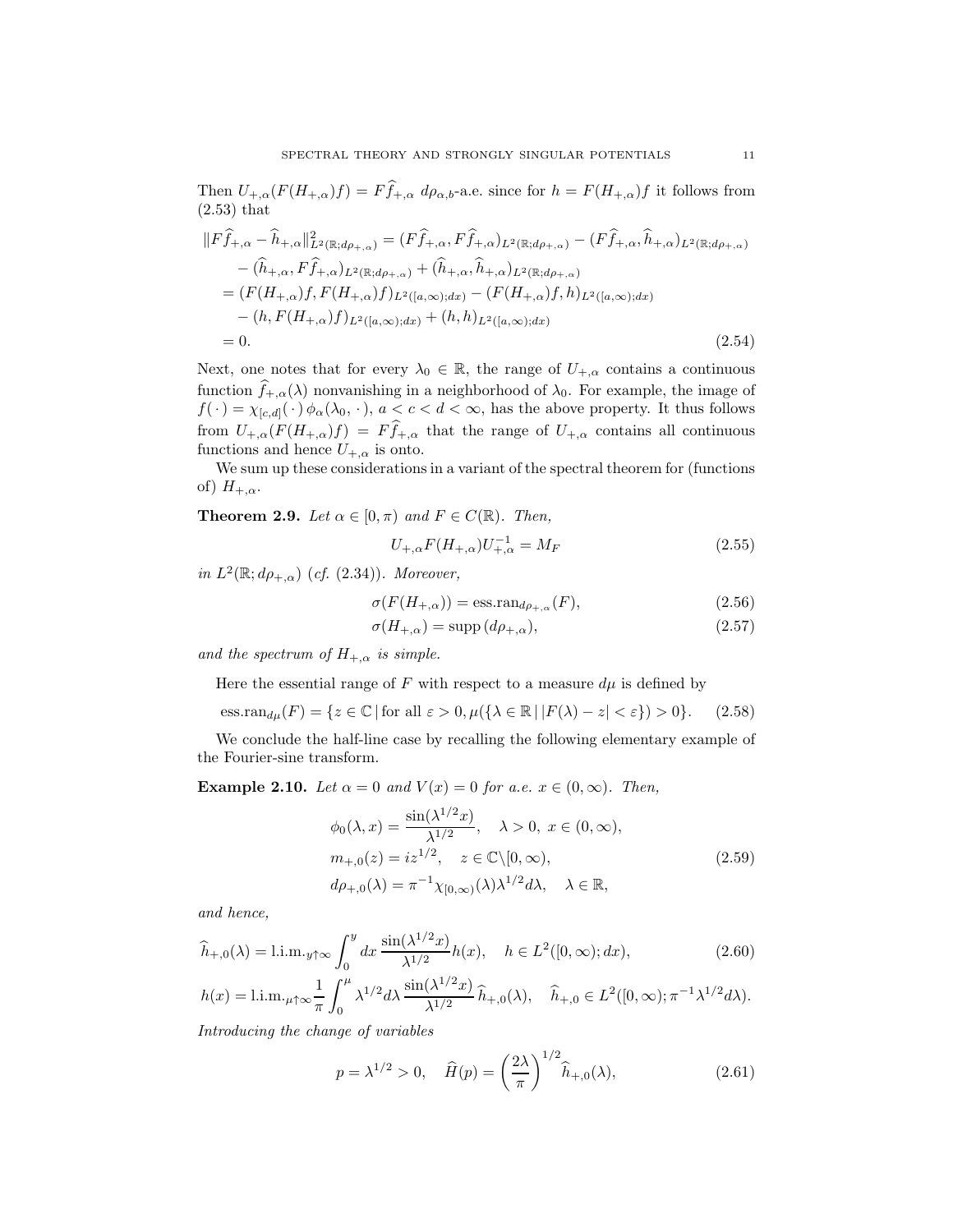the pair of equations in (2.60) takes on the usual symmetric form of the Fourier-sine transform,

$$
\widehat{H}(p) = \lim_{y \uparrow \infty} \left(\frac{2}{\pi}\right)^{1/2} \int_0^y dx \, \sin(px)h(x), \quad h \in L^2([0, \infty); dx),
$$
\n
$$
h(x) = \lim_{q \uparrow \infty} \left(\frac{2}{\pi}\right)^{1/2} \int_0^q dp \, \sin(px)\widehat{H}(p), \quad \widehat{H} \in L^2([0, \infty); dp).
$$
\n(2.62)

Next, we turn to the case of the entire real line and make the following basic assumption.

# **Hypothesis 2.11.** (i) Assume that

$$
V \in L^1_{loc}(\mathbb{R}; dx), \quad V \text{ real-valued.} \tag{2.63}
$$

(ii) Introducing the differential expression  $\tau$  given by

$$
\tau = -\frac{d^2}{dx^2} + V(x), \quad x \in \mathbb{R}, \tag{2.64}
$$

we assume  $\tau$  to be in the limit point case at  $+\infty$  and at  $-\infty$ .

Associated with the differential expression  $\tau$  one introduces the self-adjoint Schrödinger operator H in  $L^2(\mathbb{R};dx)$  by

$$
Hf = \tau f,
$$
  
\n
$$
f \in \text{dom}(H) = \{ g \in L^2(\mathbb{R}; dx) \mid g, g' \in AC_{\text{loc}}(\mathbb{R}); \tau g \in L^2(\mathbb{R}; dx) \}.
$$
\n(2.65)

Here  $AC_{\text{loc}}(\mathbb{R})$  denotes the class of locally absolutely continuous functions on  $\mathbb{R}$ .

As in the half-line context we introduce the usual fundamental system of solutions  $\phi_{\alpha}(z, \cdot, x_0)$  and  $\theta_{\alpha}(z, \cdot, x_0)$ ,  $z \in \mathbb{C}$ , of

$$
(\tau \psi)(z, x) = z\psi(z, x), \quad x \in \mathbb{R}
$$
\n(2.66)

with respect to a fixed reference point  $x_0 \in \mathbb{R}$ , satisfying the initial conditions at the point  $x = x_0$ ,

$$
\phi_{\alpha}(z, x_0, x_0) = -\theta'_{\alpha}(z, x_0, x_0) = -\sin(\alpha), \n\phi'_{\alpha}(z, x_0, x_0) = \theta_{\alpha}(z, x_0, x_0) = \cos(\alpha), \quad \alpha \in [0, \pi).
$$
\n(2.67)

Again we note that for any fixed  $x, x_0 \in \mathbb{R}$ ,  $\phi_\alpha(z, x, x_0)$  and  $\theta_\alpha(z, x, x_0)$  are entire with respect to z and that

$$
W(\theta_{\alpha}(z,\cdot,x_0),\phi_{\alpha}(z,\cdot,x_0))(x) = 1, \quad z \in \mathbb{C}.
$$
 (2.68)

Particularly important solutions of (2.66) are the Weyl–Titchmarsh solutions  $\psi_{\pm,\alpha}(z,\cdot,x_0),\,z\in\mathbb{C}\backslash\mathbb{R}$ , uniquely characterized by

$$
\psi_{\pm,\alpha}(z,\cdot,x_0) \in L^2([x_0,\pm\infty);dx),
$$
  
\n
$$
\sin(\alpha)\psi'_{\pm,\alpha}(z,x_0,x_0) + \cos(\alpha)\psi_{\pm,\alpha}(z,x_0,x_0) = 1, \quad z \in \mathbb{C}\setminus\mathbb{R}.
$$
\n(2.69)

The crucial condition in  $(2.69)$  is again the  $L^2$ -property which uniquely determines  $\psi_{\pm,\alpha}(z,\cdot,x_0)$  up to constant multiples by the limit point hypothesis of  $\tau$  at  $\pm\infty$ . In particular, for  $\alpha, \beta \in [0, \pi)$ ,

$$
\psi_{\pm,\alpha}(z,\cdot,x_0) = C_{\pm}(z,\alpha,\beta,x_0)\psi_{\pm,\beta}(z,\cdot,x_0)
$$
  
for some coefficients  $C_{\pm}(z,\alpha,\beta,x_0) \in \mathbb{C}$ . (2.70)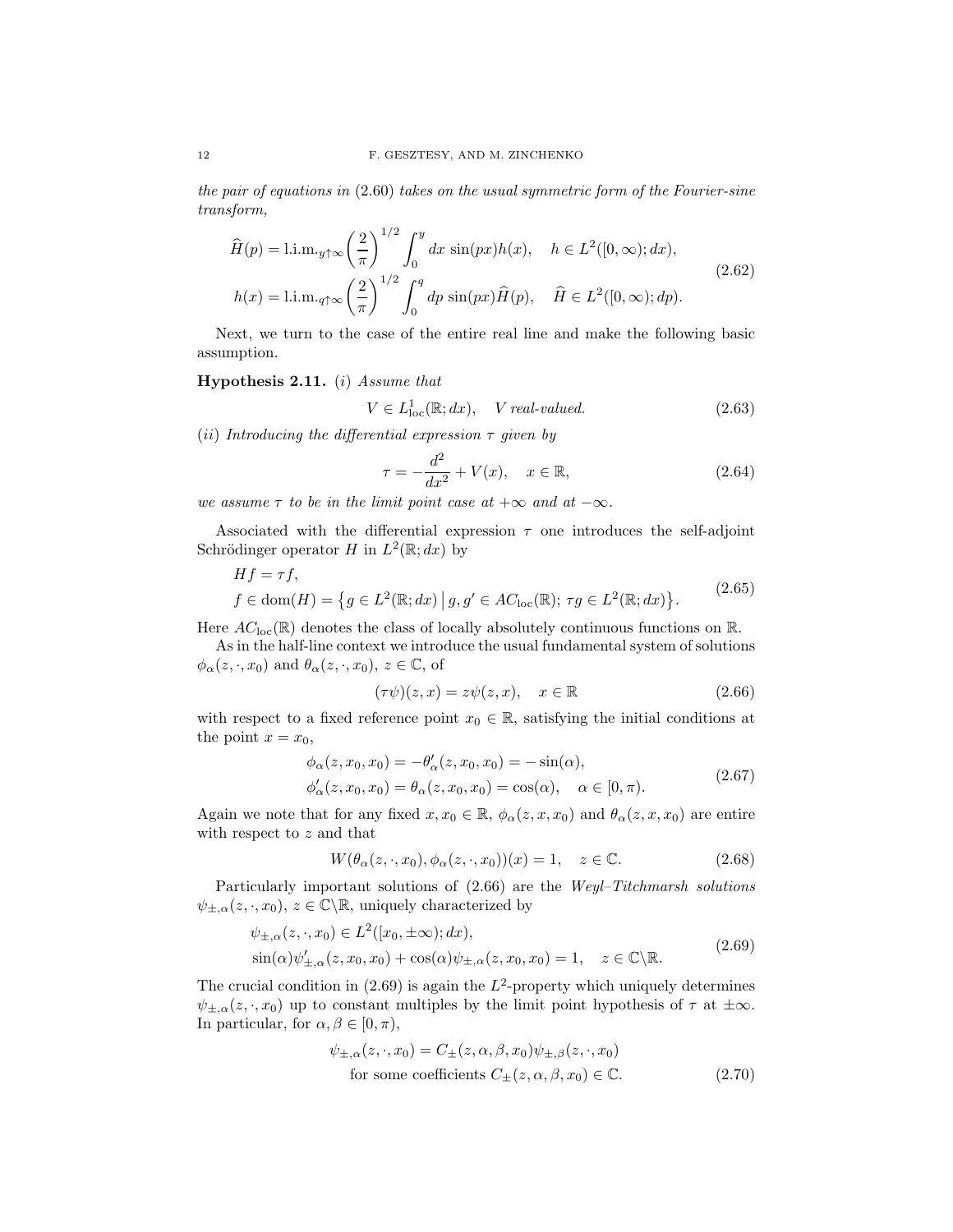The normalization in (2.69) shows that  $\psi_{\pm,\alpha}(z,\cdot,x_0)$  are of the type

$$
\psi_{\pm,\alpha}(z,x,x_0) = \theta_\alpha(z,x,x_0) + m_{\pm,\alpha}(z,x_0)\phi_\alpha(z,x,x_0), \quad z \in \mathbb{C}\backslash \mathbb{R}, \ x \in \mathbb{R} \quad (2.71)
$$

for some coefficients  $m_{\pm,\alpha}(z,x_0)$ , the Weyl–Titchmarsh m-functions associated with  $\tau$ ,  $\alpha$ , and  $x_0$ .

Again we recall the fundamental identity

$$
\int_{x_0}^{\pm \infty} dx \, \psi_{\pm,\alpha}(z_1, x, x_0) \psi_{\pm,\alpha}(z_2, x, x_0) = \frac{m_{\pm,\alpha}(z_1, x_0) - m_{\pm,\alpha}(z_2, x_0)}{z_1 - z_2}, \quad (2.72)
$$
\n
$$
z_1, z_2 \in \mathbb{C} \setminus \mathbb{R}, \ z_1 \neq z_2,
$$

and as before one concludes

$$
m_{\pm,\alpha}(z,x_0) = m_{\pm,\alpha}(\overline{z},x_0), \quad z \in \mathbb{C} \backslash \mathbb{R}.
$$
 (2.73)

Choosing  $z_1 = z$ ,  $z_2 = \overline{z}$  in (2.72), one infers

$$
\int_{x_0}^{\pm \infty} dx \, |\psi_{\pm,\alpha}(z,x,x_0)|^2 = \frac{\text{Im}(m_{\pm,\alpha}(z,x_0))}{\text{Im}(z)}, \quad z \in \mathbb{C} \backslash \mathbb{R}.
$$
 (2.74)

Since  $m_{\pm,\alpha}(\cdot,x_0)$  are analytic on  $\mathbb{C}\backslash\mathbb{R}, \pm m_{\pm,\alpha}(\cdot,x_0)$  are Herglotz functions.

The Green's function  $G(z, x, x')$  of H then reads

$$
G(z, x, x') = \frac{1}{W(\psi_{+, \alpha}(z, \cdot, x_0), \psi_{-, \alpha}(z, \cdot, x_0))}
$$
  
 
$$
\times \begin{cases} \psi_{-, \alpha}(z, x, x_0) \psi_{+, \alpha}(z, x', x_0), & x \leq x', \\ \psi_{-, \alpha}(z, x', x_0) \psi_{+, \alpha}(z, x, x_0), & x' \leq x, \end{cases}
$$
 (2.75)

with

 $W(\psi_{+,\alpha}(z,\cdot,x_0), \psi_{-,\alpha}(z,\cdot,x_0)) = m_{-,\alpha}(z,x_0) - m_{+,\alpha}(z,x_0), \quad z \in \mathbb{C} \backslash \mathbb{R}.$  (2.76) Thus,

$$
((H - zI)^{-1}f)(x) = \int_{\mathbb{R}} dx' G(z, x, x') f(x'), \quad z \in \mathbb{C} \backslash \mathbb{R}, \ x \in \mathbb{R}, \ f \in L^2(\mathbb{R}; dx). \tag{2.77}
$$

Given  $m_{\pm}(z, x_0)$ , we also introduce the  $2 \times 2$  matrix-valued Weyl–Titchmarsh function

$$
M_{\alpha}(z,x_{0}) = \begin{pmatrix} \frac{1}{m_{-\alpha}(z,x_{0})-m_{+\alpha}(z,x_{0})} & \frac{1}{2} \frac{m_{-\alpha}(z,x_{0})+m_{+\alpha}(z,x_{0})}{m_{-\alpha}(z,x_{0})-m_{+\alpha}(z,x_{0})} \\ \frac{1}{2} \frac{m_{-\alpha}(z,x_{0})+m_{+\alpha}(z,x_{0})}{m_{-\alpha}(z,x_{0})-m_{+\alpha}(z,x_{0})} & \frac{m_{-\alpha}(z,x_{0})m_{+\alpha}(z,x_{0})}{m_{-\alpha}(z,x_{0})-m_{+\alpha}(z,x_{0})} \end{pmatrix}, \quad z \in \mathbb{C} \backslash \mathbb{R}. \tag{2.78}
$$

 $M_{\alpha}(z, x_0)$  is a Herglotz matrix with representation

$$
M_{\alpha}(z, x_0) = C_{\alpha}(x_0) + \int_{\mathbb{R}} d\Omega_{\alpha}(\lambda, x_0) \left[ \frac{1}{\lambda - z} - \frac{\lambda}{1 + \lambda^2} \right], \quad z \in \mathbb{C} \backslash \mathbb{R},
$$
  

$$
C_{\alpha}(x_0) = C_{\alpha}(x_0)^*, \quad \int_{\mathbb{R}} \frac{\|d\Omega_{\alpha}(\lambda, x_0)\|}{1 + \lambda^2} < \infty.
$$
 (2.79)

The Stieltjes inversion formula for the  $2 \times 2$  nonnegative matrix-valued measure  $d\Omega_{\alpha}(\cdot, x_0)$  then reads

$$
\Omega_{\alpha}((\lambda_1, \lambda_2], x_0) = \pi^{-1} \lim_{\delta \downarrow 0} \lim_{\varepsilon \downarrow 0} \int_{\lambda_1 + \delta}^{\lambda_2 + \delta} d\lambda \operatorname{Im}(M_{\alpha}(\lambda + i\varepsilon, x_0)), \quad \lambda_1, \lambda_2 \in \mathbb{R}, \ \lambda_1 < \lambda_2. \tag{2.80}
$$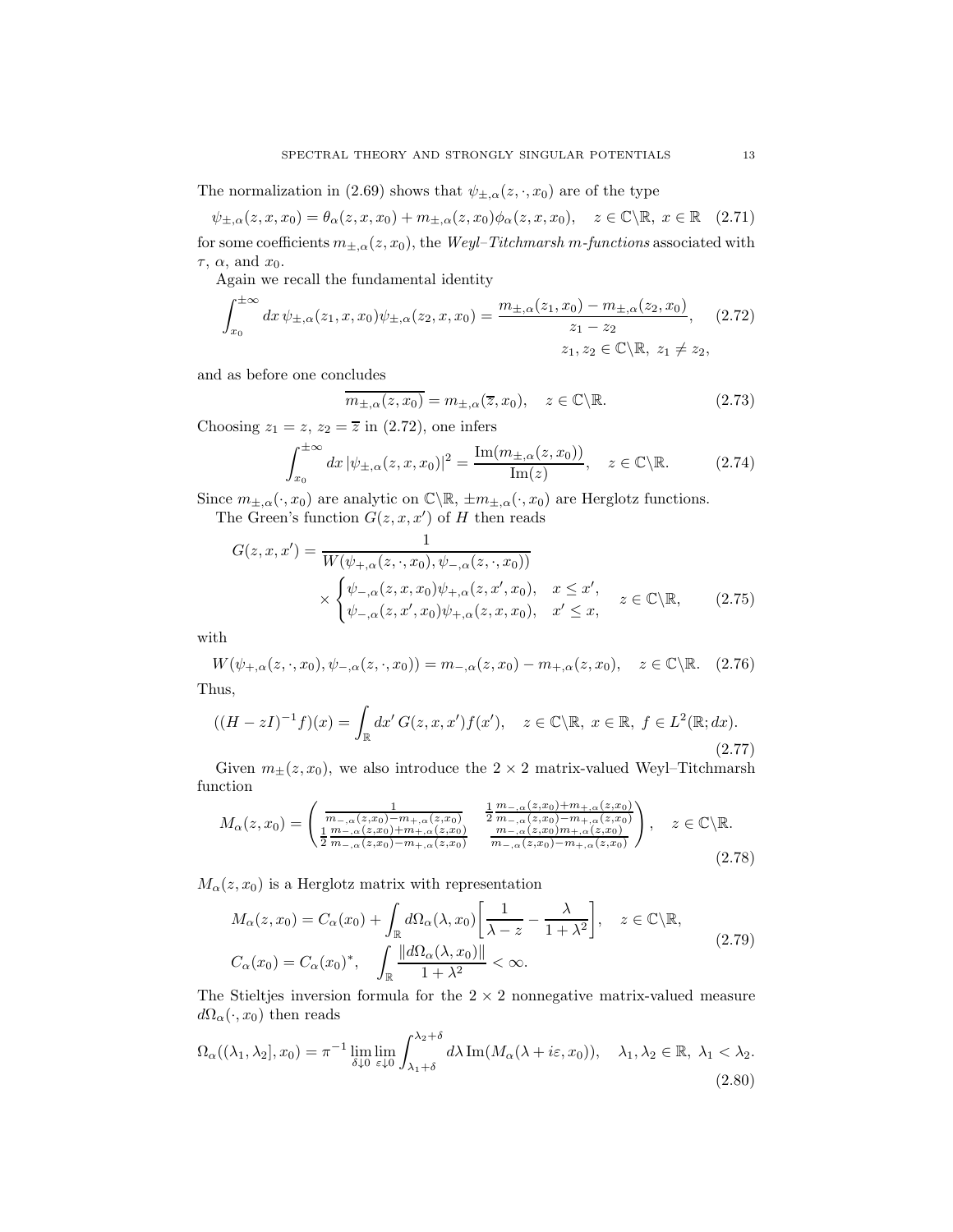In particular, this implies that the entries  $d\Omega_{\alpha,\ell,\ell'}$ ,  $\ell,\ell' = 0,1$ , of the matrixvalued measure  $d\Omega_{\alpha}$  are real-valued scalar measures. Moreover, since the diagonal entries of  $M_{\alpha}$  are Herglotz functions, the diagonal entries of the measure  $d\Omega_{\alpha}$ are nonnegative measures. The off-diagonal entries of the measure  $d\Omega_{\alpha}$  equal a complex measure which naturally admits a decomposition into a linear conbination of differences of two nonnegative measures.

We note that in formulas  $(2.69)-(2.79)$  one can replace  $z \in \mathbb{C} \backslash \mathbb{R}$  by  $z \in \mathbb{C} \backslash \sigma(H)$ .

Next, we relate the family of spectral projections,  $\{E_H(\lambda)\}_{\lambda \in \mathbb{R}}$ , of the self-adjoint operator H and the  $2 \times 2$  matrix-valued increasing spectral function  $\Omega_{\alpha}(\lambda, x_0)$ ,  $\lambda \in \mathbb{R}$ , which generates the matrix-valued measure in the Herglotz representation (2.79) of  $M_{\alpha}(z, x_0)$ .

We first note that for  $F \in C(\mathbb{R}),$ 

$$
(f, F(H)g)_{L^2(\mathbb{R};dx)} = \int_{\mathbb{R}} d(f, E_H(\lambda)g)_{L^2(\mathbb{R};dx)} F(\lambda),
$$
\n
$$
f, g \in \text{dom}(F(H)) = \left\{ h \in L^2(\mathbb{R};dx) \middle| \int_{\mathbb{R}} d||E_H(\lambda)h||_{L^2(\mathbb{R};dx)}^2 |F(\lambda)|^2 < \infty \right\}.
$$
\n
$$
(2.81)
$$

Given a 2 × 2 matrix-valued nonnegative measure  $d\Omega = (d\Omega_{\ell,\ell'})_{\ell,\ell'=0,1}$  on  $\mathbb R$  with

$$
d\Omega^{\text{tr}} = d\Omega_{0,0} + d\Omega_{1,1} \tag{2.82}
$$

its trace measure, the density matrix

$$
\left(\frac{d\Omega_{\ell,\ell'}}{d\Omega^{\text{tr}}}\right)_{\ell,\ell'=0,1} \tag{2.83}
$$

is locally integrable on  $\mathbb R$  with respect to  $d\Omega^{tr}$ . One then introduces the vectorvalued Hilbert space  $L^2(\mathbb{R}; d\Omega)$  in the following manner. Consider ordered pairs  $f = (f_0, f_1)^\top$  of  $d\Omega^{\text{tr}}$ -measurable functions such that

$$
\sum_{\ell,\ell'=0}^{1} \overline{f_{\ell}(\cdot)} \, \frac{d\Omega_{\ell,\ell'}(\cdot)}{d\Omega^{\text{tr}}(\cdot)} \, f_{\ell'}(\cdot) \tag{2.84}
$$

is  $d\Omega^{tr}$ -integrable on  $\mathbb R$  and define  $L^2(\mathbb R; d\Omega)$  as the set of equivalence classes modulo dΩ-null functions. Here  $g = (g_0, g_1)^\top \in L^2(\mathbb{R}; d\Omega)$  is defined to be a dΩ-null function if

$$
\int_{\mathbb{R}} d\Omega^{\text{tr}}(\lambda) \sum_{\ell,\ell'=0}^{1} \overline{g_{\ell}(\lambda)} \frac{d\Omega_{\ell,\ell'}(\lambda)}{d\Omega^{\text{tr}}(\lambda)} g_{\ell'}(\lambda) = 0.
$$
\n(2.85)

This space is complete with respect to the norm induced by the scalar product

$$
(f,g)_{L^2(\mathbb{R};d\Omega)} = \int_{\mathbb{R}} d\Omega^{\text{tr}}(\lambda) \sum_{\ell,\ell'=0}^1 \overline{f_{\ell}(\lambda)} \frac{d\Omega_{\ell,\ell'}(\lambda)}{d\Omega^{\text{tr}}(\lambda)} g_{\ell'}(\lambda), \quad f,g \in L^2(\mathbb{R};d\Omega). \tag{2.86}
$$

For notational simplicity, expressions of the type (2.86) will usually be abbreviated by

$$
(f,g)_{L^2(\mathbb{R};d\Omega)} = \int_{\mathbb{R}} \overline{f(\lambda)^\top} \, d\Omega(\lambda) \, g(\lambda), \quad f, g \in L^2(\mathbb{R};d\Omega). \tag{2.87}
$$

(In this context we refer to [23, p. 1345–1346] for some peculiarities in connection with matrix-valued nonnegative measures.)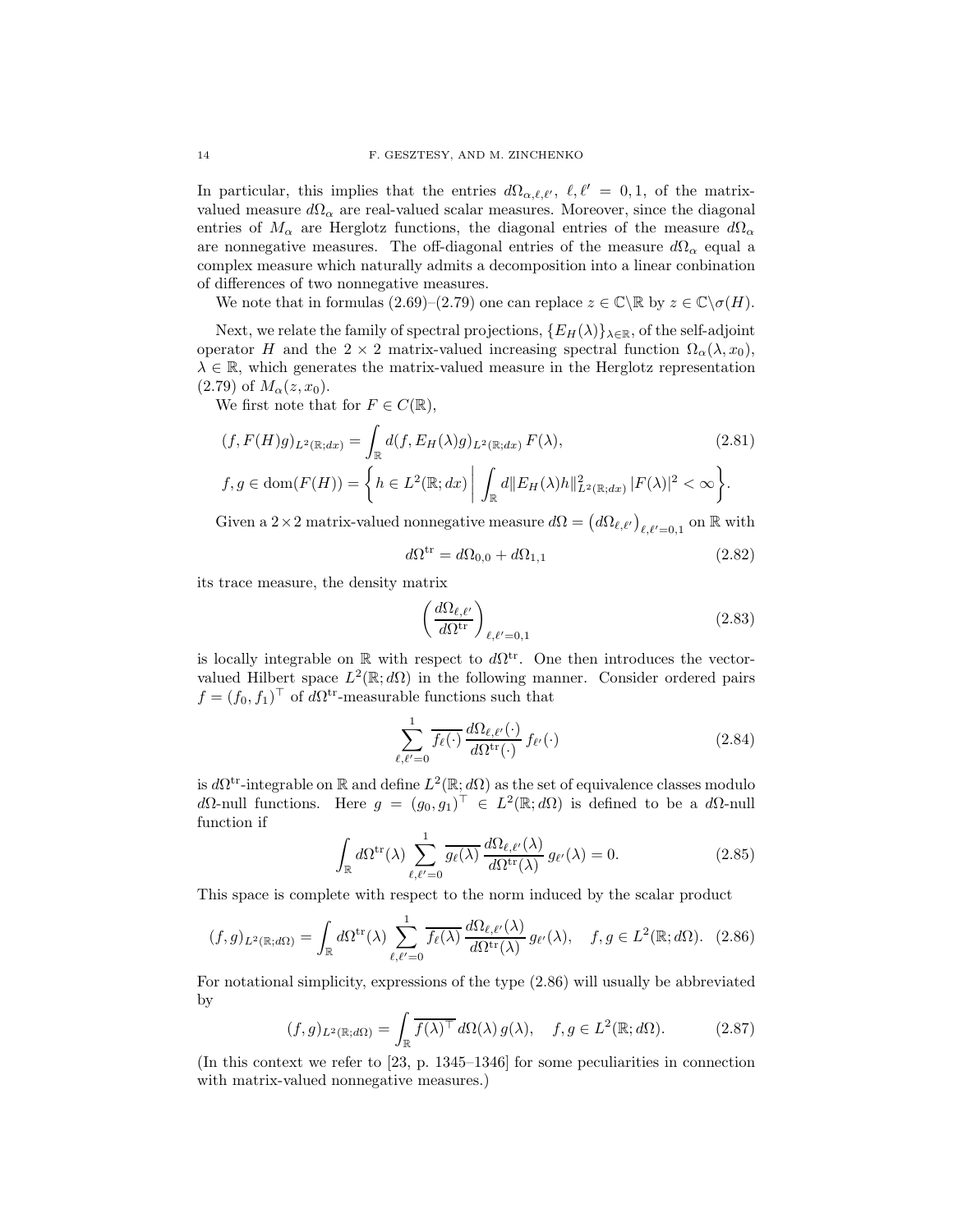**Theorem 2.12.** Let  $\alpha \in [0, \pi)$ ,  $f, g \in C_0^{\infty}(\mathbb{R})$ ,  $F \in C(\mathbb{R})$ ,  $x_0 \in \mathbb{R}$ , and  $\lambda_1, \lambda_2 \in \mathbb{R}$ ,  $\lambda_1 < \lambda_2$ . Then,

$$
(f, F(H)E_H((\lambda_1, \lambda_2)g)_{L^2(\mathbb{R};dx)} = (\hat{f}_{\alpha}(\cdot, x_0), M_F M_{\chi_{(\lambda_1, \lambda_2)}} \hat{g}_{\alpha}(\cdot, x_0))_{L^2(\mathbb{R};d\Omega_{\alpha}(\cdot, x_0))}
$$
  
= 
$$
\int_{(\lambda_1, \lambda_2]} \overline{\hat{f}_{\alpha}(\lambda, x_0)^{\top}} d\Omega_{\alpha}(\lambda, x_0) \hat{g}_{\alpha}(\lambda, x_0) F(\lambda),
$$
 (2.88)

where we introduced the notation

$$
\widehat{h}_{\alpha,0}(\lambda, x_0) = \int_{\mathbb{R}} dx \,\theta_{\alpha}(\lambda, x, x_0) h(x), \quad \widehat{h}_{\alpha,1}(\lambda, x_0) = \int_{\mathbb{R}} dx \,\phi_{\alpha}(\lambda, x, x_0) h(x),
$$
\n
$$
\widehat{h}_{\alpha}(\lambda, x_0) = \left(\widehat{h}_{\alpha,0}(\lambda, x_0), \widehat{h}_{\alpha,1}(\lambda, x_0)\right)^\top, \quad \lambda \in \mathbb{R}, \ h \in C_0^\infty(\mathbb{R}),
$$
\n(2.89)

and  $M_G$  denotes the maximally defined operator of multiplication by the  $d\Omega^{\text{tr}}_{\alpha}$ measurable function G in the Hilbert space  $L^2(\mathbb{R}; d\Omega_{\alpha}(\cdot, x_0)),$ 

$$
\left(M_G\widehat{h}\right)(\lambda) = G(\lambda)\widehat{h}(\lambda) = \left(G(\lambda)\widehat{h}_0(\lambda), G(\lambda)\widehat{h}_1(\lambda)\right)^\top \text{ for } d\Omega_\alpha^{\text{tr}}\text{-a.e. } \lambda \in \mathbb{R},
$$
\n
$$
\widehat{h} \in \text{dom}(M_G) = \left\{\widehat{k} \in L^2(\mathbb{R}; d\Omega_\alpha(\cdot, x_0)) \, \middle| \, G\widehat{k} \in L^2(\mathbb{R}; d\Omega_\alpha(\cdot, x_0))\right\}.
$$
\n(2.90)

Proof. The point of departure for deriving (2.88) is again Stone's formula (2.29) applied to  $T = H$ ,

$$
(f, F(H)E_H((\lambda_1, \lambda_2|)g)_{L^2(\mathbb{R};dx)}
$$
  
= 
$$
\lim_{\delta \downarrow 0} \lim_{\varepsilon \downarrow 0} \frac{1}{2\pi i} \int_{\lambda_1 + \delta}^{\lambda_2 + \delta} d\lambda F(\lambda) \left[ \left( f, (H - (\lambda + i\varepsilon)I)^{-1}g \right)_{L^2(\mathbb{R};dx)} - \left( f, (H - (\lambda - i\varepsilon)I)^{-1}g \right)_{L^2(\mathbb{R};dx)} \right].
$$
 (2.91)

Insertion of  $(2.75)$  and  $(2.77)$  into  $(2.91)$  then yields the following:

$$
(f, F(H)E_H((\lambda_1, \lambda_2))g)_{L^2(\mathbb{R};dx)} = \lim_{\delta \downarrow 0} \lim_{\varepsilon \downarrow 0} \frac{1}{2\pi i} \int_{\lambda_1 + \delta}^{\lambda_2 + \delta} d\lambda F(\lambda)
$$
  

$$
\times \int_{\mathbb{R}} dx \Biggl\{ \frac{1}{W(\lambda + i\varepsilon)} \Biggl[ \overline{f(x)} \psi_{+, \alpha}(\lambda + i\varepsilon, x, x_0) \int_{-\infty}^x dx' \psi_{-, \alpha}(\lambda + i\varepsilon, x', x_0) g(x') \Biggr] + \overline{f(x)} \psi_{-, \alpha}(\lambda + i\varepsilon, x, x_0) \int_x^\infty dx' \psi_{+, \alpha}(\lambda + i\varepsilon, x', x_0) g(x') \Biggr] - \frac{1}{W(\lambda - i\varepsilon)} \Biggl[ \overline{f(x)} \psi_{+, \alpha}(\lambda - i\varepsilon, x, x_0) \int_{-\infty}^x dx' \psi_{-, \alpha}(\lambda - i\varepsilon, x', x_0) g(x') + \overline{f(x)} \psi_{-, \alpha}(\lambda - i\varepsilon, x, x_0) \int_x^\infty dx' \psi_{+, \alpha}(\lambda - i\varepsilon, x', x_0) g(x') \Biggr] \Biggr\}, \quad (2.92)
$$

where we used the abbreviation

$$
W(z) = W(\psi_{+,\alpha}(z,\cdot,x_0)), \psi_{-,\alpha}(z,\cdot,x_0)), \quad z \in \mathbb{C} \backslash \mathbb{R}.
$$
 (2.93)

Freely interchanging the dx and  $dx'$  integrals with the limits and the  $d\lambda$  integral (since all integration domains are finite and all integrands are continuous), and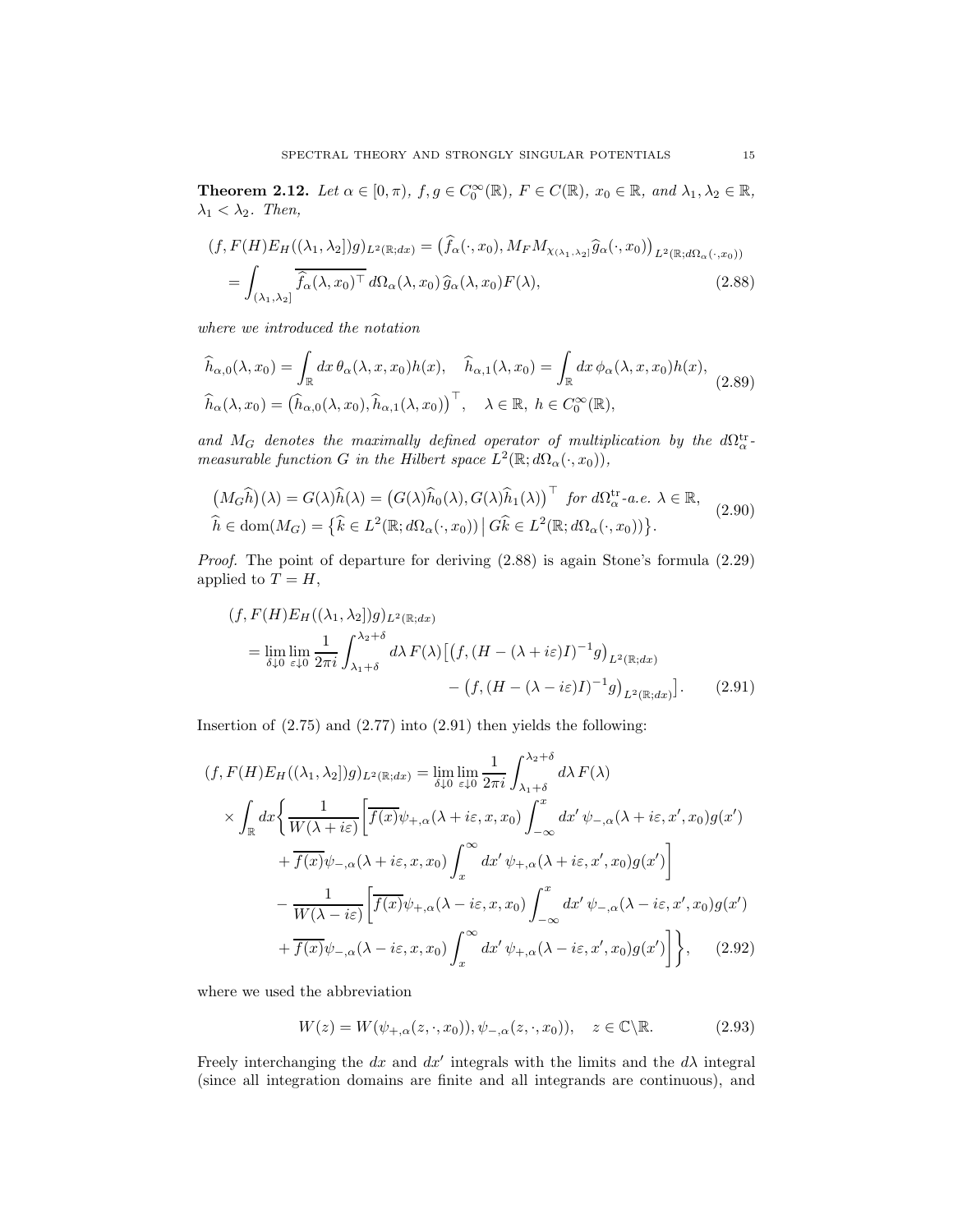inserting the expressions (2.71) for  $\psi_{\pm,\alpha}(z,x,x_0)$  into (2.92), one obtains

$$
(f, F(H)E_H((\lambda_1, \lambda_2)g)_{L^2(\mathbb{R};dx)} = \int_{\mathbb{R}} dx \overline{f(x)} \Big\{ \int_{-\infty}^x dx' g(x')
$$
  
\n
$$
\times \lim_{\delta \downarrow 0} \lim_{\varepsilon \downarrow 0} \frac{1}{2\pi i} \int_{\lambda_1 + \delta}^{\lambda_2 + \delta} d\lambda F(\lambda) \Big[ \big[ \theta_\alpha(\lambda, x, x_0) + m_{+,\alpha}(\lambda + i\varepsilon, x_0) \phi_\alpha(\lambda, x, x_0) \big] \Big] \times \big[ \theta_\alpha(\lambda, x', x_0) + m_{-,\alpha}(\lambda + i\varepsilon, x_0) \phi_\alpha(\lambda, x', x_0) \big] W(\lambda + i\varepsilon)^{-1}
$$
  
\n
$$
- \big[ \theta_\alpha(\lambda, x, x_0) + m_{+,\alpha}(\lambda - i\varepsilon, x_0) \phi_\alpha(\lambda, x, x_0) \big] \Big] W(\lambda - i\varepsilon)^{-1} \Big]
$$
  
\n
$$
\times \big[ \theta_\alpha(\lambda, x', x_0) + m_{-,\alpha}(\lambda - i\varepsilon, x_0) \phi_\alpha(\lambda, x', x_0) \big] W(\lambda - i\varepsilon)^{-1} \Big]
$$
  
\n
$$
+ \int_x^\infty dx' g(x') \lim_{\delta \downarrow 0} \lim_{\varepsilon \downarrow 0} \frac{1}{2\pi i} \int_{\lambda_1 + \delta}^{\lambda_2 + \delta} d\lambda F(\lambda) \Big[ \theta_\alpha(\lambda, x, x_0) + m_{-,\alpha}(\lambda + i\varepsilon, x_0) \phi_\alpha(\lambda, x, x_0) \Big] \times \big[ \theta_\alpha(\lambda, x', x_0) + m_{+,\alpha}(\lambda + i\varepsilon, x_0) \phi_\alpha(\lambda, x', x_0) \big] W(\lambda + i\varepsilon)^{-1}
$$
  
\n
$$
- \big[ \theta_\alpha(\lambda, x, x_0) + m_{-,\alpha}(\lambda - i\varepsilon, x_0) \phi_\alpha(\lambda, x', x_0) \big] W(\lambda - i\varepsilon)^{-1} \Big] \Big\}.
$$
  
\n
$$
\times \big[ \theta_\alpha(\lambda, x', x_0) + m_{+,\alpha}(\lambda - i\varepsilon, x_0) \phi_\alpha(\lambda,
$$

Here we employed the fact that for fixed  $x \in \mathbb{R}$ ,  $\theta_{\alpha}(z, x, x_0)$  and  $\phi_{\alpha}(z, x, x_0)$  are entire with respect to z, that  $\theta_{\alpha}(\lambda, x, x_0)$  and  $\phi_{\alpha}(\lambda, x, x_0)$  are real-valued for  $\lambda \in \mathbb{R}$ , that  $\phi_{\alpha}(z, \cdot, x_0), \theta_{\alpha}(z, \cdot, x_0) \in AC_{\text{loc}}(\mathbb{R})$ , and hence that

$$
\theta_{\alpha}(\lambda \pm i\varepsilon, x, x_0) = \theta_{\alpha}(\lambda, x, x_0) \pm i\varepsilon (d/dz) \theta_{\alpha}(z, x, x_0)|_{z=\lambda} + O(\varepsilon^2),
$$
  

$$
\phi_{\alpha}(\lambda \pm i\varepsilon, x, x_0) = \phi_{\alpha}(\lambda, x, x_0) \pm i\varepsilon (d/dz) \phi_{\alpha}(z, x, x_0)|_{z=\lambda} + O(\varepsilon^2)
$$
(2.95)

with  $O(\varepsilon^2)$  being uniform with respect to  $(\lambda, x)$  as long as  $\lambda$  and x vary in compact subsets of  $\mathbb{R}^2$ . Moreover, we used that

$$
\varepsilon |M_{\alpha,\ell,\ell'}(\lambda + i\varepsilon, x_0)| \le C(\lambda_1, \lambda_2, \varepsilon_0, x_0), \quad \lambda \in [\lambda_1, \lambda_2], \ 0 < \varepsilon \le \varepsilon_0, \ \ell, \ell' = 0, 1, \n\varepsilon |\text{Re}(M_{\alpha,\ell,\ell'}(\lambda + i\varepsilon, x_0))| = o(1), \quad \lambda \in \mathbb{R}, \ \ell, \ell' = 0, 1, \tag{2.96}
$$

which follows from the properties of Herglotz functions since  $M_{\alpha,\ell,\ell}$ ,  $\ell = 0,1$ , are Herglotz and  $M_{\alpha,0,1} = M_{\alpha,1,0}$  have Herglotz-type representations by decomposing the associated complex measure  $d\Omega_{\alpha,0,1}$  into  $d\Omega_{\alpha,0,1} = d(\omega_1 - \omega_2) + id(\omega_3 - \omega_4)$ , with  $d\omega_k$ ,  $k = 1, \ldots, 4$ , nonnegative measures. In particular, utilizing (2.73), (2.95),  $(2.96)$ , and the elementary fact  $(cf. (2.76))$ 

$$
\operatorname{Im}\left[\frac{m_{\pm,\alpha}(\lambda+i\varepsilon,x_0)}{W(\lambda+i\varepsilon)}\right] = \frac{1}{2}\operatorname{Im}\left[\frac{m_{-,\alpha}(\lambda+i\varepsilon,x_0)+m_{+,\alpha}(\lambda+i\varepsilon,x_0)}{W(\lambda+i\varepsilon)}\right],\qquad(2.97)
$$
  

$$
\lambda \in \mathbb{R}, \ \varepsilon > 0,
$$

 $\phi_{\alpha}(\lambda \pm i\varepsilon, x, x_0)$  and  $\theta_{\alpha}(\lambda \pm i\varepsilon, x, x_0)$  under the  $d\lambda$  integrals in (2.94) have immediately been replaced by  $\phi_{\alpha}(\lambda, x, x_0)$  and  $\theta_{\alpha}(\lambda, x, x_0)$ . Collecting appropriate terms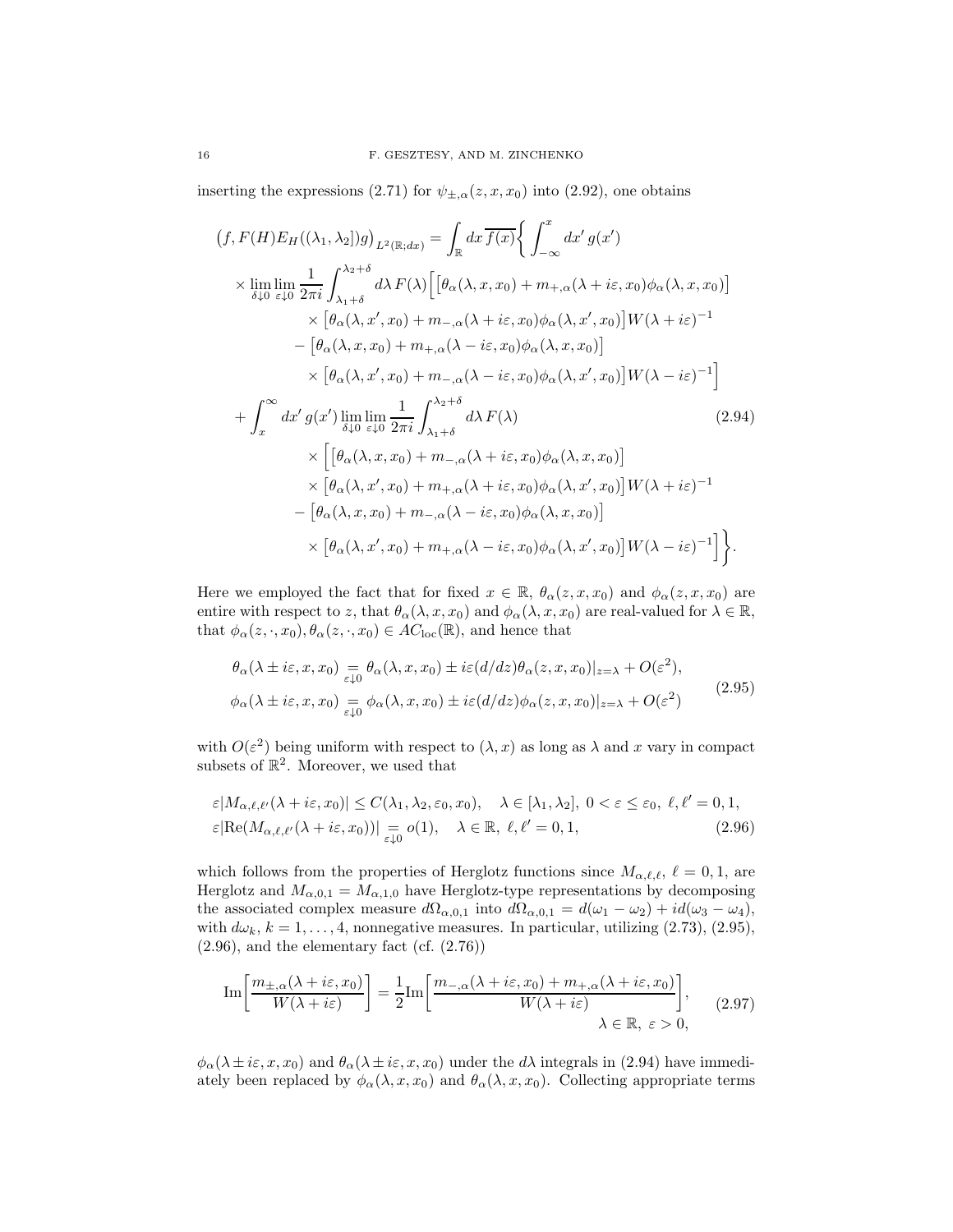# in (2.94) then yields

$$
(f, F(H)E_H((\lambda_1, \lambda_2)g)_{L^2(\mathbb{R};dx)}
$$
\n
$$
= \int_{\mathbb{R}} dx \overline{f(x)} \int_{\mathbb{R}} dx' g(x') \lim_{\delta \downarrow 0} \lim_{\varepsilon \downarrow 0} \frac{1}{\pi} \int_{\lambda_1 + \delta}^{\lambda_2 + \delta} d\lambda F(\lambda)
$$
\n
$$
\times \left\{ \theta_\alpha(\lambda, x, x_0) \theta_\alpha(\lambda, x', x_0) \text{Im} \left[ \frac{1}{m_{-,\alpha}(\lambda + i\varepsilon, x_0) - m_{+,\alpha}(\lambda + i\varepsilon, x_0)} \right] + \left[ \phi_\alpha(\lambda, x, x_0) \theta_\alpha(\lambda, x', x_0) + \theta_\alpha(\lambda, x, x_0) \phi_\alpha(\lambda, x', x_0) \right] \right\}
$$
\n
$$
\times \frac{1}{2} \text{Im} \left[ \frac{m_{-,\alpha}(\lambda + i\varepsilon, x_0) + m_{+,\alpha}(\lambda + i\varepsilon, x_0)}{m_{-,\alpha}(\lambda + i\varepsilon, x_0) - m_{+,\alpha}(\lambda + i\varepsilon, x_0)} \right] \tag{2.98}
$$
\n
$$
+ \phi_\alpha(\lambda, x, x_0) \phi_\alpha(\lambda, x', x_0) \text{Im} \left[ \frac{m_{-,\alpha}(\lambda + i\varepsilon, x_0) m_{+,\alpha}(\lambda + i\varepsilon, x_0)}{m_{-,\alpha}(\lambda + i\varepsilon, x_0) - m_{+,\alpha}(\lambda + i\varepsilon, x_0)} \right] \right\}.
$$

Using the fact that by  $(2.80)$   $(\ell, \ell' = 0, 1)$ 

$$
\int_{(\lambda_1,\lambda_2]} d\Omega_{\alpha,\ell,\ell'}(\lambda, x_0) = \Omega_{\alpha,\ell,\ell'}((\lambda_1,\lambda_2], x_0)
$$
\n
$$
= \lim_{\delta \downarrow 0} \lim_{\varepsilon \downarrow 0} \frac{1}{\pi} \int_{\lambda_1+\delta}^{\lambda_2+\delta} d\lambda \operatorname{Im}(M_{\alpha,\ell,\ell'}(\lambda + i\varepsilon, x_0)),
$$
\n(2.99)

and hence that

$$
\int_{\mathbb{R}} d\Omega_{\alpha,\ell,\ell'}(\lambda, x_0) h(\lambda) = \lim_{\varepsilon \downarrow 0} \frac{1}{\pi} \int_{\mathbb{R}} d\lambda \operatorname{Im}(M_{\alpha,\ell,\ell'}(\lambda + i\varepsilon, x_0)) h(\lambda), \quad h \in C_0(\mathbb{R}),
$$
\n(2.100)

$$
\int_{(\lambda_1,\lambda_2]} d\Omega_{\alpha,\ell,\ell'}(\lambda,x_0) k(\lambda) = \lim_{\delta \downarrow 0} \lim_{\varepsilon \downarrow 0} \frac{1}{\pi} \int_{\lambda_1+\delta}^{\lambda_2+\delta} d\lambda \operatorname{Im}(M_{\alpha,\ell,\ell'}(\lambda + i\varepsilon,x_0)) k(\lambda),
$$
  
  $k \in C(\mathbb{R}), (2.101)$ 

one concludes

$$
(f, F(H)E_H((\lambda_1, \lambda_2)g)_{L^2(\mathbb{R};dx)} = \int_{\mathbb{R}} dx \overline{f(x)} \int_{\mathbb{R}} dx' g(x') \int_{(\lambda_1, \lambda_2]} F(\lambda)
$$
  
 
$$
\times \left\{ \theta_\alpha(\lambda, x, x_0) \theta_\alpha(\lambda, x', x_0) d\Omega_{\alpha, 0, 0}(\lambda, x_0) + [\phi_\alpha(\lambda, x, x_0) \theta_\alpha(\lambda, x', x_0) + \theta_\alpha(\lambda, x, x_0) \phi_\alpha(\lambda, x', x_0)] d\Omega_{\alpha, 0, 1}(\lambda, x_0) + \phi_\alpha(\lambda, x, x_0) \phi_\alpha(\lambda, x', x_0) d\Omega_{\alpha, 1, 1}(\lambda, x_0) \right\}
$$
  
= 
$$
\int_{(\lambda_1, \lambda_2]} \overline{\hat{f}_\alpha(\lambda, x_0)^\top} d\Omega_\alpha(\lambda, x_0) \hat{g}_\alpha(\lambda, x_0) F(\lambda),
$$
 (2.102)

using (2.89),  $d\Omega_{\alpha,0,1}(\cdot, x_0) = d\Omega_{\alpha,1,0}(\cdot, x_0)$ , and interchanging the dx, dx' and  $d\Omega_{\alpha,\ell,\ell'}(\cdot,x_0),\,\ell,\ell'=0,1,$  integrals once more.

Remark 2.13. Again we emphasize that the idea of a straightforward derivation of the link between the family of spectral projections  $E_H(\cdot)$  and the  $2 \times 2$  matrixvalued spectral function  $\Omega_{\alpha}(\cdot)$  of H in Theorem 2.12 can already be found in [47] as pointed out in Remark 2.8. It applies equally well to Dirac-type operators and Hamiltonian systems on  $\mathbb R$  (see the extensive literature cited, e.g., in [16]) and to Jacobi and CMV operators on  $\mathbb{Z}$  (cf. [13] and [42]).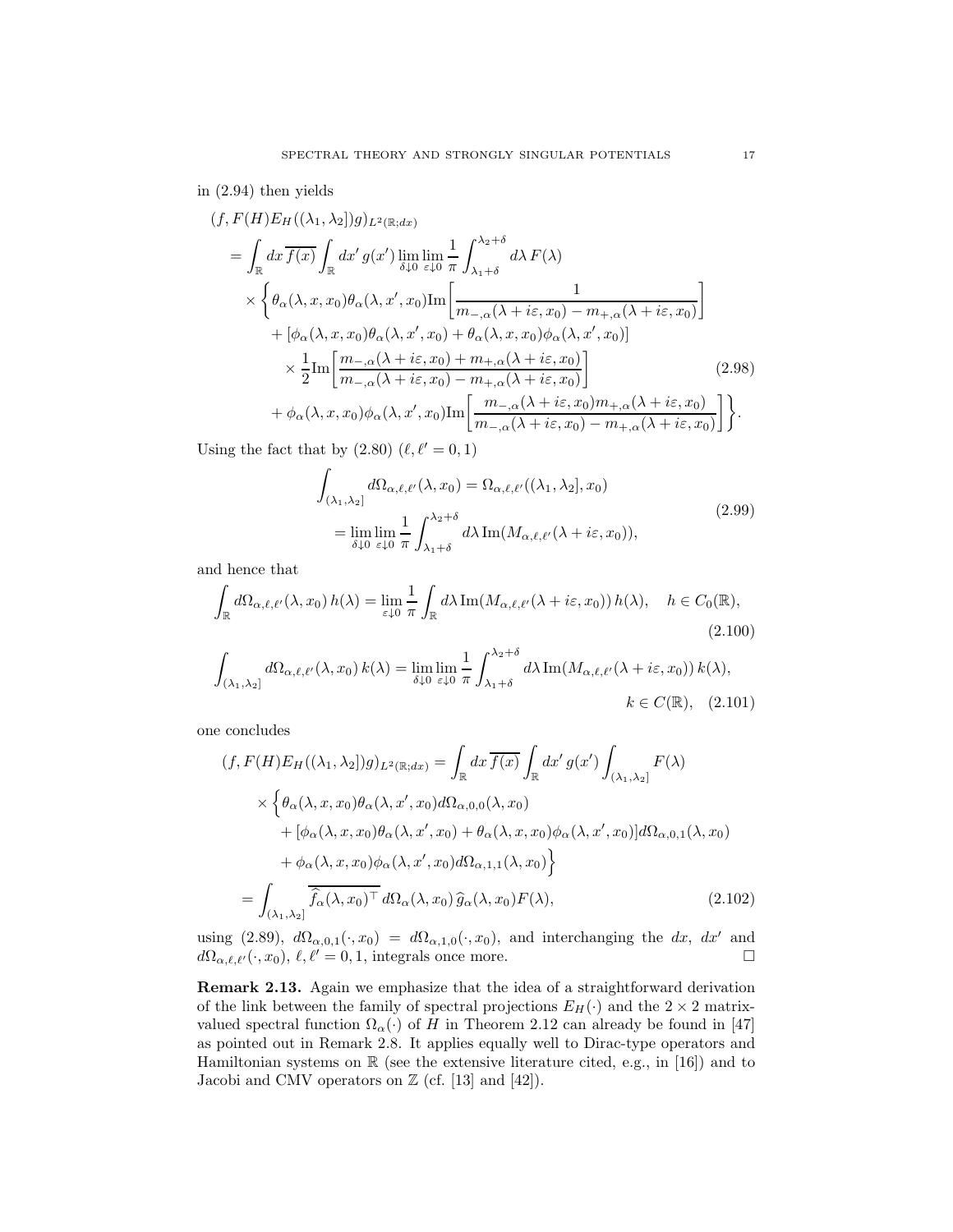As in the half-line case before, one can improve on Theorem 2.12 and remove the compact support restrictions on  $f$  and  $g$  in the usual way. To this end one considers the map

$$
\widetilde{U}_{\alpha}(x_0): \begin{cases}\nC_0^{\infty}(\mathbb{R}) \to L^2(\mathbb{R}; d\Omega_{\alpha}(\cdot, x_0)) \\
h \mapsto \widehat{h}_{\alpha}(\cdot, x_0) = (\widehat{h}_{\alpha,0}(\lambda, x_0), \widehat{h}_{\alpha,1}(\lambda, x_0))^\top, \\
\widehat{h}_{\alpha,0}(\lambda, x_0) = \int_{\mathbb{R}} dx \,\theta_{\alpha}(\lambda, x, x_0) h(x), \quad \widehat{h}_{\alpha,1}(\lambda, x_0) = \int_{\mathbb{R}} dx \,\phi_{\alpha}(\lambda, x, x_0) h(x).\n\end{cases} (2.103)
$$

Taking  $f = g$ ,  $F = 1$ ,  $\lambda_1 \downarrow -\infty$ , and  $\lambda_2 \uparrow \infty$  in (2.88) then shows that  $U_{\alpha}(x_0)$  is a densely defined isometry in  $L^2(\mathbb{R};dx)$ , which extends by continuity to an isometry on  $L^2(\mathbb{R}; dx)$ . The latter is denoted by  $U_{\alpha}(x_0)$  and given by

$$
U_{\alpha}(x_{0}) \colon \begin{cases} L^{2}(\mathbb{R}; dx) \to L^{2}(\mathbb{R}; d\Omega_{\alpha}(\cdot, x_{0})) \\ h \mapsto \widehat{h}_{\alpha}(\cdot, x_{0}) = (\widehat{h}_{\alpha,0}(\cdot, x_{0}), \widehat{h}_{\alpha,1}(\cdot, x_{0}))^{\top}, \\ \widehat{h}_{\alpha}(\cdot, x_{0}) = \begin{pmatrix} \widehat{h}_{\alpha,0}(\cdot, x_{0}) \\ \widehat{h}_{\alpha,1}(\cdot, x_{0}) \end{pmatrix} = 1 \text{.im.}_{a\downarrow -\infty, b\uparrow\infty} \begin{pmatrix} \int_{a}^{b} dx \, \theta_{\alpha}(\cdot, x, x_{0}) h(x) \\ \int_{a}^{b} dx \, \phi_{\alpha}(\cdot, x, x_{0}) h(x) \end{pmatrix}, \end{cases}
$$
(2.104)

where l.i.m. refers to the  $L^2(\mathbb{R}; d\Omega_\alpha(\cdot, x_0))$ -limit.

The calculation in (2.102) also yields

$$
(E_H((\lambda_1, \lambda_2))g)(x) = \int_{(\lambda_1, \lambda_2]} (\theta_\alpha(\lambda, x, x_0), \phi_\alpha(\lambda, x, x_0)) d\Omega_\alpha(\lambda, x_0) \widehat{g}_\alpha(\lambda, x_0)
$$
  
= 
$$
\int_{(\lambda_1, \lambda_2]} \left\{ d\Omega_{\alpha, 0, 0}(\lambda, x_0) \theta_\alpha(\lambda, x, x_0) \widehat{g}_{\alpha, 0}(\lambda, x_0) + d\Omega_{\alpha, 0, 1}(\lambda, x_0) [\theta_\alpha(\lambda, x, x_0) \widehat{g}_{\alpha, 1}(\lambda, x_0) + \phi_\alpha(\lambda, x, x_0) \widehat{g}_{\alpha, 0}(\lambda, x_0)] \right\}
$$
  
+ 
$$
d\Omega_{\alpha, 1, 1}(\lambda, x_0) \phi_\alpha(\lambda, x, x_0) \widehat{g}_{\alpha, 1}(\lambda, x_0) \left.\right\}, \quad g \in C_0^\infty(\mathbb{R}) \tag{2.105}
$$

and subsequently, (2.105) extends to all  $g \in L^2(\mathbb{R}; dx)$  by continuity. Moreover, taking  $\lambda_1 \downarrow -\infty$  and  $\lambda_2 \uparrow \infty$  in (2.105) and using

$$
\text{s-lim}_{\lambda \downarrow -\infty} E_H(\lambda) = 0, \quad \text{s-lim}_{\lambda \uparrow \infty} E_H(\lambda) = I_{L^2(\mathbb{R};dx)}, \tag{2.106}
$$

where

$$
E_H(\lambda) = E_H((-\infty, \lambda]), \quad \lambda \in \mathbb{R}, \tag{2.107}
$$

then yield

$$
g(\cdot) = 1 \text{.i.m.}_{\mu_1 \downarrow -\infty, \mu_2 \uparrow \infty} \int_{(\mu_1, \mu_2]} (\theta_\alpha(\lambda, \cdot, x_0), \phi_\alpha(\lambda, \cdot, x_0)) d\Omega_\alpha(\lambda, x_0) \widehat{g}_\alpha(\lambda, x_0)
$$
  
\n
$$
= 1 \text{.i.m.}_{\mu_1 \downarrow -\infty, \mu_2 \uparrow \infty} \int_{\mu_1}^{\mu_2} \left\{ d\Omega_{\alpha, 0, 0}(\lambda, x_0) \theta_\alpha(\lambda, \cdot, x_0) \widehat{g}_{\alpha, 0}(\lambda, x_0) + d\Omega_{\alpha, 0, 1}(\lambda, x_0) \left[ \theta_\alpha(\lambda, \cdot, x_0) \widehat{g}_{\alpha, 1}(\lambda, x_0) + \phi_\alpha(\lambda, \cdot, x_0) \widehat{g}_{\alpha, 0}(\lambda, x_0) \right] + d\Omega_{\alpha, 1, 1}(\lambda, x_0) \phi_\alpha(\lambda, \cdot, x_0) \widehat{g}_{\alpha, 1}(\lambda, x_0) \right\}, \quad g \in L^2(\mathbb{R}; dx), \tag{2.108}
$$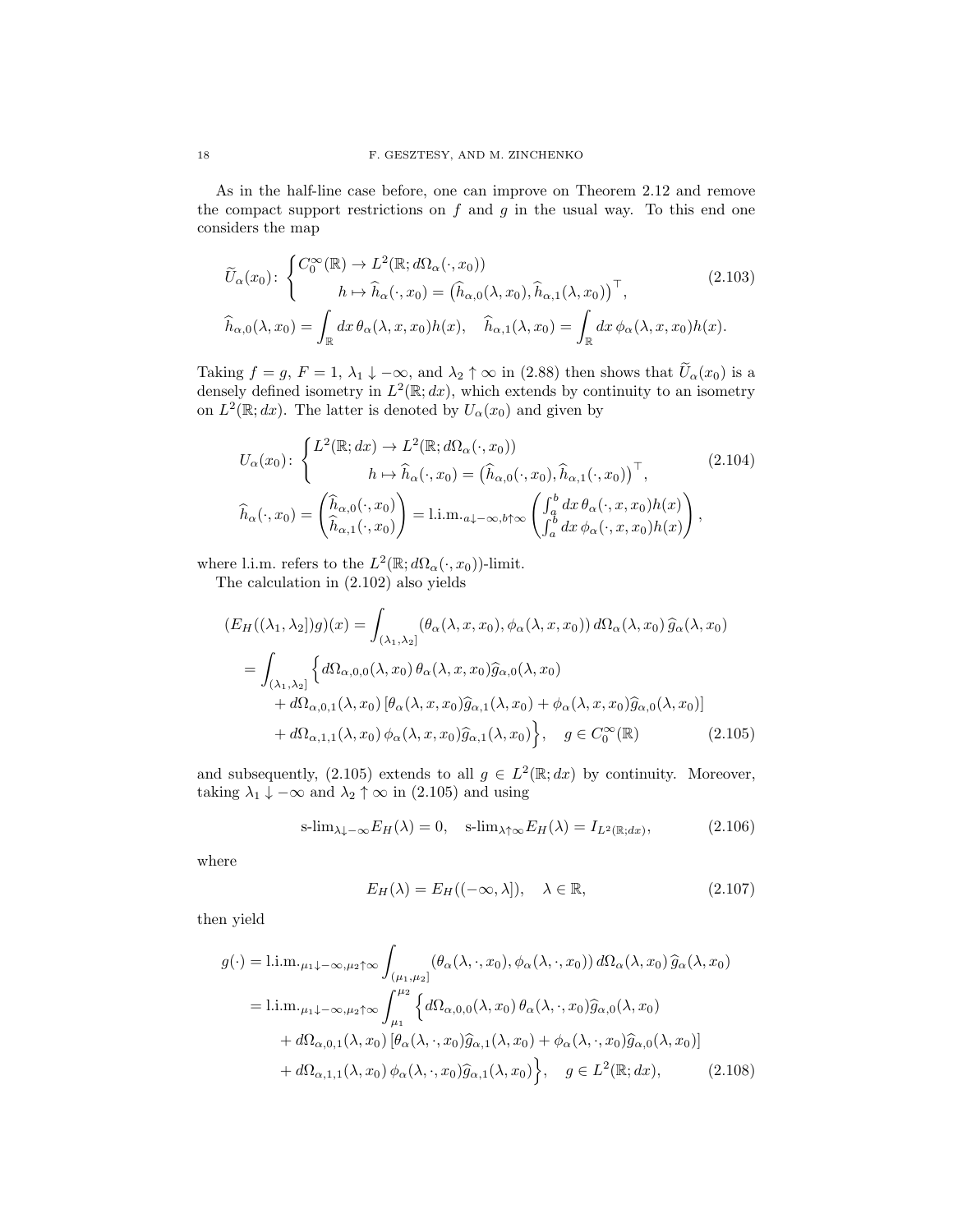where l.i.m. refers to the  $L^2(\mathbb{R}; dx)$ -limit. In addition, one can show that the map  $U_{\alpha}(x_0)$  in (2.104) is onto and hence that  $U_{\alpha}(x_0)$  is unitary with

$$
U_{\alpha}(x_0)^{-1} \colon \begin{cases} L^2(\mathbb{R}; d\Omega_{\alpha}(\cdot, x_0)) \to L^2(\mathbb{R}; dx) \\ \hat{h} \mapsto h_{\alpha}, \end{cases} \tag{2.109}
$$

$$
h_{\alpha}(\cdot) = \lim_{\mu_1 \downarrow -\infty, \mu_2 \uparrow \infty} \int_{\mu_1}^{\mu_2} (\theta_{\alpha}(\lambda, \cdot, x_0), \phi_{\alpha}(\lambda, \cdot, x_0)) d\Omega_{\alpha}(\lambda, x_0) \,\hat{h}(\lambda).
$$

Indeed, following the argument in (2.53)–(2.54), one obtains  $U_{\alpha}(F(H)f) = FU_{\alpha}(f)$ for all  $f \in L^2(\mathbb{R}; dx)$  and all bounded  $F \in C(\mathbb{R})$ . Since  $U_\alpha$  is an isometry, the range of  $U_{\alpha}$  is closed and hence  $U_{\alpha}$  is onto if the only function orthogonal to the range of  $U_{\alpha}$  is the zero function. Let  $F \in C_0(\mathbb{R})$  and suppose  $\hat{f} \in$  $L^2(\mathbb{R}; d\Omega_\alpha(\cdot, x_0))$  is orthogonal to the range of  $U_\alpha$  then, in particular,  $\hat{f}$  is orthogonal to  $U_{\alpha}(F(H)\chi_{[x_0,y]}) = FU_{\alpha}(\chi_{[x_0,y]})$  for every  $y \in (a,b)$ , that is,

$$
\int_{\mathbb{R}} F(\lambda) \bigg( \int_{x_0}^y dx \,\theta_\alpha(\lambda, x, x_0), \int_{x_0}^y dx \,\phi_\alpha(\lambda, x, x_0) \bigg) d\Omega_\alpha(\lambda, x_0) \widehat{f}(\lambda) = 0. \tag{2.110}
$$

Differentiating twice with respect to y and taking  $y = x_0$  then yields

$$
\int_{\mathbb{R}} F(\lambda) (\theta_{\alpha}(\lambda, x_0, x_0), \phi_{\alpha}(\lambda, x_0, x_0)) d\Omega_{\alpha}(\lambda, x_0) \hat{f}(\lambda)
$$
\n
$$
= \int_{\mathbb{R}} F(\lambda) (\cos(\alpha), -\sin(\alpha)) d\Omega_{\alpha}(\lambda, x_0) \hat{f}(\lambda) = 0, \qquad (2.111)
$$
\n
$$
\int_{\mathbb{R}} F(\lambda) (\theta_{\alpha}^{[1]}(\lambda, x_0, x_0), \phi_{\alpha}^{[1]}(\lambda, x_0, x_0)) d\Omega_{\alpha}(\lambda, x_0) \hat{f}(\lambda)
$$
\n
$$
= \int_{\mathbb{R}} F(\lambda) (\sin(\alpha), \cos(\alpha)) d\Omega_{\alpha}(\lambda, x_0) \hat{f}(\lambda) = 0. \qquad (2.112)
$$

Taking linear combinations of (2.111) and (2.112) then implies

$$
\int_{\mathbb{R}} \left( F(\lambda), 0 \right) d\Omega_{\alpha}(\lambda, x_0) \widehat{f}(\lambda) = \int_{\mathbb{R}} \left( 0, F(\lambda) \right) d\Omega_{\alpha}(\lambda, x_0) \widehat{f}(\lambda) = 0. \tag{2.113}
$$

Since the vector functions of the form  $(F(\lambda), 0)^\top, (0, F(\lambda))^\top, F \in C_0(\mathbb{R})$ , are dense in  $L^2(\mathbb{R}; d\Omega_\alpha(\cdot, x_0))$ , (2.113) implies that  $\hat{f} = 0$ . Thus,  $U_\alpha$  is onto.

We sum up these considerations in a variant of the spectral theorem for (functions of)  $H$ .

**Theorem 2.14.** Let  $F \in C(\mathbb{R})$  and  $x_0 \in \mathbb{R}$ . Then,

$$
U_{\alpha}(x_0)F(H)U_{\alpha}(x_0)^{-1} = M_F
$$
\n(2.114)

in  $L^2(\mathbb{R}; d\Omega_\alpha(\cdot, x_0))$  (cf. (2.90)). Moreover,

$$
\sigma(H) = \text{supp}\,(d\Omega_{\alpha}(\cdot, x_0)) = \text{supp}\,(d\Omega_{\alpha}^{\text{tr}}(\cdot, x_0)).\tag{2.115}
$$

Here  $d\Omega_{\alpha}^{\text{tr}}(\cdot, x_0) = d\Omega_{\alpha,0,0}(\cdot, x_0) + d\Omega_{\alpha,1,1}(\cdot, x_0)$  denotes the trace measure of  $d\Omega_{\alpha}(\cdot, x_0)$ .

We conclude the case of the entire line with an elementary example.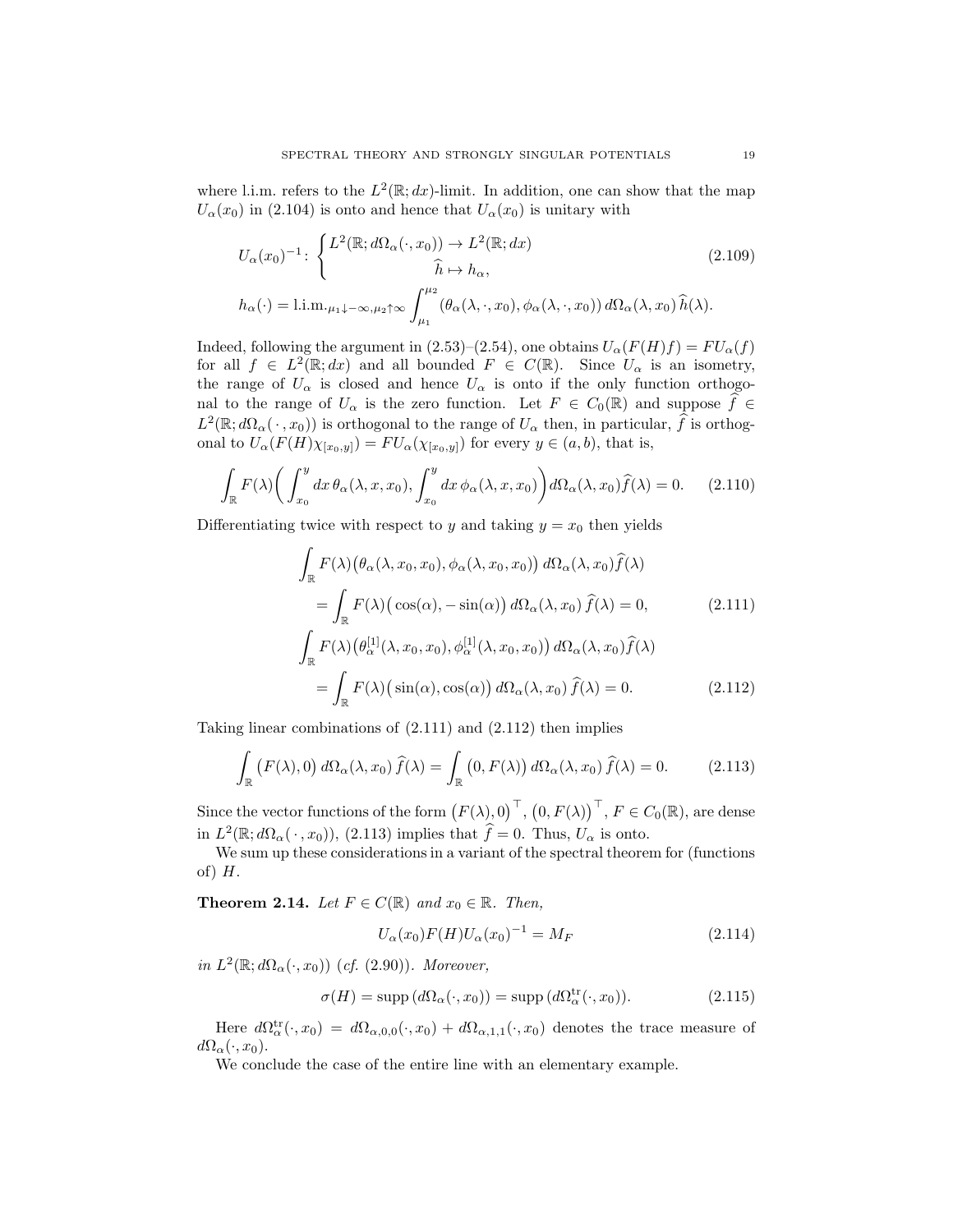**Example 2.15.** Let  $\alpha = 0$ ,  $x_0 = 0$  and  $V(x) = 0$  for a.e.  $x \in \mathbb{R}$ . Then,

$$
\phi_0(\lambda, x, 0) = \frac{\sin(\lambda^{1/2}x)}{\lambda^{1/2}}, \quad \theta_0(\lambda, x, 0) = \cos(\lambda^{1/2}x), \quad \lambda > 0, \ x \in \mathbb{R},
$$
  
\n
$$
m_{\pm,0}(z, 0) = \pm iz^{1/2}, \quad z \in \mathbb{C} \setminus [0, \infty),
$$
  
\n
$$
d\Omega_0(\lambda, 0) = \frac{1}{2\pi} \chi_{(0, \infty)}(\lambda) \begin{pmatrix} \lambda^{-1/2} & 0 \\ 0 & \lambda^{1/2} \end{pmatrix} d\lambda, \quad \lambda \in \mathbb{R},
$$
\n(2.116)

and hence,

$$
\hat{h}_0(\lambda,0) = \begin{pmatrix} \hat{h}_{0,0}(\lambda,0) \\ \hat{h}_{0,1}(\lambda,0) \end{pmatrix} = 1 \text{.i.m.}_{a\downarrow -\infty,b\uparrow\infty} \begin{pmatrix} \int_a^b dx \cos(\lambda^{1/2}x) h(x) \\ \int_a^b dx \lambda^{-1/2} \sin(\lambda^{1/2}x) h(x) \end{pmatrix},
$$
\n
$$
h \in L^2(\mathbb{R};dx),
$$
\n
$$
h(x) = 1 \text{.i.m.}_{\mu\uparrow\infty} \frac{1}{2\pi} \int_0^\mu \lambda^{1/2} d\lambda \left[ \frac{\cos(\lambda^{1/2}x)}{\lambda} \hat{h}_{0,0}(\lambda,0) + \frac{\sin(\lambda^{1/2}x)}{\lambda^{1/2}} \hat{h}_{0,1}(\lambda,0) \right],
$$
\n
$$
\hat{h}_0(\cdot,0) \in L^2([0,\infty);d\Omega_0(\cdot,0)). \quad (2.117)
$$

Introducing the change of variables

$$
p = \lambda^{1/2} > 0, \quad \widehat{H}(p) = \begin{pmatrix} \widehat{H}_0(p) \\ \widehat{H}_1(p) \end{pmatrix} = \frac{1}{\pi^{1/2}} \begin{pmatrix} \widehat{h}_{0,0}(\lambda,0) \\ \lambda^{1/2} \widehat{h}_{0,1}(\lambda,0) \end{pmatrix},
$$
(2.118)

the pair of equations in (2.117) take on the symmetric form,

$$
\widehat{H}(p) = \text{l.i.m.}_{a\downarrow -\infty, b\uparrow\infty} \frac{1}{\pi^{1/2}} \begin{pmatrix} \int_a^b dx \cos(px)h(x) \\ \int_a^b dx \sin(px)h(x) \end{pmatrix}, \quad h \in L^2(\mathbb{R}; dx),
$$

$$
h(x) = \text{l.i.m.}_{q\uparrow\infty} \frac{1}{\pi^{1/2}} \int_0^q dp \left[ \cos(px) \widehat{H}_0(p) + \sin(px) \widehat{H}_1(p) \right], \tag{2.119}
$$

$$
\widehat{H}_\ell \in L^2([0, \infty); dp), \quad \ell = 0, 1.
$$

One verifies that the pair of equations in  $(2.119)$  is equivalent to the usual Fourier transform

$$
\widetilde{h}(p) = \text{l.i.m.}_{y \uparrow \infty} \frac{1}{(2\pi)^{1/2}} \int_{-y}^{y} dx \, e^{ipx} h(x), \quad h \in L^{2}(\mathbb{R}; dx),
$$
\n
$$
h(x) = \text{l.i.m.}_{q \uparrow \infty} \frac{1}{(2\pi)^{1/2}} \int_{-q}^{q} dp \, e^{-ipx} \widetilde{h}(p), \quad \widetilde{h} \in L^{2}(\mathbb{R}; dq).
$$
\n
$$
(2.120)
$$

# 3. The Case of Strongly Singular Potentials

In this section we extend our discussion to a class of strongly singular potentials  $V$ on the half-line  $(a, \infty)$  with the singularity of V being concentrated at the endpoint a. We will present and contrast two approaches to this problem: One in which the reference point  $x_0$  coincides with the singular endpoint a leading to a (scalar) spectral function, and one in which  $x_0$  lies in the interior of the half-line  $(a, \infty)$ and hence is a regular point for the half-line Schrödinger differential expression. The latter case naturally leads to a  $2 \times 2$  matrix-valued spectral function which will be shown to be essentially equivalent to the scalar spectral function obtained from the former approach. While Herglotz functions still lie at the heart of the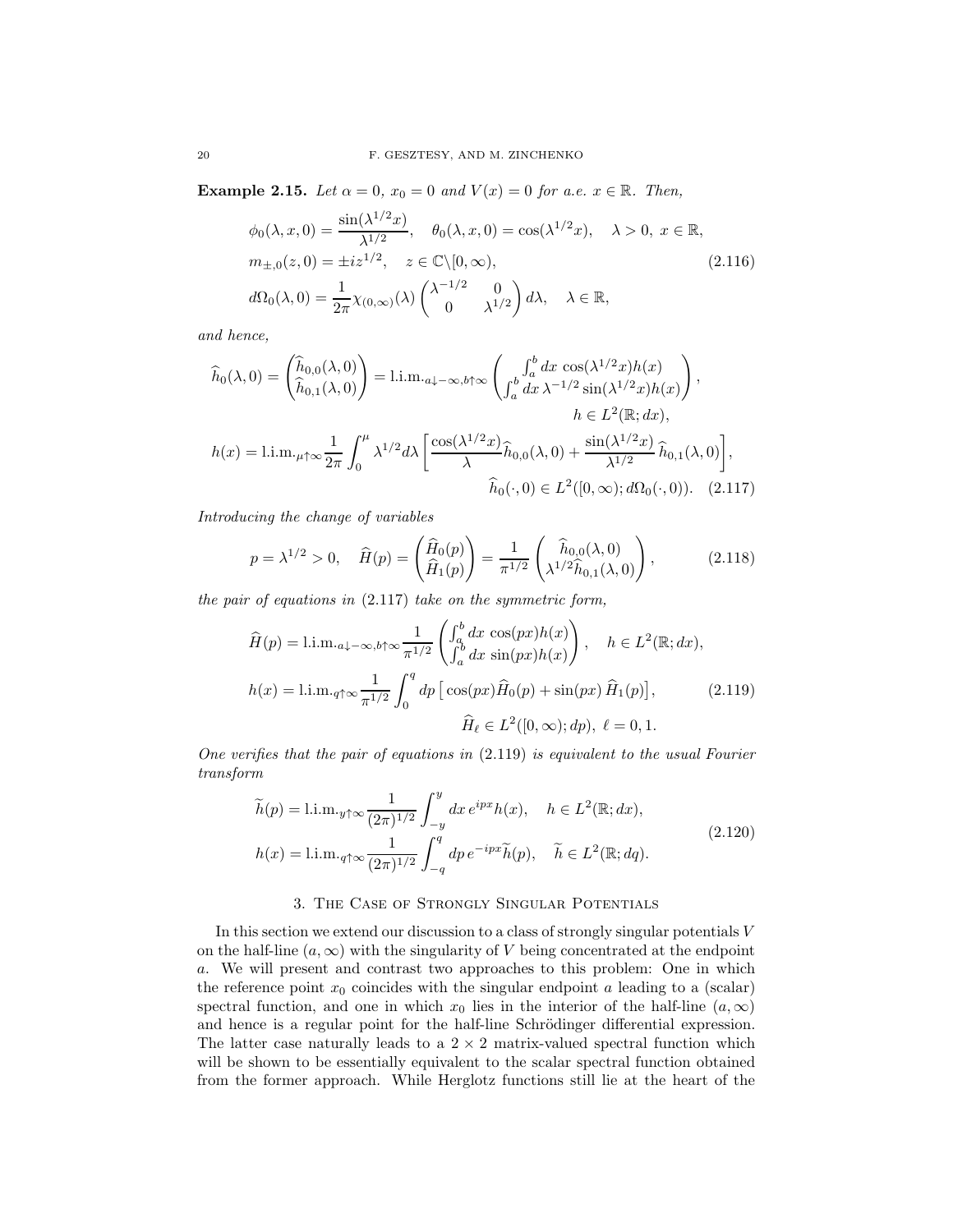matter of spectral functions (resp., matrices), the direct analog of half-line Weyl– Titchmarsh coefficients will cease to be Herglotz functions in the first approach where the reference point  $x_0$  coincides with the endpoint  $a$ .

**Hypothesis 3.1.** (i) Let  $a \in \mathbb{R}$  and assume that

$$
V \in L^1_{loc}((a,\infty);dx), \quad V \text{ real-valued.} \tag{3.1}
$$

(ii) Introducing the differential expression  $\tau_{+}$  given by

$$
\tau_{+} = -\frac{d^{2}}{dx^{2}} + V(x), \quad x \in (a, \infty), \tag{3.2}
$$

we assume  $\tau_+$  to be in the limit point case at a and at  $+\infty$ .

(iii) Assume there exists an analytic Weyl–Titchmarsh solution  $\phi(z, \cdot)$  of

$$
(\tau_{+}\psi)(z,x) = z\psi(z,x), \quad x \in (a,\infty), \tag{3.3}
$$

for z in an open neighborhood  $\mathcal{O}$  of  $\mathbb{R}$  (containing  $\mathbb{R}$ ) in the following sense:

- ( $\alpha$ ) For all  $x \in (a, \infty)$ ,  $\phi(z, x)$  is analytic with respect to  $z \in \mathcal{O}$ .
- $(\beta)$   $\widetilde{\phi}(z, x), x \in \mathbb{R}$ , is real-valued for  $z \in \mathbb{R}$ .
- $(\gamma)$   $\phi(z, \cdot)$  satisfies an  $L^2$ -condition near the end point a

$$
\int_{a}^{b} dx \left| \tilde{\phi}(z, x) \right|^{2} < \infty \text{ for all } b \in (a, \infty)
$$
\n(3.4)

for all  $z \in \mathbb{C} \backslash \mathbb{R}$  with  $|\text{Im}(z)|$  sufficiently small.

Without loss of generality we assumed in Hypothesis  $3.1 (iii)$  that the analytic Weyl-Titchmarsh solution satisfies the  $L^2$ -condition near the left end point a. One can replace this by the analogous  $L^2$ -condition at  $\infty$ .

A class of examples of strongly singular potentials satisfying Hypothesis 3.1 will be discussed in Examples 3.10 and 3.13 at the end of this section.

While we focus on strongly singular potentials with  $\tau_{+}$  in the limit point case at both endpoints a and  $\infty$ , the case of strongly singular potentials with  $\tau_{+}$  in the limit circle case at both endpoints has been studied by Fulton [30].

Associated with the differential expression  $\tau_{+}$  one introduces the self-adjoint Schrödinger operator  $H_+$  in  $L^2([a,\infty);dx)$  by

$$
H_{+}f = \tau_{+}f,
$$
\n
$$
f \in \text{dom}(H_{+}) = \{ g \in L^{2}([a,\infty);dx) \mid g, g' \in AC_{\text{loc}}((a,\infty)); \ \tau_{+}g \in L^{2}([a,\infty);dx) \}.
$$
\n
$$
(3.5)
$$

Next, we introduce the usual fundamental system of solutions  $\phi(z, \cdot, x_0)$  and  $\theta(z, \cdot, x_0), z \in \mathbb{C}$ , of (3.3) satisfying the initial conditions at the fixed reference point  $x_0 \in (a, \infty)$ ,

$$
\phi(z, x_0, x_0) = \theta'(z, x_0, x_0) = 0, \quad \phi'(z, x_0, x_0) = \theta(z, x_0, x_0) = 1. \tag{3.6}
$$

Thus, for any fixed  $x \in (a, \infty)$ , the solutions  $\phi(z, x, x_0)$  and  $\theta(z, x, x_0)$  are entire with respect to z and

$$
W(\theta(z,\cdot,x_0),\phi(z,\cdot,x_0))(x) = 1, \quad z \in \mathbb{C}.\tag{3.7}
$$

We note, that Hypothesis 3.1 *(iii)* implies that for fixed  $x \in (a, \infty)$ ,  $\phi'(z, x)$  is also analytic with respect to  $z \in \mathcal{O}$ . This follows from differentiating the identity

$$
\widetilde{\phi}(z,x) = \widetilde{\phi}'(z,x_0)\phi(z,x,x_0) + \widetilde{\phi}(z,x_0)\theta(z,x,x_0), \quad x, x_0 \in (a,\infty)
$$
\n(3.8)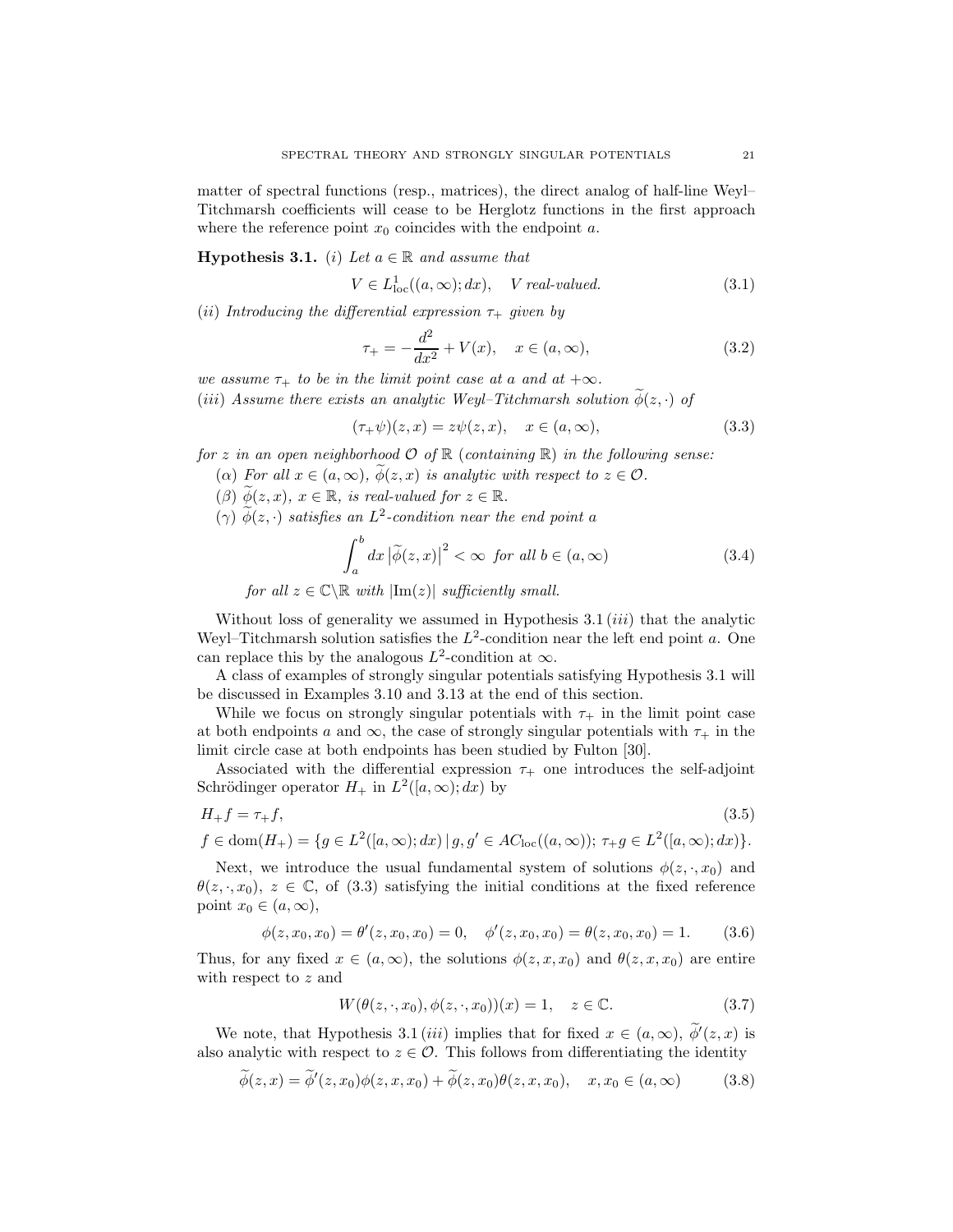for  $z \in \mathcal{O}$ . More precisely, one can argue as follows: One considers Volterra integral equations of the type

$$
\psi_j(z, x, x_0) = \psi_j(z_0, x, x_0)
$$
  
+  $(z - z_0) \int_{x_0}^x dx' \frac{\psi_1(z_0, x, x_0)\psi_2(z_0, x', x_0) - \psi_1(z_0, x', x_0)\psi_2(z_0, x, x_0)}{W(\psi_1(z_0, \cdot, x_0), \psi_2(z_0, \cdot, x_0))}$   
  $\times \psi_j(z, x', x_0), \quad z, z_0 \in \mathcal{O}, j = 1, 2,$  (3.9)

where  $\psi_j(z_0, \cdot, x_0)$ ,  $j = 1, 2$ , is a fundamental system of solutions of (3.3) for  $z = z_0$ (such as  $\phi$  and  $\theta$  in (3.6)). In particular,

$$
\psi_j(z_0, x_0, x_0) = \alpha_j \in \mathbb{C}, \quad \psi'_j(z_0, x_0, x_0) = \beta_j \in \mathbb{C}, \quad z_0 \in \mathcal{O}, \ j = 1, 2, \tag{3.10}
$$

implies

$$
\psi_j(z, x_0, x_0) = \alpha_j \in \mathbb{C}, \quad \psi_j'(z, x_0, x_0) = \beta_j \in \mathbb{C}, \quad z \in \mathcal{O}, \ j = 1, 2,
$$
 (3.11)

Analyticity of  $\psi_j'(z, \cdot, x_0)$ ,  $j = 1, 2$ , for  $z \in \mathcal{O}$  then follows from the equation

$$
\psi'_j(z, x, x_0) = \psi'_j(z_0, x, x_0)
$$
  
+  $(z - z_0) \int_{x_0}^x dx' \frac{\psi'_1(z_0, x, x_0)\psi_2(z_0, x', x_0) - \psi_1(z_0, x', x_0)\psi'_2(z_0, x, x_0)}{W(\psi_1(z_0, \cdot, x_0), \psi_2(z_0, \cdot, x_0))}$   
  $\times \psi_j(z, x', x_0), \quad z, z_0 \in \mathcal{O}, j = 1, 2.$  (3.12)

Next, we also introduce the *Weyl–Titchmarsh solutions*  $\psi_{\pm}(z, \cdot, x_0)$ ,  $x_0 \in (a, \infty)$ ,  $z \in \mathbb{C} \backslash \mathbb{R}$  of (3.3). Since by Hypothesis 3.1 (*ii*),  $\tau_+$  is assumed to be in the limit point case at  $a$  and at  $\infty$ , the Weyl–Titchmarsh solutions are uniquely characterized (up to constant multiples) by

 $\psi_{-}(z, \cdot, x_0) \in L^2([a, x_0]; dx), \quad \psi_{+}(z, \cdot, x_0) \in L^2([x_0, \infty); dx), \quad z \in \mathbb{C} \backslash \mathbb{R}.$  (3.13) We fix the normalization of  $\psi_{\pm}(z, \cdot, x_0)$  by requiring  $\psi_{\pm}(z, x_0, x_0) = 1$  and hence  $\psi_{\pm}(z,\cdot,x_0)$  have the following structure,

$$
\psi_{\pm}(z, x, x_0) = \theta(z, x, x_0) + m_{\pm}(z, x_0)\phi(z, x, x_0), \quad x, x_0 \in (a, \infty), \ z \in \mathbb{C} \backslash \mathbb{R},
$$
\n(3.14)

where the coefficients  $m_{\pm}(z, x_0)$  are given by

$$
m_{\pm}(z,x) = \frac{\psi'_{\pm}(z,x,x_0)}{\psi_{\pm}(z,x,x_0)}, \quad x, x_0 \in (a,\infty), \ z \in \mathbb{C} \backslash \mathbb{R}, \tag{3.15}
$$

and are Herglotz and anti-Herglotz functions, respectively.

**Lemma 3.2.** Assume Hypothesis 3.1 (i) and (ii). Then Hypothesis 3.1 (iii) is equivalent to the assumption that for any fixed  $x \in (a,\infty), m_-(z,x)$  is meromorphic with respect to  $z \in \mathbb{C}$ .

*Proof.* In the following we fix  $x \in (a, \infty)$ . First, assume Hypothesis 3.1. By Hypothesis  $3.1 \, (ii)$ , the Weyl–Titchmarsh solutions are unique up to constant multiples and one concludes that  $\psi_-(z, \cdot, x_0) = c(z, x_0) \widetilde{\phi}(z, \cdot)$ . Hence by (3.15),

$$
m_{-}(z,x) = \frac{\phi'(z,x)}{\widetilde{\phi}(z,x)}, \quad x \in (a,\infty), \ z \in \mathbb{C} \backslash \mathbb{R}.
$$
 (3.16)

Since by Hypothesis 3.1 (iii),  $\phi(z, x)$  and  $\phi'(z, x)$  are analytic with respect to  $z \in \mathcal{O}$ (cf. the paragraph preceding (3.8)), one concludes that  $m_-(z, x)$  is meromorphic in  $z \in \mathcal{O}$  and since  $m_-\$  is analytic in  $\mathbb{C}\backslash\mathbb{R}$ ,  $m_-\$  is meromorphic on  $\mathbb{C}$ .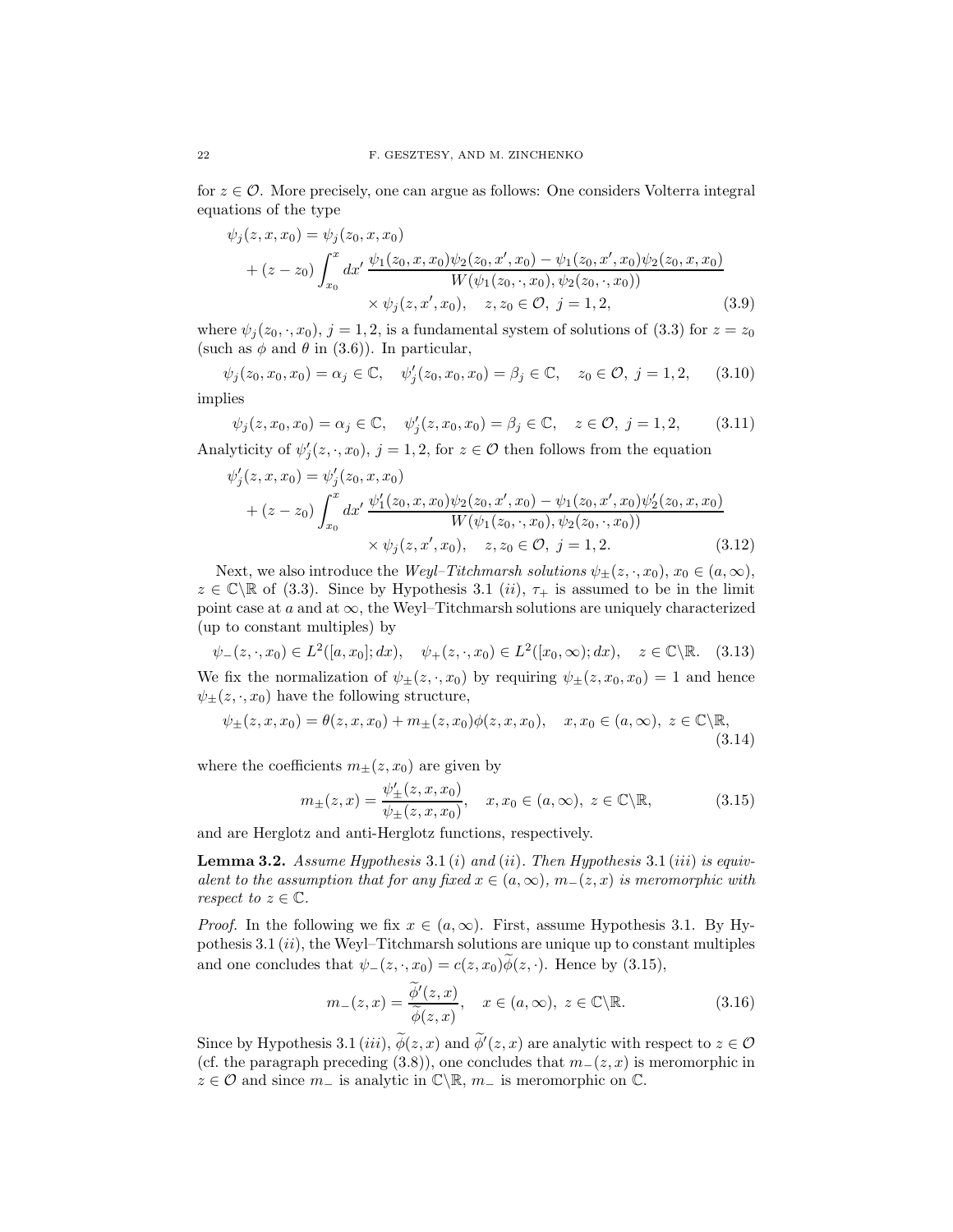Conversely, if  $m_-(z, x)$  is meromorphic with respect to  $z \in \mathbb{C}$ , then it has the following structure,

$$
m_{-}(z,x) = \frac{\eta_1(z,x)}{\eta_2(z,x)},
$$
\n(3.17)

where  $\eta_1(z, x)$  and  $\eta_2(z, x)$  can be chosen to be entire such that they do not have common zeros. Moreover, since the zeros of  $\eta_i(\cdot, x)$ ,  $j = 1, 2$ , are necessarily all real, the Weierstrass factorization theorem (cf., e.g., Corollary 2 of Theorem II.10.1 in [60, p. 284–285]) shows that  $\eta_1(z, x)$  and  $\eta_2(z, x)$  can be chosen to be real for  $z \in \mathbb{R}$ . Thus, for  $x_0 \in (a, \infty)$ ,

$$
\widetilde{\phi}(z, \cdot) = \eta_2(z, x_0)\psi_-(z, \cdot, x_0) = \eta_2(z, x_0)\theta(z, \cdot, x_0) + \eta_1(z, x_0)\phi(z, \cdot, x_0) \tag{3.18}
$$

is entire in  $z$ , and moreover, it is a Weyl–Titchmarsh solution of  $(3.3)$  that satisfies Hypothesis 3.1  $(iii)$ .

Lemma 3.3. Assume Hypothesis 3.1 (iii). Then, there is an open neighborhood  $\mathcal{O}'$  of  $\mathbb R$  (containing  $\mathbb R$ ),  $\mathcal{O}' \subseteq \mathcal{O}$ , and a solution  $\theta(z, \cdot)$  of (3.3), which, for each  $x \in (a, \infty)$ , is analytic with respect to  $z \in \mathcal{O}'$ , real-valued for  $z \in \mathbb{R}$ , such that,

$$
W(\widetilde{\theta}(z,\cdot),\widetilde{\phi}(z,\cdot))(x) = 1, \quad z \in \mathcal{O}'.\tag{3.19}
$$

*Proof.* Let  $x_0 \in (a, \infty)$  and consider the following solution of  $(3.3)$ ,

$$
\widetilde{\theta}(z,x) = \frac{\widetilde{\phi}'(z,x_0)}{\widetilde{\phi}(z,x_0)^2 + \widetilde{\phi}'(z,x_0)^2} \theta(z,x,x_0) - \frac{\widetilde{\phi}(z,x_0)}{\widetilde{\phi}(z,x_0)^2 + \widetilde{\phi}'(z,x_0)^2} \phi(z,x,x_0),
$$
\n
$$
x \in (a,\infty)
$$
\n(3.20)

for z in a sufficiently small neighborhood of R. Since for  $x, x_0 \in (a, \infty)$ ,  $\widetilde{\phi}(z, x)$ ,  $\theta(z, x, x_0)$ , and  $\phi(z, x, x_0)$  are analytic with respect to  $z \in \mathcal{O}$ , real-valued for  $z \in \mathbb{R}$ , and  $\phi(z, x_0), \phi'(z, x_0)$  are not both zero for all  $z$  in a sufficiently small neighborhood of  $\mathbb{R}, \widetilde{\theta}(z, x)$  in  $(3.20)$  is analytic with respect to  $z \in \mathcal{O}'$ ,  $\mathcal{O}' \subseteq \mathcal{O}$ , for fixed  $x \in (a, \infty)$ and real-valued for  $z \in \mathbb{R}$ . Moreover,  $\tilde{\theta}(z, x)$  satisfies  $(3.19)$  since for  $z \in \mathcal{O}'$ ,

$$
W(\widetilde{\theta}(z,\cdot),\widetilde{\phi}(z,\cdot))(x) = W(\widetilde{\theta}(z,\cdot),\widetilde{\phi}(z,\cdot))(x_0)
$$
\n
$$
\widetilde{\phi}(z,\cdot) \tag{3.21}
$$

$$
= \frac{\phi'(z, x_0)}{\widetilde{\phi}(z, x_0)^2 + \widetilde{\phi}'(z, x_0)^2} \widetilde{\phi}'(z, x_0) + \frac{\phi(z, x_0)}{\widetilde{\phi}(z, x_0)^2 + \widetilde{\phi}'(z, x_0)^2} \widetilde{\phi}(z, x_0) = 1. \quad (3.22)
$$

$$
\Box
$$

Having a system of two linearly independent solutions  $\widetilde{\phi}(z, x)$  and  $\widetilde{\theta}(z, x)$  we introduce a function  $\widetilde{m}_+(z)$  such that the following solution of (3.3)

$$
\widetilde{\psi}_{+}(z,x) = \widetilde{\theta}(z,x) + \widetilde{m}_{+}(z)\widetilde{\phi}(z,x), \quad x \in (a,\infty), \tag{3.23}
$$

satisfies

$$
\widetilde{\psi}_{+}(z,\cdot) \in L^{2}([b,\infty);dx) \text{ for all } b \in (a,\infty), \tag{3.24}
$$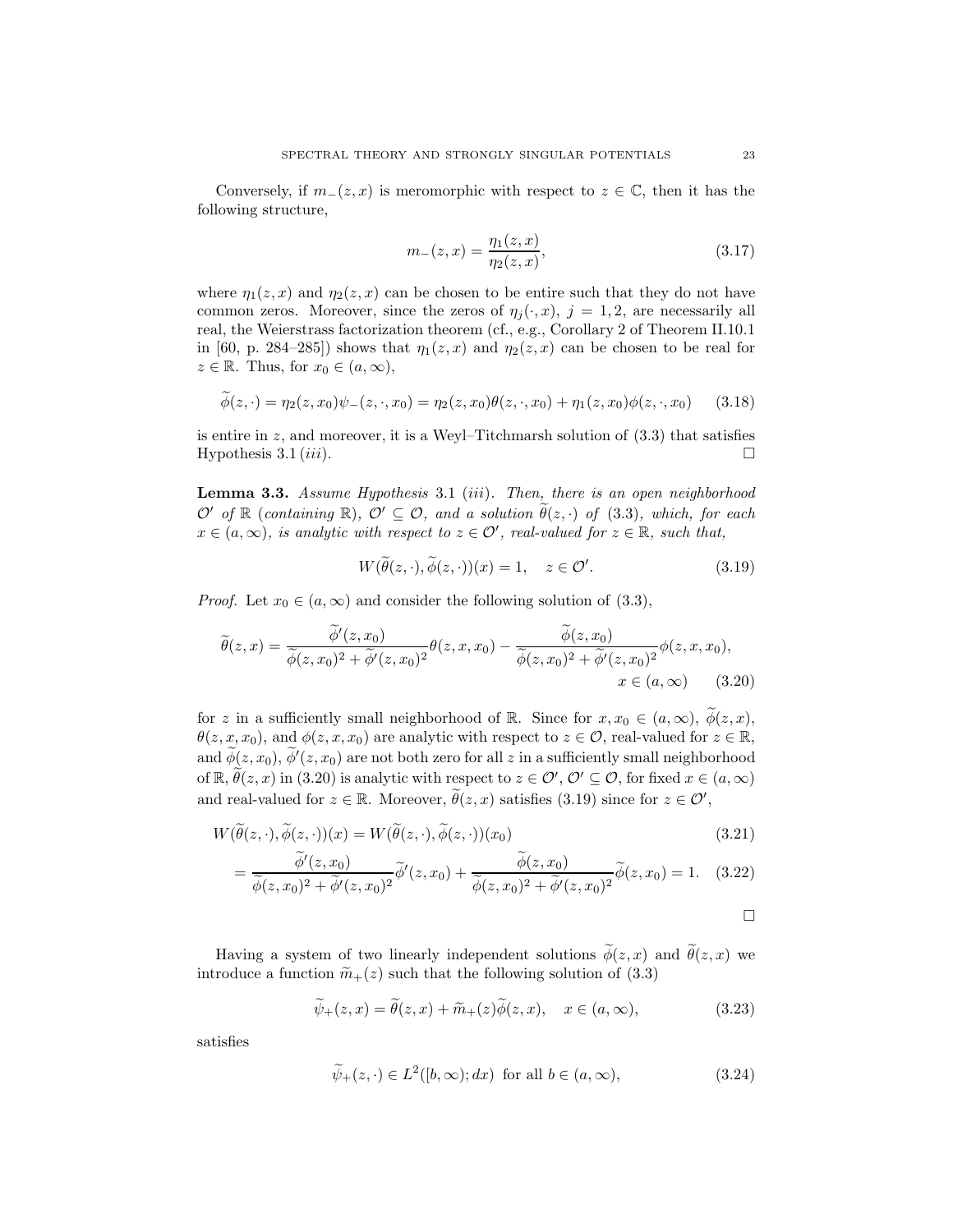for  $z \in \mathcal{O}'\backslash\mathbb{R}$ . By Hypothesis 3.1 (*ii*), the solution  $\psi_+(z, \cdot)$  is proportional to  $\psi_{+}(z, \cdot, x_0)$ . Hence, using (3.15) and (3.16), one computes,

$$
m_{+}(z,x) = \frac{\tilde{\theta}'(z,x) + \tilde{m}_{+}(z)\tilde{\phi}'(z,x)}{\tilde{\theta}(z,x) + \tilde{m}_{+}(z)\tilde{\phi}(z,x)},
$$
\n(3.25)

$$
\widetilde{m}_+(z) = \frac{\widetilde{\theta}(z,x)m_+(z,x) - \widetilde{\theta}'(z,x)}{\widetilde{\phi}'(z,x) - \widetilde{\phi}(z,x)m_+(z,x)} = \frac{W(\widetilde{\theta}(z,\cdot), \psi_+(z,\cdot,x_0))}{W(\psi_+(z,\cdot,x_0), \widetilde{\phi}(z,\cdot))}
$$
(3.26)

$$
= \frac{\widetilde{\theta}(z,x)}{\widetilde{\phi}(z,x)} \frac{m_+(z,x)}{m_-(z,x) - m_+(z,x)} - \frac{\widetilde{\theta}'(z,x)}{\widetilde{\phi}(z,x)} \frac{1}{m_-(z,x) - m_+(z,x)}.\tag{3.27}
$$

By (3.26),  $\widetilde{m}_+$  is independent of  $x \in (a,\infty)$ .

Having in mind the fact that  $m_+(\cdot, x)$  are Herglotz and anti-Herglotz functions, that  $\widetilde{\phi}(z, x) \neq 0$  for  $z \in \mathbb{C} \setminus \mathbb{R}$ ,  $|\text{Im}(z)|$  sufficiently small, and that  $\widetilde{\theta}(z, x)$  and  $\widetilde{\theta}'(z, x)$ are analytic with respect to  $z \in \mathcal{O}'$ , one concludes from  $(3.27)$  that  $\widetilde{m}_+$  is analytic<br>in  $\mathcal{O}'$ .  $\mathbb{R}$ , by contrast to  $\mathbb{R}$ , the function  $\widetilde{\mathbb{R}}$ , in general is not a Hamblet function in  $\mathcal{O}'\backslash\mathbb{R}$ . In contrast to  $m_+$ , the function  $\widetilde{m}_+$ , in general, is not a Herglotz function. Nevertheless,  $\widetilde{m}_+$  shares some properties with Herglotz functions which are crucial for the proof of our main result, Theorem 3.5. Before we derive these properties we mention that by using Hypothesis 3.1  $(iii)$ , (3.19), and (3.24), a computation of the Green's function  $G_{+}(z, x, x')$  of  $H_{+}$  yields

$$
G_{+}(z,x,x') = \begin{cases} \widetilde{\phi}(z,x)\widetilde{\psi}_{+}(z,x'), & a < x \leq x', \\ \widetilde{\phi}(z,x')\widetilde{\psi}_{+}(z,x), & a < x' \leq x \end{cases}
$$
(3.28)

and thus,

$$
((H_{+} - zI)^{-1}f)(x) = \int_{a}^{\infty} dx' G_{+}(z, x, x') f(x'),
$$
  
  $x \in (a, \infty), \quad f \in L^{2}([a, \infty); dx)$  (3.29)

for  $z \in \mathcal{O}'\backslash \mathbb{R}$ .

The basic properties of  $\widetilde{m}_+$  then read as follows:

**Lemma 3.4.** Assume Hypothesis 3.1. Then the function  $\widetilde{m}_+$  introduced in (3.23) satisfies the following properties:

- (i)  $\widetilde{m}_+(z) = \widetilde{m}_+(\overline{z}), \quad z \in \mathbb{C}_+,$   $|\text{Im}(z)|$  sufficiently small.
- (ii)  $\varepsilon |\widetilde{m}_+(\lambda + i\varepsilon)| \leq C(\lambda_1, \lambda_2, \varepsilon_0)$  for  $\lambda \in [\lambda_1, \lambda_2], 0 < \varepsilon \leq \varepsilon_0$ .
- (*iii*)  $\varepsilon |\text{Re}(\widetilde{m}_+(\lambda + i\varepsilon))| = o(1)$  for  $\lambda \in [\lambda_1, \lambda_2], 0 < \varepsilon \leq \varepsilon_0$ .
- $(iv) -i \lim_{\varepsilon \downarrow 0} \varepsilon \widetilde{m}_+(\lambda + i\varepsilon) = \lim_{\varepsilon \downarrow 0} \varepsilon \text{Im}(\widetilde{m}_+(\lambda + i\varepsilon))$  exists for all  $\lambda \in \mathbb{R}$  and is nonnegative.
- (v)  $\widetilde{m}_{+}(\lambda + i0) = \lim_{\varepsilon \downarrow 0} \widetilde{m}_{+}(\lambda + i\varepsilon)$  exists for a.e.  $\lambda \in [\lambda_1, \lambda_2]$  and  $\text{Im}(\widetilde{m}_{+}(\lambda + i0)) \geq 0$  for a.e.  $\lambda \in [\lambda_1, \lambda_2]$ .

Here  $0 < \varepsilon_0 = \varepsilon(\lambda_1, \lambda_2)$  is assumed to be sufficiently small. Moreover, one can introduce a nonnegative measure  $d\tilde{\rho}_+$  associated with  $\tilde{m}_+$  in a manner similar to the Herglotz situation (A.4) by

$$
\int_{(\lambda_1,\lambda_2]} d\widetilde{\rho}_+(\lambda) = \widetilde{\rho}_+(\lambda_1,\lambda_2] = \lim_{\delta \downarrow 0} \lim_{\varepsilon \downarrow 0} \frac{1}{\pi} \int_{\lambda_1+\delta}^{\lambda_2+\delta} d\lambda \operatorname{Im}(\widetilde{m}_+(\lambda + i\varepsilon)). \tag{3.30}
$$

*Proof.* Since  $\widetilde{\phi}(\lambda, x)$  and  $\widetilde{\theta}(\lambda, x)$  are real-valued for  $(\lambda, x) \in \mathbb{R} \times (a, \infty)$ , and analytic for  $\lambda \in \mathcal{O}'$  for fixed  $x \in (a,\infty)$ , an application of the Schwarz reflection principle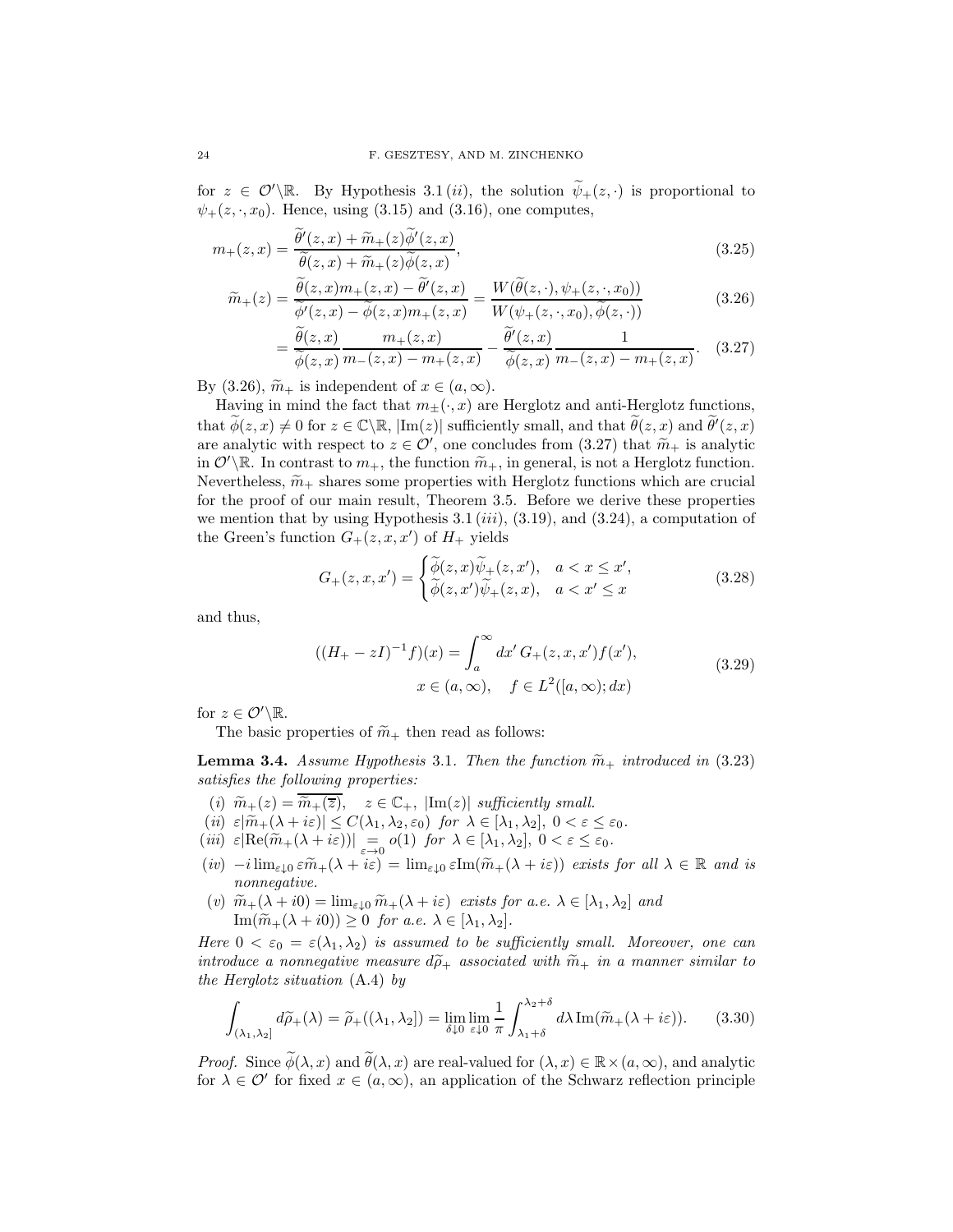yields

$$
\widetilde{\phi}(z,x) = \overline{\widetilde{\phi}(\overline{z},x)}, \quad \widetilde{\theta}(z,x) = \overline{\widetilde{\theta}(\overline{z},x)}, \quad x \in (a,\infty), \ z \in \mathcal{O}'. \tag{3.31}
$$

Thus, picking real numbers c and d such that  $a \leq c < d < \infty$ , (3.28) and (3.29) imply for the analog of  $(2.20)$  in the present context of  $H_{+}$ ,

$$
\int_{\sigma(H_{+})} \frac{d||E_{H_{+}}(\lambda)\chi_{[c,d]}||^{2}_{L^{2}([a,\infty);dx)}}{\lambda-z} = (\chi_{[c,d]}, (H_{+}-zI)^{-1}\chi_{[c,d]})_{L^{2}([a,\infty);dx)}
$$
\n
$$
= \int_{c}^{d} dx \int_{c}^{x} dx' \widetilde{\theta}(z,x) \widetilde{\phi}(z,x') + \int_{c}^{d} dx \int_{x}^{d} dx' \widetilde{\phi}(z,x) \widetilde{\theta}(z,x') \qquad (3.32)
$$
\n
$$
+ \widetilde{m}_{+}(z) \left[ \int_{c}^{d} dx \widetilde{\phi}(z,x) \right]^{2}, \quad z \in \mathbb{C} \setminus \sigma(H_{+}).
$$

Choosing  $c(z_0), d(z_0) \in [a, \infty)$  such that

$$
\int_{c(z_0)}^{d(z_0)} dx \,\widetilde{\phi}(z, x) \neq 0 \tag{3.33}
$$

for z in an open neighborhood  $\mathcal{N}(z_0)$  of  $z_0 \in \mathbb{C} \backslash \sigma(H_+)$  with  $\text{Im}(z_0)$  sufficiently small (cf. the proof of Lemma 2.3), items  $(i)-(v)$  follow from  $(3.31)$  and  $(3.32)$  since the left-hand side in (3.32),

$$
\int_{\sigma(H_+)} \frac{d||E_{H_+}(\lambda)\chi_{[c,d]}\|_{L^2([a,\infty);dx)}^2}{\lambda - z}, \quad z \in \mathbb{C}\backslash \sigma(H_+),
$$
\n(3.34)

is a Herglotz function and  $\phi(z, x)$ ,  $\hat{\theta}(z, x)$  are analytic with respect to  $z \in \mathcal{O}'$ , where  $\mathcal{O}' \subseteq \mathcal{O}$  is an open neighborhood of R. In addition,  $\widetilde{\phi}(z, x)$  and  $\widetilde{\theta}(z, x)$  are realvalued for  $(z, x) \in \mathbb{R} \times (a, \infty)$ . Next, we pick  $\lambda_1, \lambda_2 \in \mathbb{R}$ ,  $\lambda_1 < \lambda_2$ , such that for some  $c_0, d_0 \in [a, \infty)$ ,

$$
\int_{c_0}^{d_0} dx \,\widetilde{\phi}(z, x) \neq 0 \tag{3.35}
$$

for all z in a complex neighborhood of the interval  $(\lambda_1, \lambda_2)$ . Then (3.32) applied to  $z = \lambda + i\varepsilon$ , for real-valued  $\lambda$  in a neighborhood of  $(\lambda_1, \lambda_2)$ ,  $0 < \varepsilon \leq \varepsilon_0$ , implies that  $\tilde{\rho}_+$  defined in (3.30) satisfies

$$
\widetilde{\rho}_{+}((\lambda_{1},\lambda_{2})) = \lim_{\delta\downarrow0} \lim_{\varepsilon\downarrow0} \frac{1}{\pi} \int_{\lambda_{1}+\delta}^{\lambda_{2}+\delta} d\lambda \operatorname{Im}(\widetilde{m}_{+}(\lambda+i\varepsilon))
$$
\n
$$
= \lim_{\delta\downarrow0} \lim_{\varepsilon\downarrow0} \frac{1}{\pi} \int_{\lambda_{1}+\delta}^{\lambda_{2}+\delta} d\lambda \operatorname{Im}\left\{ \int_{\sigma(H_{+})} \frac{d\|E_{H_{+}}(\lambda')\chi_{[c_{0},d_{0}]}\|_{L^{2}([a,\infty);dx)}^{2}}{\lambda'-\lambda-i\varepsilon} \right\}
$$
\n
$$
\times \left[ \left( \int_{c_{0}}^{d_{0}} dx \widetilde{\phi}(\lambda,x) \right)^{2} + 2i\varepsilon \left( \int_{c_{0}}^{d_{0}} dx (d/dz) \widetilde{\phi}(z,x)|_{z=\lambda} \right) + O(\varepsilon^{2}) \right]^{-1}
$$
\n
$$
+ O(\varepsilon) \right\}
$$
\n
$$
= \int_{(\lambda_{1},\lambda_{2}]} d\|E_{H_{+}}(\lambda)\chi_{[c_{0},d_{0}]}\|_{L^{2}([a,\infty);dx)}^{2} \left[ \int_{c_{0}}^{d_{0}} dx \widetilde{\phi}(\lambda,x) \right]^{-2}, \qquad (3.36)
$$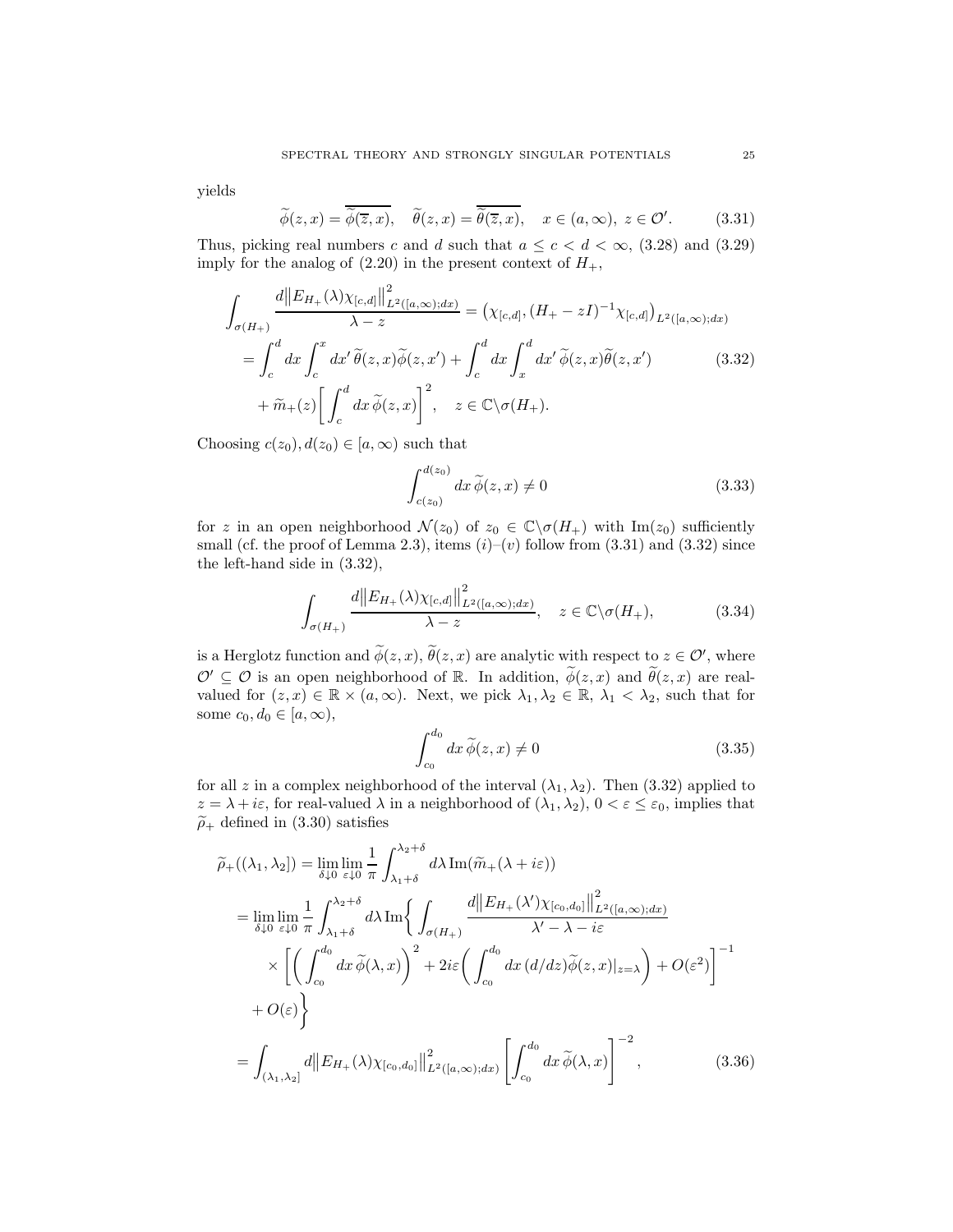using item  $(ii)$ , item  $(iii)$ , the dominated convergence theorem, and the analog of (2.50) applied to the present context. Hence,  $\tilde{\rho}_+$  generates the nonnegative measure  $d\tilde{\rho}_+$ .  $d\widetilde{\rho}_+.$ 

Next, we relate the family of spectral projections,  $\{E_{H_+}(\lambda)\}\_{\lambda\in\mathbb{R}}$ , of the selfadjoint operator  $H_+$  and the spectral function  $\tilde{\rho}_+(\lambda)$ ,  $\lambda \in \mathbb{R}$ , defined in (3.30).

We first note that for  $F \in C(\mathbb{R}),$ 

$$
(f, F(H_+)g)_{L^2([a,\infty);dx)} = \int_{\mathbb{R}} d(f, E_{H_+}(\lambda)g)_{L^2([a,\infty);dx)} F(\lambda),
$$
\n
$$
f, g \in \text{dom}(F(H_+))
$$
\n
$$
= \left\{ h \in L^2([a,\infty);dx) \middle| \int_{\mathbb{R}} d||E_{H_+}(\lambda)h||^2_{L^2([a,\infty);dx)} |F(\lambda)|^2 < \infty \right\}.
$$
\n
$$
(3.37)
$$

**Theorem 3.5.** Let  $f, g \in C_0^{\infty}((a, \infty))$ ,  $F \in C(\mathbb{R})$ , and  $\lambda_1, \lambda_2 \in \mathbb{R}$ ,  $\lambda_1 < \lambda_2$ . Then,

$$
(f, F(H_+)E_{H_+}((\lambda_1, \lambda_2])g)_{L^2([a,\infty);dx)} = (\hat{f}_+, M_F M_{\chi_{(\lambda_1,\lambda_2]}}\hat{g}_+)_{L^2(\mathbb{R};d\tilde{\rho}_+)},\tag{3.38}
$$

where we introduced the notation

$$
\widehat{h}_{+}(\lambda) = \int_{a}^{\infty} dx \, \widetilde{\phi}(\lambda, x) h(x), \quad \lambda \in \mathbb{R}, \ h \in C_{0}^{\infty}((a, \infty)), \tag{3.39}
$$

and  $M_G$  denotes again the maximally defined operator of multiplication by the  $d\tilde{\rho}_+$ measurable function G in the Hilbert space  $L^2(\mathbb{R}; d\widetilde{\rho}_+),$ 

$$
(M_G \hat{h})(\lambda) = G(\lambda)\hat{h}(\lambda) \text{ for a.e. } \lambda \in \mathbb{R},
$$
  

$$
\hat{h} \in \text{dom}(M_G) = \{\hat{k} \in L^2(\mathbb{R}; d\tilde{\rho}_+) | G\hat{k} \in L^2(\mathbb{R}; d\tilde{\rho}_+)\}.
$$
 (3.40)

Proof. The point of departure for deriving (3.38) is again Stone's formula (2.29) applied to  $T = H_+,$ 

$$
(f, F(H_+)E_{H_+}((\lambda_1, \lambda_2|)g)_{L^2([a,\infty);dx)}
$$
  
= 
$$
\lim_{\delta \downarrow 0} \lim_{\varepsilon \downarrow 0} \frac{1}{2\pi i} \int_{\lambda_1 + \delta}^{\lambda_2 + \delta} d\lambda F(\lambda) \left[ \left( f, (H_+ - (\lambda + i\varepsilon)I)^{-1} g \right)_{L^2([a,\infty);dx)} - \left( f, (H_+ - (\lambda - i\varepsilon)I)^{-1} g \right)_{L^2([a,\infty);dx)} \right].
$$
 (3.41)

Insertion of  $(3.28)$  and  $(3.29)$  into  $(3.41)$  then yields the following:

$$
(f, F(H_{+})E_{H_{+}}((\lambda_{1}, \lambda_{2}))g)_{L^{2}([a, \infty); dx)} = \lim_{\delta \downarrow 0} \lim_{\varepsilon \downarrow 0} \frac{1}{2\pi i} \int_{\lambda_{1}+\delta}^{\lambda_{2}+\delta} d\lambda F(\lambda)
$$

$$
\times \int_{a}^{\infty} dx \Big\{ \Big[ \overline{f(x)}\widetilde{\psi}_{+}(\lambda + i\varepsilon, x) \int_{a}^{x} dx' \widetilde{\phi}(\lambda + i\varepsilon, x')g(x') + \overline{f(x)}\widetilde{\phi}(\lambda + i\varepsilon, x) \int_{x}^{\infty} dx' \widetilde{\psi}_{+}(\lambda + i\varepsilon, x')g(x') \Big] - \Big[ \overline{f(x)}\widetilde{\psi}_{+}(\lambda - i\varepsilon, x) \int_{a}^{x} dx' \widetilde{\phi}(\lambda - i\varepsilon, x')g(x') + \overline{f(x)}\widetilde{\phi}(\lambda - i\varepsilon, x) \int_{x}^{\infty} dx' \widetilde{\psi}_{+}(\lambda - i\varepsilon, x')g(x') \Big] \Big\}. \tag{3.42}
$$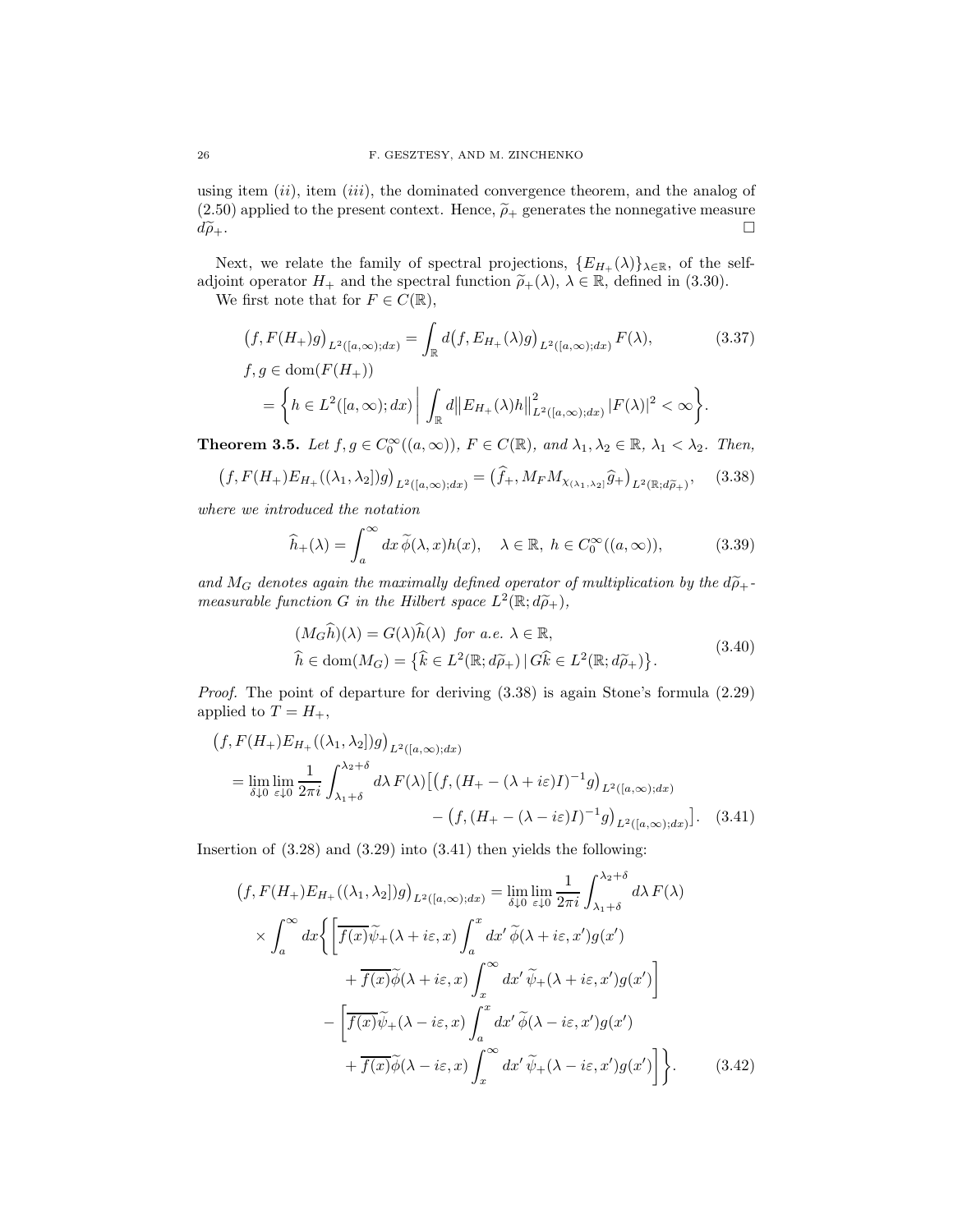Freely interchanging the dx and  $dx'$  integrals with the limits and the  $d\lambda$  integral (since all integration domains are finite and all integrands are continuous), and inserting expression (3.23) for  $\widetilde{\psi}_{+}(z, x)$  into (3.42), one obtains

$$
(f, F(H_{+})E_{H_{+}}((\lambda_{1}, \lambda_{2}))g)_{L^{2}([a, \infty); dx)} = \int_{a}^{\infty} dx \overline{f(x)} \Big\{ \int_{a}^{x} dx' g(x')
$$
  
\n
$$
\times \lim_{\delta \downarrow 0} \lim_{\varepsilon \downarrow 0} \frac{1}{2\pi i} \int_{\lambda_{1}+\delta}^{\lambda_{2}+\delta} d\lambda F(\lambda) \Big[ [\tilde{\theta}(\lambda, x) + \tilde{m}_{+}(\lambda + i\varepsilon) \tilde{\phi}(\lambda, x)] \tilde{\phi}(\lambda, x') - [\tilde{\theta}(\lambda, x) + \tilde{m}_{+}(\lambda - i\varepsilon) \tilde{\phi}(\lambda, x)] \tilde{\phi}(\lambda, x') \Big]
$$
  
\n
$$
+ \int_{x}^{\infty} dx' g(x') \lim_{\delta \downarrow 0} \lim_{\varepsilon \downarrow 0} \frac{1}{2\pi i} \int_{\lambda_{1}+\delta}^{\lambda_{2}+\delta} d\lambda F(\lambda) \Big[ \tilde{\theta}(\lambda, x') + \tilde{m}_{+}(\lambda + i\varepsilon) \tilde{\phi}(\lambda, x') \Big] - \tilde{\phi}(\lambda, x) [\tilde{\theta}(\lambda, x') + \tilde{m}_{+}(\lambda - i\varepsilon) \tilde{\phi}(\lambda, x')] \Big]. \tag{3.43}
$$

Here we employed the fact that for fixed  $x \in (a, \infty)$ ,  $\widetilde{\phi}(z, x)$ ,  $\widetilde{\theta}(z, x)$  are analytic with respect to  $z \in \mathcal{O}$  and real-valued for  $z \in \mathbb{R}$ , the fact that  $\widetilde{\phi}(z, \cdot), \widetilde{\theta}(z, \cdot) \in$  $AC<sub>loc</sub>((a, \infty))$ , and hence that

$$
\widetilde{\phi}(\lambda \pm i\varepsilon, x) = \widetilde{\phi}(\lambda, x) \pm i\varepsilon (d/dz) \widetilde{\phi}(z, x)|_{z=\lambda} + O(\varepsilon^2), \n\widetilde{\theta}(\lambda \pm i\varepsilon, x) = \widetilde{\theta}(\lambda, x) \pm i\varepsilon (d/dz) \widetilde{\theta}(z, x)|_{z=\lambda} + O(\varepsilon^2),
$$
\n(3.44)

with  $O(\varepsilon^2)$  being uniform with respect to  $(\lambda, x)$  as long as  $\lambda$  and x vary in compact subsets of  $\mathbb{R} \times (a, \infty)$ . (Here real-valuedness of  $\widetilde{\phi}(z, x)$  and  $\widetilde{\theta}(z, x)$  for  $z \in \mathbb{R}$ ,  $x \in (a, \infty)$  yields a purely imaginary  $O(\varepsilon)$ -term in (3.44).) Moreover, we used items (ii) and (iii) of Lemma 3.4 to replace  $\widetilde{\phi}(\lambda \pm i\varepsilon, x)$  and  $\widetilde{\theta}(\lambda \pm i\varepsilon, x)$  by  $\widetilde{\phi}(\lambda, x)$ and  $\tilde{\theta}(\lambda, x)$  under the d $\lambda$  integrals in (3.43). Cancelling appropriate terms in (3.43), simplifying the remaining terms, and using item  $(i)$  of Lemma 3.4 then yield

$$
\left(f, F(H_+)E_{H_+}((\lambda_1, \lambda_2])g\right)_{L^2([a,\infty);dx)} = \int_a^{\infty} dx \overline{f(x)} \int_a^{\infty} dx' g(x')
$$
  
 
$$
\times \lim_{\delta \downarrow 0} \lim_{\varepsilon \downarrow 0} \frac{1}{\pi} \int_{\lambda_1 + \delta}^{\lambda_2 + \delta} d\lambda F(\lambda) \widetilde{\phi}(\lambda, x) \widetilde{\phi}(\lambda, x') \text{Im}(\widetilde{m}_+(\lambda + i\varepsilon)).
$$
 (3.45)

Using (3.30),

Z

$$
\int_{\mathbb{R}} d\widetilde{\rho}_{+}(\lambda) h(\lambda) = \lim_{\varepsilon \downarrow 0} \frac{1}{\pi} \int_{\mathbb{R}} d\lambda \operatorname{Im}(\widetilde{m}_{+}(\lambda + i\varepsilon)) h(\lambda), \quad h \in C_{0}(\mathbb{R}), \quad (3.46)
$$

$$
\int_{(\lambda_{1},\lambda_{2}]} d\widetilde{\rho}_{+}(\lambda) k(\lambda) = \lim_{\delta \downarrow 0} \lim_{\varepsilon \downarrow 0} \frac{1}{\pi} \int_{\lambda_{1}+\delta}^{\lambda_{2}+\delta} d\lambda \operatorname{Im}(\widetilde{m}_{+}(\lambda + i\varepsilon)) k(\lambda), \quad k \in C(\mathbb{R}), \quad (3.47)
$$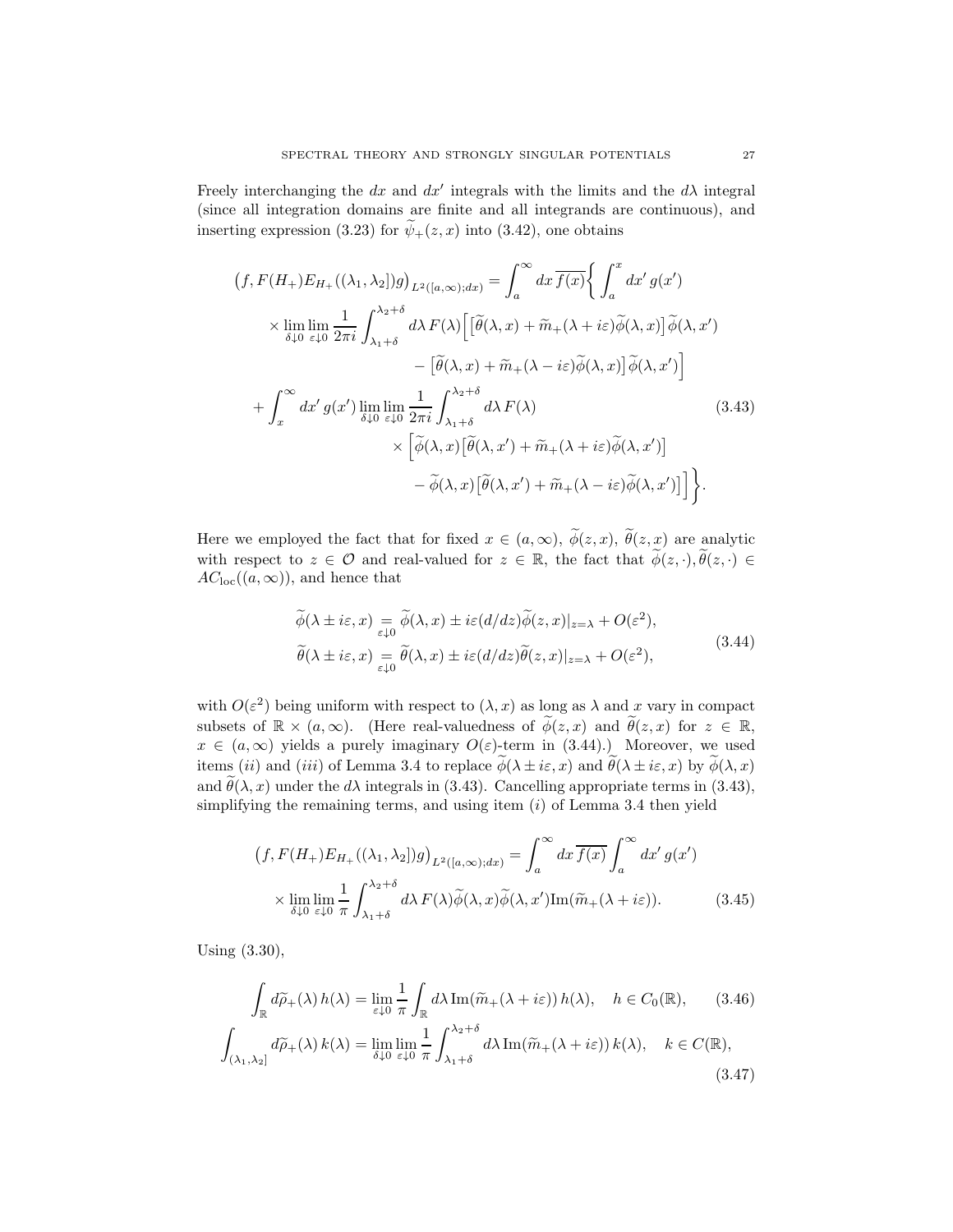and hence

$$
(f, F(H_+)E_{H_+}((\lambda_1, \lambda_2))g)_{L^2([a, \infty); dx)}
$$
  
= 
$$
\int_a^{\infty} dx \overline{f(x)} \int_a^{\infty} dx' g(x') \int_{(\lambda_1, \lambda_2]} d\widetilde{\rho}_+(\lambda) F(\lambda) \widetilde{\phi}(\lambda, x) \widetilde{\phi}(\lambda, x')
$$
  
= 
$$
\int_{(\lambda_1, \lambda_2]} d\widetilde{\rho}_+(\lambda) F(\lambda) \overline{\widehat{f}_+(\lambda)} \widehat{g}_+(\lambda),
$$
 (3.48)

using (3.39) and interchanging the dx, dx' and  $d\tilde{\rho}_+$  integrals once more.

Again one can improve on Theorem 3.5 and remove the compact support restrictions on  $f$  and  $g$  in the usual way. To this end we consider the map

$$
\widetilde{U}_{+}: \begin{cases} C_{0}^{\infty}((a,\infty)) \to L^{2}(\mathbb{R}; d\widetilde{\rho}_{+}) \\ h \mapsto \widehat{h}_{+}(\cdot) = \int_{a}^{\infty} dx \, \widetilde{\phi}(\cdot, x) h(x). \end{cases} (3.49)
$$

Taking  $f = g$ ,  $F = 1$ ,  $\lambda_1 \downarrow -\infty$ , and  $\lambda_2 \uparrow \infty$  in (3.38) then shows that  $\widetilde{U}_+$  is a densely defined isometry in  $L^2([a,\infty);dx)$ , which extends by continuity to an isometry on  $L^2([a,\infty);dx)$ . The latter is denoted by  $U_+$  and given by

$$
U_{+}: \begin{cases} L^{2}([a,\infty);dx) \to L^{2}(\mathbb{R};d\widetilde{\rho}_{+})\\ h \mapsto \widehat{h}_{+}(\cdot) = \text{l.i.m.}_{b\uparrow\infty} \int_{a}^{b} dx \,\widetilde{\phi}(\cdot,x)h(x), \end{cases}
$$
(3.50)

where l.i.m. refers to the  $L^2(\mathbb{R}; d\tilde{\rho}_+)$ -limit.<br>The solution in (2.48) classically

The calculation in (3.48) also yields

$$
(E_{H_+}((\lambda_1, \lambda_2)g)(\cdot) = \int_{(\lambda_1, \lambda_2]} d\widetilde{\rho}_+(\lambda) \, \widetilde{\phi}(\lambda, \cdot) \widehat{g}_+(\lambda), \quad g \in C_0^{\infty}((a, \infty)) \qquad (3.51)
$$

and subsequently, (3.51) extends to all  $g \in L^2([a,\infty);dx)$  by continuity. Moreover, taking  $\lambda_1 \downarrow -\infty$  and  $\lambda_2 \uparrow \infty$  in (3.51) and using

$$
\text{s-lim}_{\lambda \downarrow -\infty} E_{H_+}(\lambda) = 0, \quad \text{s-lim}_{\lambda \uparrow \infty} E_{H_+}(\lambda) = I_{L^2([a,\infty);dx)}, \tag{3.52}
$$

where

$$
E_{H_+}(\lambda) = E_{H_+}((-\infty,\lambda]), \quad \lambda \in \mathbb{R}, \tag{3.53}
$$

then yields

$$
g(\cdot) = 1 \text{.i.m.}_{\mu_1 \downarrow -\infty, \mu_2 \uparrow \infty} \int_{\mu_1}^{\mu_2} d\widetilde{\rho}_+(\lambda) \, \widetilde{\phi}(\lambda, \cdot) \widehat{g}_+(\lambda), \quad g \in L^2([a, \infty); dx), \quad (3.54)
$$

where l.i.m. refers to the  $L^2([a,\infty);dx)$ -limit.

In addition, one can show that the map  $U_+$  in (3.50) is onto and hence that  $U_+$ is unitary (i.e.,  $U_+$  and  $U_+^{-1}$  are isometric isomorphisms between  $L^2([a,\infty);dx)$  and  $L^2(\mathbb{R}; d\widetilde{\rho}_+))$  with

$$
U_{+}^{-1} \colon \begin{cases} L^{2}(\mathbb{R}; d\widetilde{\rho}_{+}) \to L^{2}([a, \infty); dx) \\ \widehat{h} \mapsto \text{l.i.m.}_{\mu_{1}\downarrow -\infty, \mu_{2}\uparrow \infty} \int_{\mu_{1}}^{\mu_{2}} d\widetilde{\rho}_{+}(\lambda) \, \widetilde{\phi}(\lambda, \cdot) \widehat{h}(\lambda). \end{cases} \tag{3.55}
$$

To show this one can follow the corresponding proof of unitarity of  $U_{+,\alpha}$  in (2.53)–  $(2.54)$  line by line.

We sum up these considerations in a variant of the spectral theorem for (functions of)  $H_+$ .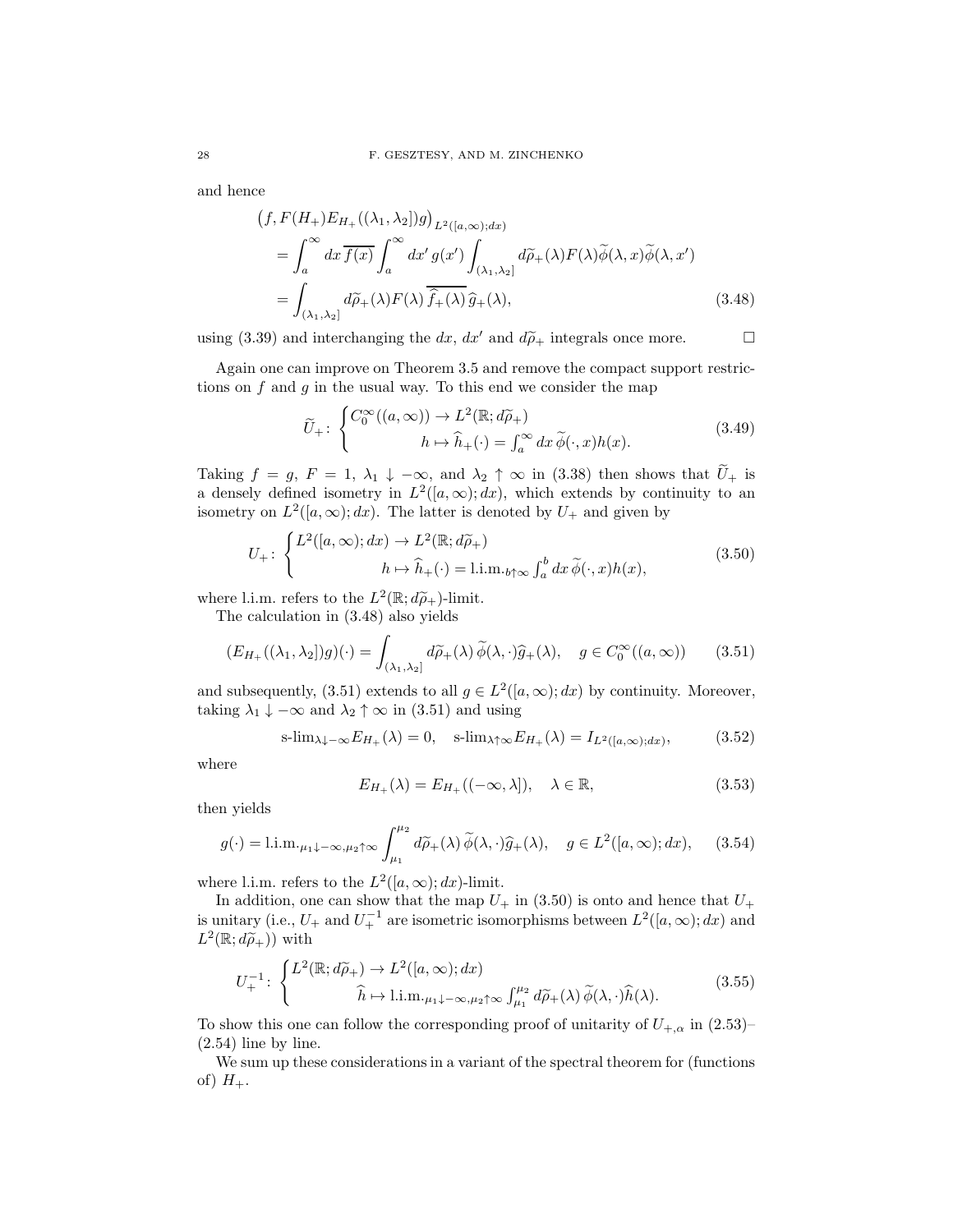Theorem 3.6. Let  $F \in C(\mathbb{R})$ , Then,

$$
U_{+}F(H_{+})U_{+}^{-1} = M_{F}
$$
\n(3.56)

in  $L^2(\mathbb{R}; d\widetilde{\rho}_+)$  (cf. (3.40)). Moreover,

$$
\sigma(F(H_+)) = \text{ess.random}_{d\widetilde{\rho}_+}(F),\tag{3.57}
$$

$$
\sigma(H_+) = \text{supp}\,(d\widetilde{\rho}_+),\tag{3.58}
$$

and the spectrum of  $H_+$  is simple.

Simplicity of the spectrum of  $H_+$  is consistent with the observation that det  $(\text{Im}(M(\lambda + i0, x_0)))$ 

$$
= \det \left( \left( \frac{\frac{\text{Im}(m_{+}(\lambda+i0,x_{0}))}{[m_{-}(\lambda+i0,x_{0})-m_{+}(\lambda+i0,x_{0})]^2}}{\frac{m_{-}(\lambda+i0,x_{0})-m_{+}(\lambda+i0,x_{0})^2}} \frac{\frac{m_{-}(\lambda+i0,x_{0})\text{Im}(m_{+}(\lambda+i0,x_{0}))}{[m_{-}(\lambda+i0,x_{0})-m_{+}(\lambda+i0,x_{0})]^2}}{\frac{[m_{-}(\lambda+i0,x_{0})-m_{+}(\lambda+i0,x_{0})]^2 \text{Im}(m_{+}(\lambda+i0,x_{0})^2]}{[m_{-}(\lambda+i0,x_{0})-m_{+}(\lambda+i0,x_{0})]^2}} \right) \right) (3.59)
$$
  
= 0 for a.e.  $\lambda \in \mathbb{R}$ 

since by Lemma 3.2,  $m_-(z, x_0)$  is meromorphic and real-valued for  $z \in \mathbb{R}$ . In this context we also refer to [43], [44], [52], [53], where necessary and sufficient conditions for simplicity of the spectrum in terms of properties of  $m_{+}(\cdot, x_0)$  can be found.

Next, we consider the alternative way of deriving the (matrix-valued) spectral function corresponding to a reference point  $x_0 \in (a, \infty)$  and subsequently compare the two approaches.

As in the half-line context in Section 2 we introduce the usual fundamental system of solutions  $\phi(z, \cdot, x_0)$  and  $\theta(z, \cdot, x_0)$ ,  $z \in \mathbb{C}$ , of

$$
(\tau_{+}\psi)(z,x) = z\psi(z,x), \quad x \in (a,\infty)
$$
\n(3.60)

with respect to a fixed reference point  $x_0 \in (a, \infty)$ , satisfying the initial conditions at the point  $x = x_0$ ,

$$
\phi(z, x_0, x_0) = \theta'(z, x_0, x_0) = 0, \quad \phi'(z, x_0, x_0) = \theta(z, x_0, x_0) = 1.
$$
 (3.61)

Again we note that for any fixed  $x, x_0 \in (a, \infty), \phi(z, x, x_0)$  and  $\theta(z, x, x_0)$  are entire with respect to z and that

$$
W(\theta(z,\cdot,x_0),\phi(z,\cdot,x_0))(x) = 1, \quad z \in \mathbb{C}.\tag{3.62}
$$

The Weyl–Titchmarsh solutions  $\psi_{\pm,\alpha}(z,\cdot,x_0), z \in \mathbb{C} \backslash \mathbb{R}$ , of (3.60) are uniquely characterized by

$$
\psi_{-}(z, \cdot, x_{0}) \in L^{2}([a, x_{0}]; dx), \ \psi_{+}(z, \cdot, x_{0}) \in L^{2}([x_{0}, \infty); dx), \ z \in \mathbb{C} \backslash \mathbb{R},
$$
  

$$
\psi_{\pm}(z, x_{0}, x_{0}) = 1.
$$
 (3.63)

The normalization in (3.63) shows that  $\psi_{\pm}(z, \cdot, x_0)$  are of the type

$$
\psi_{\pm}(z,x,x_0) = \theta(z,x,x_0) + m_{\pm}(z,x_0)\phi(z,x,x_0), \quad z \in \mathbb{C} \backslash \mathbb{R}, \ x \in \mathbb{R} \tag{3.64}
$$

for some coefficients  $m_{\pm}(z, x_0)$ , the half-line Weyl–Titchmarsh m-functions associated with  $\tau_+$  and  $x_0$ . Again we recall the fundamental identity

$$
\int_{a}^{x_0} dx \, \psi_{-}(z_1, x, x_0) \psi_{-}(z_2, x, x_0) = -\frac{m_{-}(z_1, x_0) - m_{-}(z_2, x_0)}{z_1 - z_2}, \tag{3.65}
$$

$$
\int_{x_0}^{\infty} dx \, \psi_+(z_1, x, x_0) \psi_+(z_2, x, x_0) = \frac{m_+(z_1, x_0) - m_+(z_2, x_0)}{z_1 - z_2},\tag{3.66}
$$

$$
z_1, z_2 \in \mathbb{C} \backslash \mathbb{R}, \ z_1 \neq z_2,
$$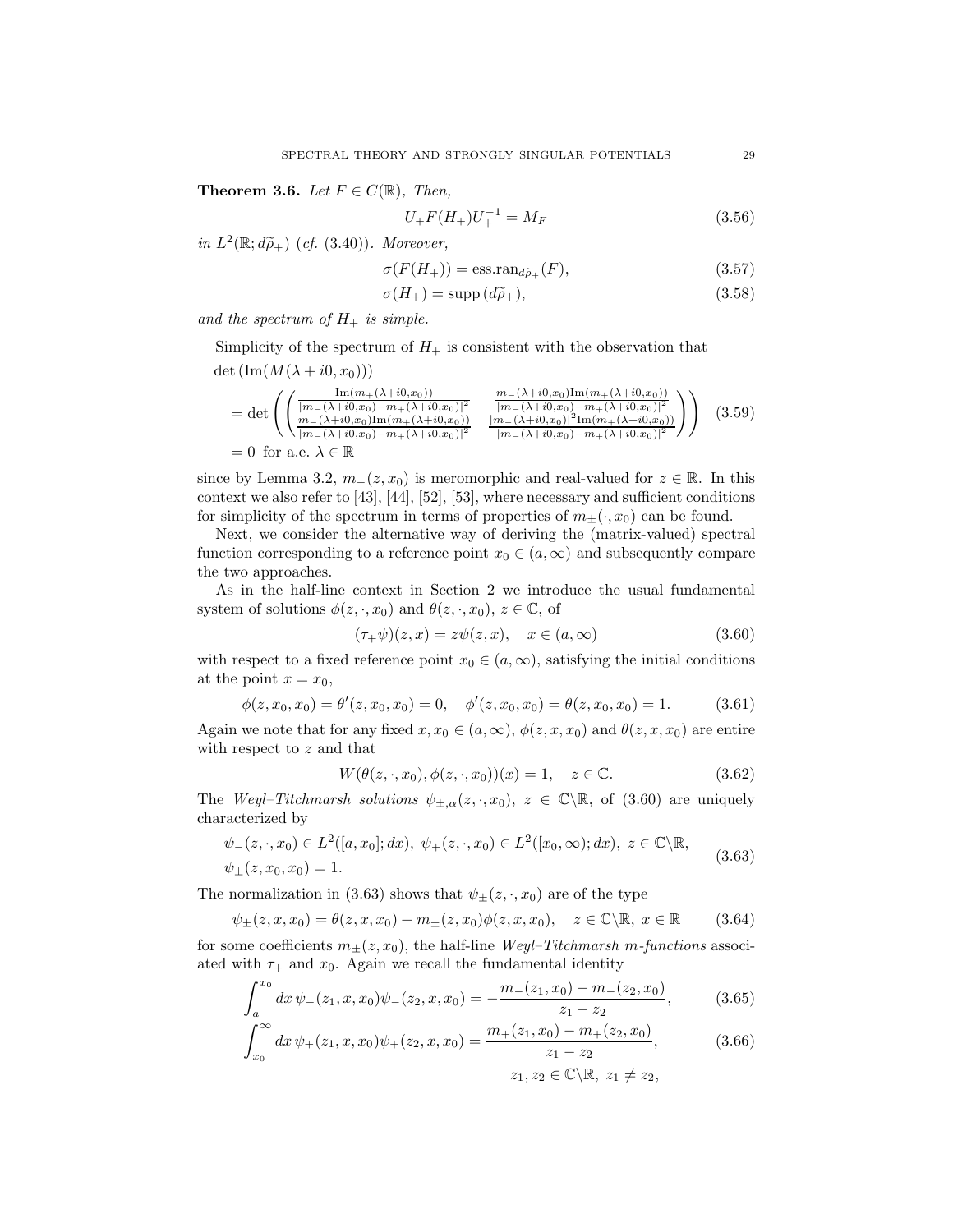and as before one concludes

$$
\overline{m_{\pm}(z,x_0)} = m_{\pm}(\overline{z},x_0), \quad z \in \mathbb{C} \backslash \mathbb{R}.\tag{3.67}
$$

Choosing  $z_1 = z$ ,  $z_2 = \overline{z}$  in (3.65), (3.66) one infers

$$
\int_{a}^{x_{0}} dx |\psi_{-}(z, x, x_{0})|^{2} = -\frac{\text{Im}(m_{-}(z, x_{0}))}{\text{Im}(z)},
$$
\n
$$
\int_{x_{0}}^{\infty} dx |\psi_{+}(z, x, x_{0})|^{2} = \frac{\text{Im}(m_{+}(z, x_{0}))}{\text{Im}(z)}, \quad z \in \mathbb{C} \backslash \mathbb{R}.
$$
\n(3.68)

Since  $m_{\pm}(\cdot, x_0)$  are analytic on  $\mathbb{C}\backslash\mathbb{R}, \pm m_{\pm}(\cdot, x_0)$  are Herglotz functions.

The Green's function  $G_{+}(z, x, x')$  of  $H_{+}$  then admits the alternative representation (cf. also (3.28), (3.29))

$$
G_{+}(z,x,x') = \frac{1}{W(\psi_{+}(z,\cdot,x_0),\psi_{-}(z,\cdot,x_0))} \begin{cases} \psi_{-}(z,x,x_0)\psi_{+}(z,x',x_0), & x \leq x', \\ \psi_{-}(z,x',x_0)\psi_{+}(z,x,x_0), & x' \leq x, \\ z \in \mathbb{C} \backslash \mathbb{R} \end{cases}
$$
 (3.69)

with

$$
W(\psi_+(z,\cdot,x_0),\psi_-(z,\cdot,x_0)) = m_-(z,x_0) - m_+(z,x_0), \quad z \in \mathbb{C} \backslash \mathbb{R}.\tag{3.70}
$$

Thus,

$$
((H_{+} - zI)^{-1}f)(x) = \int_{a}^{\infty} dx' G_{+}(z, x, x') f(x'),
$$
  
  $z \in \mathbb{C} \setminus \mathbb{R}, x \in [a, \infty), f \in L^{2}([a, \infty); dx).$  (3.71)

Given  $m_{\pm}(z, x_0)$ , we also introduce the  $2 \times 2$  matrix-valued Weyl–Titchmarsh function

$$
M(z, x_0) = \begin{pmatrix} \frac{1}{m_-(z, x_0) - m_+(z, x_0)} & \frac{1}{2} \frac{m_-(z, x_0) + m_+(z, x_0)}{m_-(z, x_0) - m_+(z, x_0)} \\ \frac{1}{2} \frac{m_-(z, x_0) + m_+(z, x_0)}{m_-(z, x_0) - m_+(z, x_0)} & \frac{m_-(z, x_0) - m_+(z, x_0)}{m_-(z, x_0) - m_+(z, x_0)} \end{pmatrix}, \quad z \in \mathbb{C} \backslash \mathbb{R}.
$$
 (3.72)

 $M(z, x_0)$  is a Herglotz matrix with representation

$$
M(z, x_0) = C(x_0) + \int_{\mathbb{R}} d\Omega(\lambda, x_0) \left[ \frac{1}{\lambda - z} - \frac{\lambda}{1 + \lambda^2} \right], \quad z \in \mathbb{C} \backslash \mathbb{R},
$$
  

$$
C(x_0) = C(x_0)^*, \quad \int_{\mathbb{R}} \frac{\|d\Omega(\lambda, x_0)\|}{1 + \lambda^2} < \infty,
$$
 (3.73)

where

$$
\Omega((\lambda_1, \lambda_2], x_0) = \frac{1}{\pi} \lim_{\delta \downarrow 0} \lim_{\varepsilon \downarrow 0} \int_{\lambda_1 + \delta}^{\lambda_2 + \delta} d\lambda \operatorname{Im}(M(\lambda + i\varepsilon, x_0)), \quad \lambda_1, \lambda_2 \in \mathbb{R}, \lambda_1 < \lambda_2. \tag{3.74}
$$

Again one can of course replace  $z \in \mathbb{C} \backslash \mathbb{R}$  by  $z \in \mathbb{C} \backslash \sigma(H_+)$  in formulas (3.63)– (3.73).

Next, we relate once more the family of spectral projections,  $\{E_{H_+}(\lambda)\}_{\lambda\in\mathbb{R}}$ , of the self-adjoint operator  $H_+$  and the  $2 \times 2$  matrix-valued nondecreasing spectral function  $\Omega(\lambda, x_0)$ ,  $\lambda \in \mathbb{R}$ , which generates the matrix-valued measure in the Herglotz representation (3.73) of  $M(z, x_0)$ .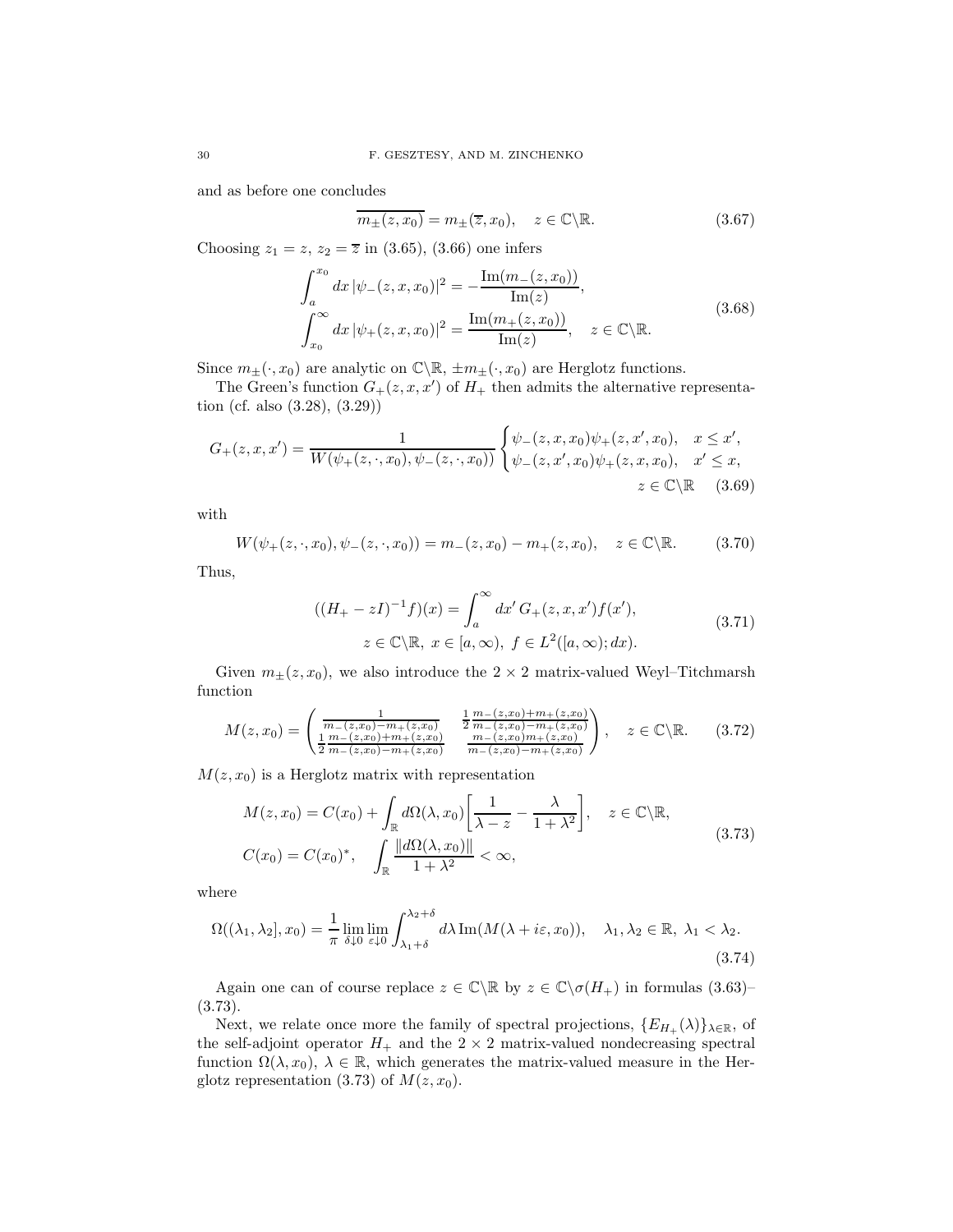**Theorem 3.7.** Let  $f, g \in C_0^{\infty}((a,\infty))$ ,  $F \in C(\mathbb{R})$ ,  $x_0 \in (a,\infty)$ , and  $\lambda_1, \lambda_2 \in \mathbb{R}$ ,  $\lambda_1 < \lambda_2$ . Then,

$$
(f, F(H_+)E_{H_+}((\lambda_1, \lambda_2|)g)_{L^2([a,\infty);dx)} = (\hat{f}(\cdot, x_0), M_F M_{\chi_{(\lambda_1, \lambda_2]}} \hat{g}(\cdot, x_0))_{L^2(\mathbb{R};d\Omega(\cdot, x_0))}
$$

$$
= \int_{(\lambda_1, \lambda_2]} \overline{\hat{f}(\lambda, x_0)^\top} d\Omega(\lambda, x_0) \hat{g}(\lambda, x_0) F(\lambda), \tag{3.75}
$$

where we introduced the notation

$$
\widehat{h}_0(\lambda, x_0) = \int_a^\infty dx \,\theta(\lambda, x, x_0) h(x), \quad \widehat{h}_1(\lambda, x_0) = \int_a^\infty dx \,\phi(\lambda, x, x_0) h(x),
$$
\n
$$
\widehat{h}(\lambda, x_0) = (\widehat{h}_0(\lambda, x_0), \widehat{h}_1(\lambda, x_0))^\top, \quad \lambda \in \mathbb{R}, \ h \in C_0^\infty((a, \infty)),
$$
\n(3.76)

and M<sub>G</sub> denotes the maximally defined operator of multiplication by the  $d\Omega^{\text{tr}}(\cdot, x_0)$ measurable function G in the Hilbert space  $L^2(\mathbb{R}; d\Omega(\cdot, x_0)),$ 

$$
(M_G\widehat{h})(\lambda) = G(\lambda)\widehat{h}(\lambda) = (G(\lambda)\widehat{h}_0(\lambda), G(\lambda)\widehat{h}_1(\lambda))^{\top} \text{ for a.e. } \lambda \in \mathbb{R},
$$
  

$$
\widehat{h} \in \text{dom}(M_G) = \{\widehat{k} \in L^2(\mathbb{R}; d\Omega(\cdot, x_0)) \mid G\widehat{k} \in L^2(\mathbb{R}; d\Omega(\cdot, x_0))\}.
$$
 (3.77)

We omit the proof of Theorem 3.7 since it parallels that of Theorem 2.12. Repeating the proof of Theorem 2.14 one also obtains the following result.

Theorem 3.8. Let  $F \in C(\mathbb{R})$ ,  $x_0 \in (a,\infty)$ ,

$$
U(x_0): \begin{cases} L^2([a,\infty);dx) \to L^2(\mathbb{R};d\Omega(\cdot,x_0)) \\ h \mapsto \widehat{h}(\cdot,x_0) = (\widehat{h}_0(\cdot,x_0),\widehat{h}_1(\cdot,x_0))^\top, \\ \widehat{h}(\cdot,x_0) = \begin{pmatrix} \widehat{h}_0(\cdot,x_0) \\ \widehat{h}_1(\cdot,x_0) \end{pmatrix} = \text{l.i.m.}_{b\downarrow a,c\uparrow\infty} \begin{pmatrix} \int_b^c dx \,\theta(\cdot,x,x_0)h(x) \\ \int_b^c dx \,\phi(\cdot,x,x_0)h(x) \end{pmatrix}, \end{cases}
$$
(3.78)

where l.i.m. refers to the  $L^2(\mathbb{R}; d\Omega(\cdot, x_0))$ -limit and

$$
U(x_0)^{-1} : \begin{cases} L^2(\mathbb{R}; d\Omega(\cdot, x_0)) \to L^2([a, \infty); dx) \\ \widehat{h} \mapsto h, \end{cases}
$$
 (3.79)  

$$
h(\cdot) = \text{l.i.m.}_{\mu_1 \downarrow -\infty, \mu_2 \uparrow \infty} \int_{\mu_1}^{\mu_2} (\theta(\lambda, \cdot, x_0), \phi(\lambda, \cdot, x_0)) d\Omega(\lambda, x_0) \widehat{h}(\lambda, x_0),
$$

where l.i.m. refers to the  $L^2([a,\infty);dx)$ -limit. Then,

$$
U(x_0)F(H_+)U(x_0)^{-1} = M_F
$$
\n(3.80)

in  $L^2(\mathbb{R}; d\Omega(\cdot, x_0))$  (cf. (3.77)). Moreover,

$$
\sigma(H_+) = \text{supp}\,(d\Omega(\cdot, x_0)) = \text{supp}\,(d\Omega^{\text{tr}}(\cdot, x_0)).\tag{3.81}
$$

Corollary 3.9. The expansions in (3.39) and (3.78) are related by,

$$
\widehat{h}_+(\lambda) = \widetilde{\phi}(\lambda, x_0)\widehat{h}_0(\lambda, x_0) + \widetilde{\phi}'(\lambda, x_0)\widehat{h}_1(\lambda, x_0), \quad \lambda \in \sigma(H_+).
$$
\n(3.82)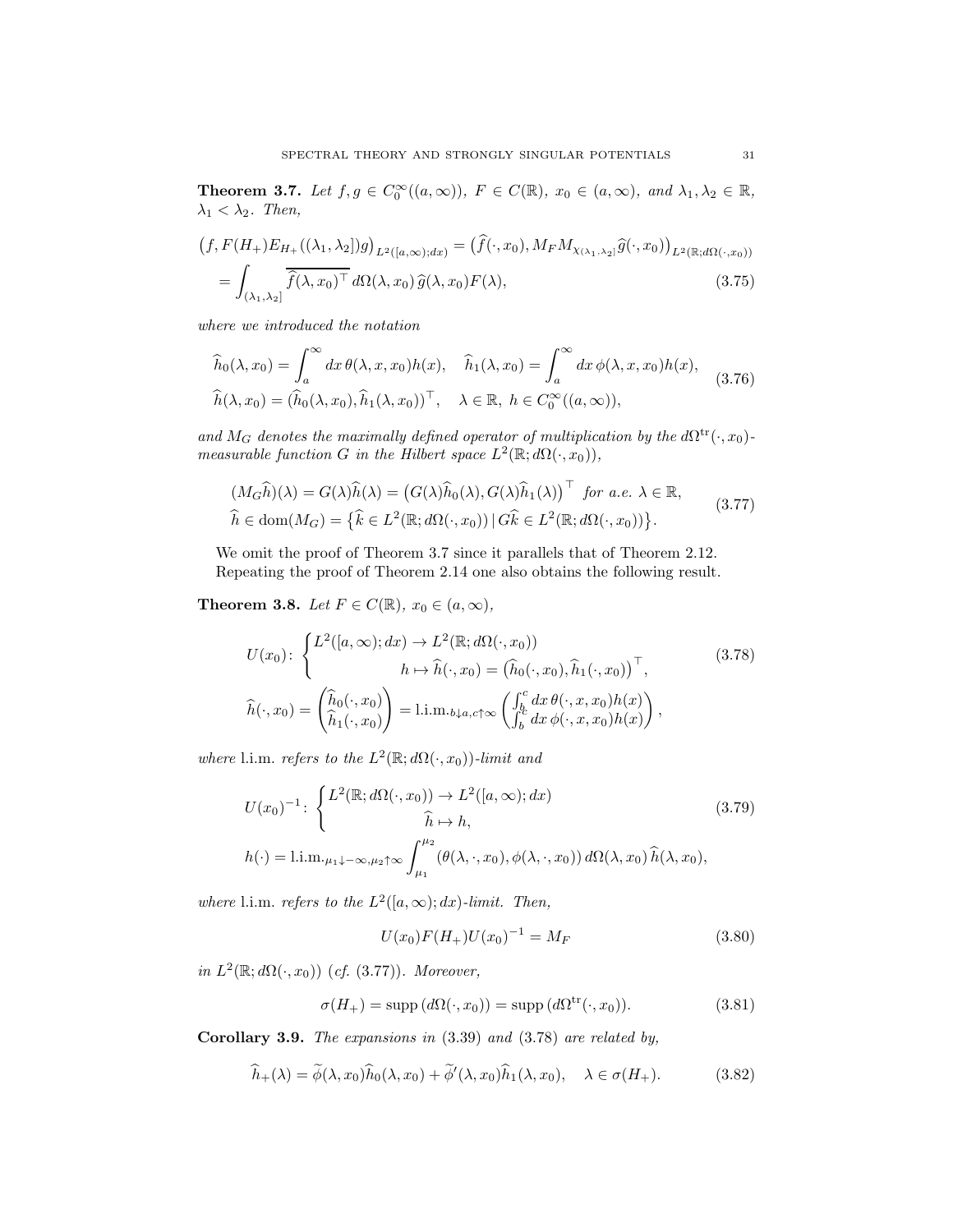The measures  $d\widetilde{\rho}_+$  and  $d\Omega(\cdot, x_0)$  are related by,

$$
d\tilde{\rho}_{+}(\lambda) = \frac{\tilde{\theta}(\lambda, x_{0})}{\tilde{\phi}(\lambda, x_{0})} d\Omega_{0,1}(\lambda, x_{0}) - \frac{\tilde{\theta}'(\lambda, x_{0})}{\tilde{\phi}(\lambda, x_{0})} d\Omega_{0,0}(\lambda, x_{0})
$$
(3.83)  

$$
= \frac{\tilde{\phi}'(\lambda, x_{0})}{\tilde{\phi}(\lambda, x_{0})} \frac{1}{\tilde{\phi}(\lambda, x_{0})^{2} + \tilde{\phi}'(\lambda, x_{0})^{2}} d\Omega_{0,1}(\lambda, x_{0})
$$

$$
+ \frac{1}{\tilde{\phi}(\lambda, x_{0})^{2} + \tilde{\phi}'(\lambda, x_{0})^{2}} d\Omega_{0,0}(\lambda, x_{0}), \quad \lambda \in \sigma(H_{+}).
$$
(3.84)

Proof. (3.82) follows from (3.8), (3.39), and (3.76). (3.83) and (3.84) follow from  $(3.6), (3.20), (3.27), (3.30), (3.72), \text{ and } (3.74).$ 

Finally, we illustrate the applicability of our approach to strongly singular potentials by verifying Hypothesis 3.1 under very general circumstances.

We start with a simple example first.

**Example 3.10.** The class of potentials  $V$  of the form

$$
V(x) = \frac{\gamma^2 - 1/4}{x^2} + \tilde{V}(x), \quad \gamma \in [1, \infty), \ x \in (0, \infty), \tag{3.85}
$$

where  $\tilde{V}$  is a real-valued measurable function on  $[0, \infty)$  such that

$$
\widetilde{V} \in L^1([0, b]; x \, dx) \text{ for all } b > 0,\tag{3.86}
$$

assuming that  $\tau_+ = -d^2/dx^2 + [\gamma^2 - (1/4)]x^{-2} + \tilde{V}(x)$  is in the limit point case at  $\infty$ , satisfies Hypothesis 3.1.

To verify that the potential V in  $(3.85)$  indeed satisfies Hypothesis 3.1 we first state the following result. As kindly pointed out to us by Don Hinton, this is a special case of his Theorem 1 in [46]. For convenience of the reader we include the following elementary and short proof we found independently (and which differs from the proof in [46]).

**Lemma 3.11.** ([46].) Let  $b \in (0, \infty)$ . Then the differential expression  $\tau_+$  given by

$$
\tau_{+} = -\frac{d^{2}}{dx^{2}} + \frac{\gamma^{2} - (1/4)}{x^{2}} + \widetilde{V}(x), \quad x \in (0, b), \ \gamma \in [1, \infty), \tag{3.87}
$$

with  $\widetilde{V}$  a real-valued and measurable function on  $[0,b]$  satisfying

$$
\widetilde{V} \in L^1([0, b]; x \, dx),\tag{3.88}
$$

is in the limit point case at  $x = 0$ .

*Proof.* Consider a solution  $\theta$  of

$$
(\tau_{+}\theta)(x) = 0, \quad x \in (0, b),
$$
  
\n
$$
\theta(x_{0}) = x_{0}^{1/2-\gamma}, \quad \theta'(x_{0}) = (1/2 - \gamma)x_{0}^{-1/2-\gamma} \quad \text{for some } x_{0} \in (0, b).
$$
\n(3.89)

By the "variation of constants" formula,  $\theta$  satisfies

$$
\theta(x) = x^{1/2 - \gamma} + \frac{1}{2\gamma} \int_{x_0}^x dt \left[ x^{1/2 + \gamma} t^{1/2 - \gamma} - x^{1/2 - \gamma} t^{1/2 + \gamma} \right] \widetilde{V}(t) \theta(t).
$$
 (3.90)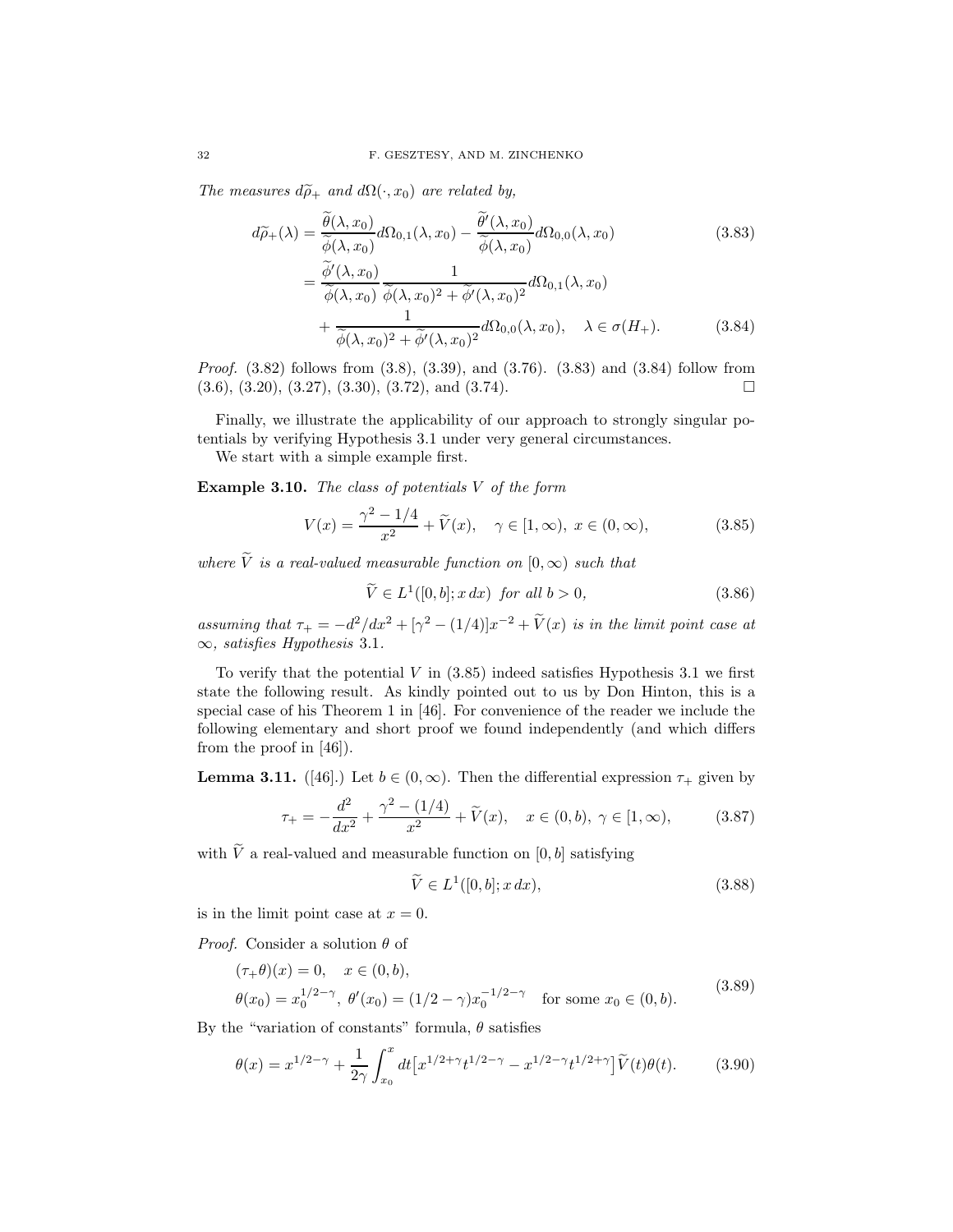Introducing

$$
\theta_0(x) = x^{1/2 - \gamma},
$$
  
\n
$$
\theta_k(x) = \frac{1}{2\gamma} \int_{x_0}^x dt \left[ x^{1/2 + \gamma} t^{1/2 - \gamma} - x^{1/2 - \gamma} t^{1/2 + \gamma} \right] \widetilde{V}(t) \theta_{k-1}(t), \quad k \in \mathbb{N}, \quad (3.91)
$$

and estimating  $\theta_k$  by

$$
|\theta_k(x)| \le x^{1/2 - \gamma} \frac{1}{k!} \left(\frac{1}{2\gamma} \int_0^{x_0} dt \, t \, |\widetilde{V}(t)|\right)^k, \quad x \in (0, x_0), \ k \ge 0,
$$
 (3.92)

then imply

$$
\theta(x) = \sum_{k=0}^{\infty} \theta_k(x),\tag{3.93}
$$

where the sum converges absolutely and uniformly on any compact subset of  $(0, x_0)$ . In addition,

$$
|\theta(x)| \le \sum_{k=0}^{\infty} |\theta_k(x)| \le x^{1/2 - \gamma} \exp\left(\frac{1}{2\gamma} \int_0^{x_0} dt \, t \, |\widetilde{V}(t)|\right), \quad x \in (0, x_0). \tag{3.94}
$$

Since  $\tilde{V} \in L^1([0, b]; x dx)$ , there exists  $x_0 \in (0, b)$  such that

$$
\frac{1}{2\gamma} \int_0^{x_0} dt \, t \left| \tilde{V}(t) \right| \le \ln(3/2),\tag{3.95}
$$

and hence by (3.91), (3.93), (3.94), and (3.95),

$$
\theta(x) \ge 2\theta_0 - \sum_{k=0}^{\infty} |\theta_k(x)| \ge x^{1/2 - \gamma} \left( 2 - e^{\ln(3/2)} \right) \ge \frac{1}{2} x^{1/2 - \gamma}, \quad x \in (0, x_0). \tag{3.96}
$$

Thus,  $\theta \notin L^2((0, x_0); dx)$  and hence  $\tau_+$  is in the limit point case at  $x = 0$ .  $\Box$ 

Moreover, by the "variation of constants" formula, the Weyl–Titchmarsh solution  $\widetilde{\phi}(z, \cdot)$  of

$$
-\psi''(z,x) + V(x)\psi(z,x) = z\psi(z,x), \quad x \in (0,\infty), \tag{3.97}
$$

$$
\psi(z, \cdot) \in L^2((0, b); dx) \text{ for some } b \in (0, \infty), z \in \mathbb{C}
$$
\n(3.98)

satisfies the Volterra integral equation

$$
\widetilde{\phi}(z,x) = x^{1/2+\gamma} + \frac{1}{2\gamma} \int_0^x dt \left[ x^{1/2+\gamma} t^{1/2-\gamma} - t^{1/2+\gamma} x^{1/2-\gamma} \right] U(z,t) \widetilde{\phi}(z,t), \quad (3.99)
$$

where

$$
U(z,x) = \tilde{V}(x) - z.
$$
\n(3.100)

To verify this claim one iterates (3.99) to obtain a solution  $\tilde{\phi}(z, x)$  of (3.97) in the form

$$
\widetilde{\phi}(z,x) = \sum_{k=0}^{\infty} \widetilde{\phi}_k(z,x), \quad z \in \mathbb{C}, \ x \in (0,\infty), \tag{3.101}
$$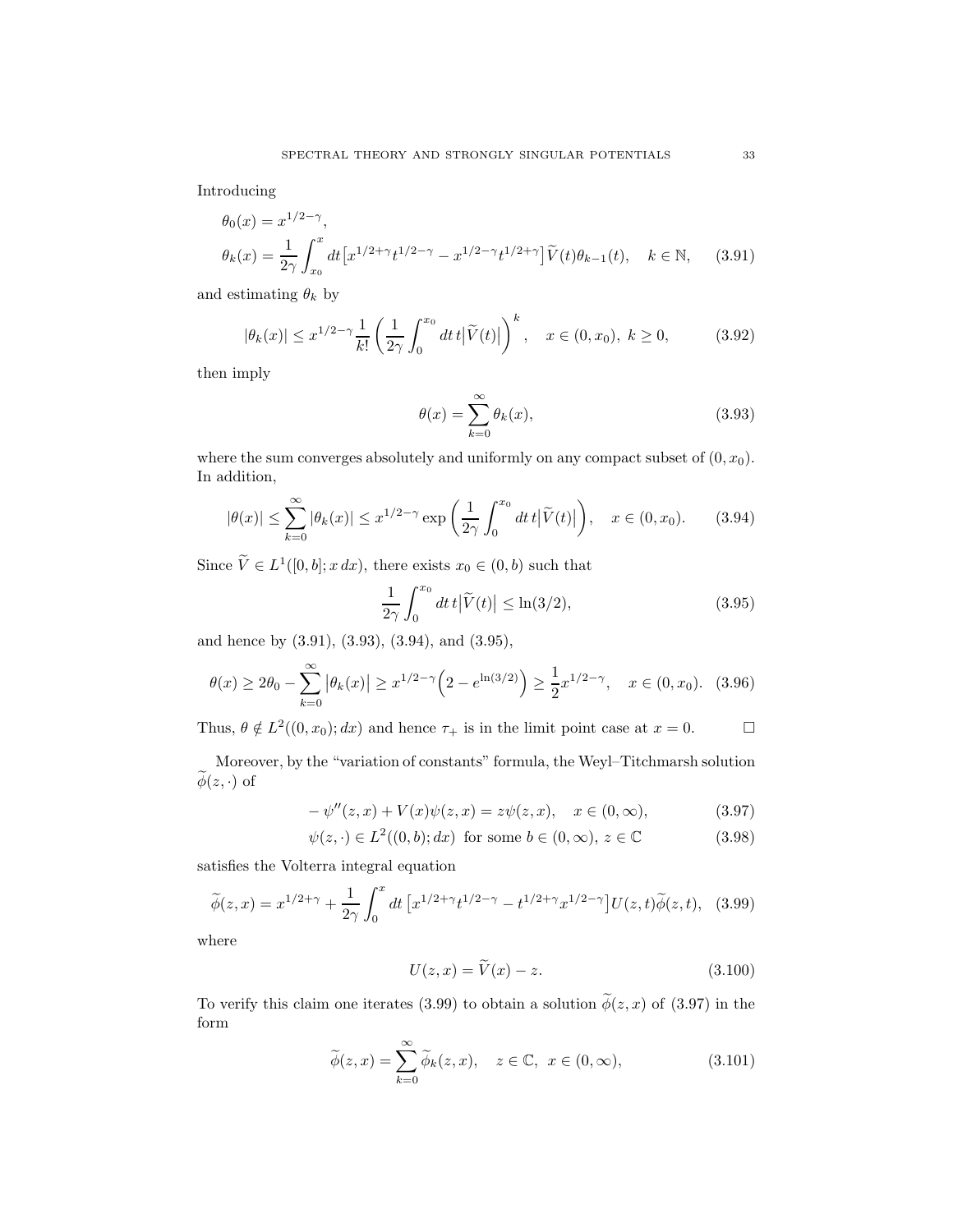where

$$
\widetilde{\phi}_0(z, x) = x^{1/2 + \gamma},
$$
\n
$$
\widetilde{\phi}_k(z, x) = \frac{1}{2\gamma} \int_0^x dx' \left[ x^{1/2 + \gamma} (x')^{1/2 - \gamma} - (x')^{1/2 + \gamma} x^{1/2 - \gamma} \right] U(z, x') \widetilde{\phi}_{k-1}(z, x'),
$$
\n
$$
k \in \mathbb{N}, z \in \mathbb{C}, x \in (0, \infty).
$$
\n(3.102)

Since  $\widetilde{\phi}_k(z, x), k \in \mathbb{N}$ , is continuous in  $(z, x) \in \mathbb{C} \times (0, \infty)$ , entire with respect to z for all fixed  $x \in (0, \infty)$ , and since

$$
\left|\widetilde{\phi}_k(z,x)\right| \le \frac{x^{1/2+\gamma}}{k!} \left(\frac{1}{\gamma} \int_0^x dx' x' \left|U(z,x')\right|\right)^k, \quad (z,x) \in K,\tag{3.103}
$$

where K is any compact subs et of  $\mathbb{C} \times (0, \infty)$ , the series in (3.101) converges absolutely and uniformly on K, and hence  $\phi(z, x)$  is continuous in  $(z, x) \in \mathbb{C} \times (0, \infty)$ and entire in z for all fixed  $x \in (0, \infty)$ . Moreover, it follows from (3.101) and (3.103) that

$$
\left|\widetilde{\phi}(z,x)\right| \leq x^{1/2+\gamma} \exp\left(\frac{1}{\gamma} \int_0^x dx' x' \left|U(z,x')\right|\right), \quad (z,x) \in K,\tag{3.104}
$$

and hence,  $\widetilde{\phi}(z, \cdot)$  satisfies (3.98). Summarizing these considerations,  $\widetilde{\phi}(z, \cdot)$  satisfies Hypotheses 3.1  $(iii)$   $(\alpha)$ – $(\gamma)$ .

While this represents just an elementary example, we now turn to a vast class of singular potentials.

We first state the following auxiliary result.

**Lemma 3.12.** Let  $b \in (0, \infty)$  and  $f, f' \in AC_{loc}((0, b))$ , f real-valued, and  $f(x) \neq 0$ for all  $x \in (0, b)$ .

(i) Introduce

$$
\eta_{\pm}(x) = 2^{-1/2} f(x) \exp\left(\pm \int_{x}^{x_0} dx' f(x')^{-2}\right), \quad x, x_0 \in (0, b). \tag{3.105}
$$

Then  $\eta_{\pm}$  represent a fundamental system of solutions of

$$
-\psi''(x) + \left[\frac{f''(x)}{f(x)} + \frac{1}{f(x)^4}\right]\psi(x) = 0, \quad x \in (0, b)
$$
\n(3.106)

and

$$
W(\eta_+,\eta_-)(x) = 1.\t\t(3.107)
$$

(ii) Assume in addition that  $f \in L^2([0,b'];dx)$  for some  $b' \in (0,b)$  and  $\tilde{V} \in$  $L^1([0,c]; f^2dx)$  for all  $c \in (0,b)$ . Then there exists an entire Weyl-Titchmarsh solution  $\phi(z, \cdot)$  of

$$
-\phi''(z,x) + \left[\frac{f''(x)}{f(x)} + \frac{1}{f(x)^4} + \tilde{V}(x)\right]\phi(z,x) = z\phi(z,x), \quad z \in \mathbb{C}, \ x \in (0,b) \tag{3.108}
$$

in the following sense:

- ( $\alpha$ ) For all  $x \in (0, b)$ ,  $\widetilde{\phi}(\cdot, x)$  is entire.
- $(\beta)$   $\widetilde{\phi}(z, x), x \in (0, b),$  is real-valued for  $z \in \mathbb{R}$ .
- $(\gamma)$   $\phi(z, \cdot)$  satisfies the  $L^2$ -condition near the end point 0 and hence

$$
\widetilde{\phi}(z,\cdot) \in L^2([0,c];dx) \text{ for all } z \in \mathbb{C} \text{ and all } c \in (0,b). \tag{3.109}
$$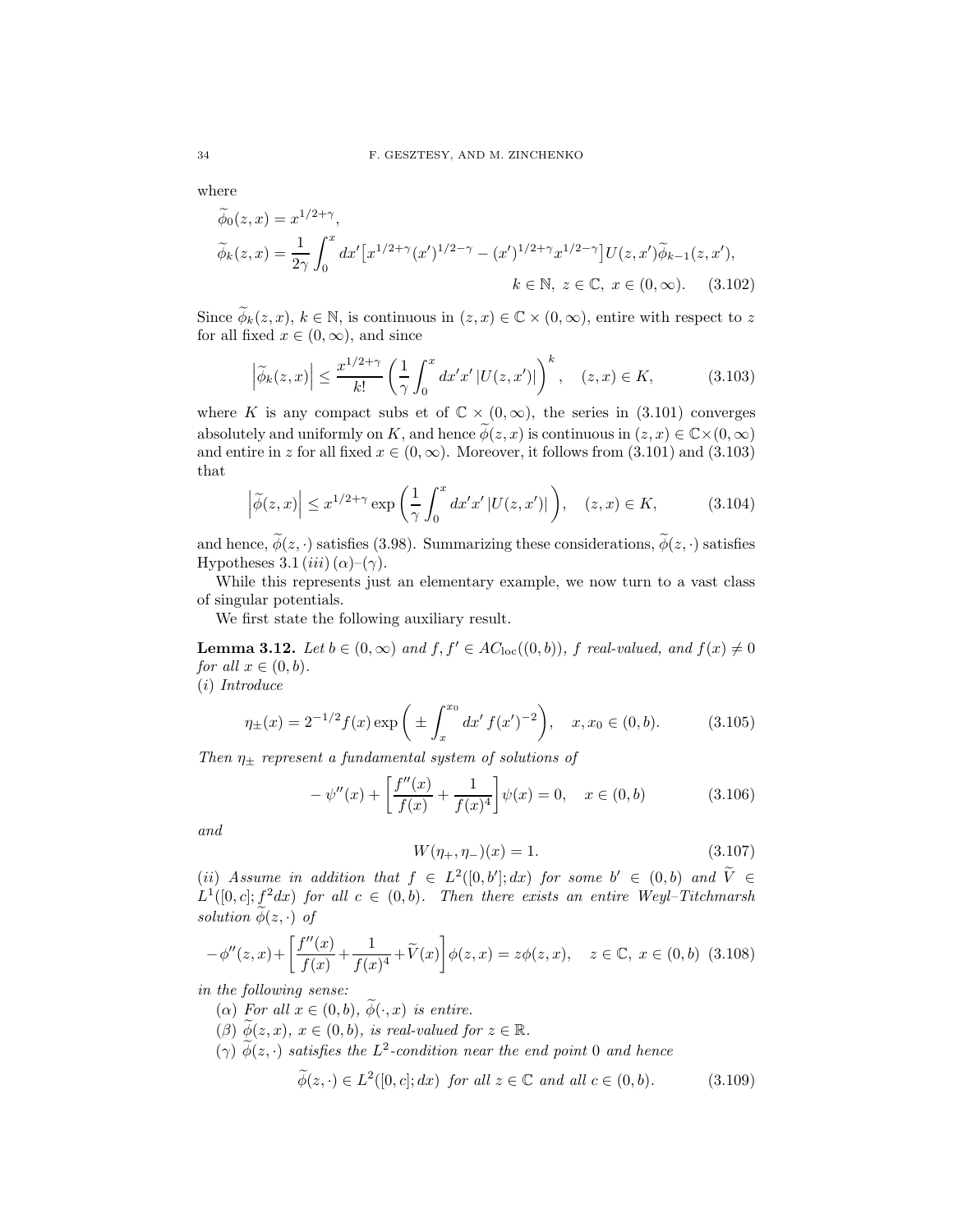*Proof.* Verifying item (i) is a straightforward computation. To verify item (ii), consider the Volterra integral equation

$$
\widetilde{\phi}(z,x) = \eta_{-}(x) + \int_0^x dx' \left[ \eta_{+}(x') \eta_{-}(x) - \eta_{+}(x) \eta_{-}(x') \right] \left[ \widetilde{V}(x') - z \right] \widetilde{\phi}(z,x'),
$$
  

$$
z \in \mathbb{C}, \ x \in (0,b). \tag{3.110}
$$

Again, iterating (3.110) then yields

$$
\widetilde{\phi}(z,x) = \sum_{k=0}^{\infty} \widetilde{\phi}_k(z,x), \quad \widetilde{\phi}_0(z,x) = \eta_-(x),
$$
\n
$$
\widetilde{\phi}_k(z,x) = \int_x^x dx' \left[ \eta_+(x') \eta_-(x) - \eta_+(x) \eta_-(x') \right] \left[ \widetilde{V}(x') - z \right] \widetilde{\phi}_{k-1}(z,x'), \quad k \in \mathbb{N}.
$$
\n(3.111)

 $J_0$ (3.112)

The elementary estimate

$$
\left| \frac{\eta_+(x)}{\eta_-(x)} \frac{\eta_-(x')}{\eta_+(x')} \right| \le \exp\left( - \int_{x'}^x dy f(y)^{-2} \right) \le 1, \quad 0 \le x' \le x < b \tag{3.113}
$$

then yields

$$
\left| \widetilde{\phi}_1(z, x) \right| \leq \left| \eta_-(x) \right| \int_0^x dx' \left| \eta_+(x') \eta_-(x') \right| \left| 1 + \frac{\eta_+(x)}{\eta_-(x)} \frac{\eta_-(x')}{\eta_+(x')} \right| \left| \widetilde{V}(x') - z \right|
$$
\n
$$
\leq \left| \eta_-(x) \right| \int_0^x dx' f(x')^2 \left| \widetilde{V}(x') - z \right| \tag{3.114}
$$

and hence

$$
\left|\widetilde{\phi}_k(z,x)\right| \leq \left|\eta_-(x)\right| \frac{1}{k!} \left(\int_0^x dx' f(x')^2 \left|\widetilde{V}(x) - z\right|\right)^k, \quad k \in \mathbb{N}, \ z \in \mathbb{C}, \ x \in (0,b). \tag{3.115}
$$

Thus,

$$
\left|\tilde{\phi}(z,x)\right| \leq \left|\eta_{-}(x)\right| \exp\left(\int_0^x dx' f(x')^2 \left|\tilde{V}(x) - z\right|\right), \quad k \in \mathbb{N}, \ z \in \mathbb{C}, \ x \in (0,b). \tag{3.116}
$$

This proves items  $(ii)$  ( $\alpha$ ) and  $(ii)$  ( $\beta$ ). Since by hypothesis,  $f \in L^2([0, b']; dx)$  for some  $b' \in (0, b)$  and hence  $\eta_- \in L^2([0, c]; dx)$  for all  $c \in (0, b)$ , item  $(ii)(\gamma)$  holds as well.

A general class of examples of strongly singular potentials satisfying Hypothesis  $3.1 (iii)$  is then described in the following example.

**Example 3.13.** Let  $b \in (0, \infty)$ . Then the class of potentials V such that

$$
V, V' \in AC_{\text{loc}}((0, b)), V \in L^1_{\text{loc}}((0, \infty); dx), V \text{ real-valued}, \tag{3.117}
$$

$$
V(x) > 0, \quad x \in (0, b), \tag{3.118}
$$

$$
V^{-1/2} \in L^1([0, b]; dx), \tag{3.119}
$$

$$
V'V^{-5/4} \in L^2([0, b]; dx), \tag{3.120}
$$

$$
either \ V^{-3/2}V'' \in L^1([0, b]; dx), \ or \ else,
$$
\n(3.121)

$$
V'' > 0 \text{ a.e. on } (0, b) \text{ and } \lim_{x \downarrow 0} V'(x) V(x)^{-3/2} \text{ exists and is finite, } (3.122)
$$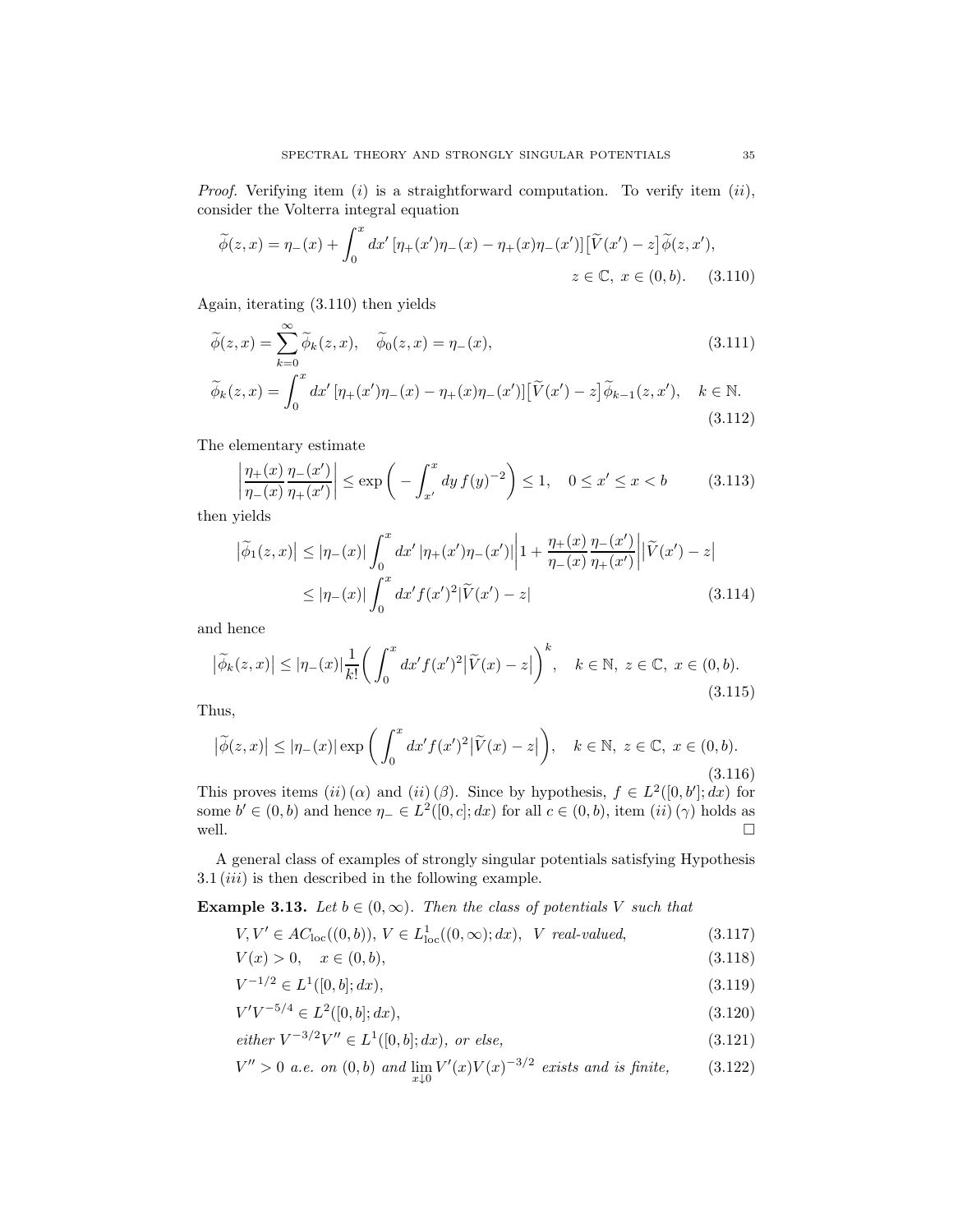satisfies Hypothesis 3.1 (iii)  $(\alpha)$ – $(\gamma)$  in the following sense: There exists an entire Weyl–Titchmarsh solution  $\phi(z, \cdot)$  of

$$
-\psi''(z, x) + V(x)\psi(z, x) = z\psi(z, x), \quad z \in \mathbb{C}, \ x \in (0, \infty)
$$
\n(3.123)

satisfying the following conditions  $(\alpha)$ – $(\beta)$ :

- ( $\alpha$ ) For all  $x \in (0, \infty)$ ,  $\widetilde{\phi}(\cdot, x)$  is entire.
- $(\beta)$   $\widetilde{\phi}(z, x), x \in (0, \infty)$ , is real-valued for  $z \in \mathbb{R}$ .
- $(\gamma)$   $\phi(z, \cdot)$  satisfies the  $L^2$ -condition near the end point 0 and hence

$$
\widetilde{\phi}(z,\cdot) \in L^2([0,c];dx) \text{ for all } z \in \mathbb{C} \text{ and all } c \in (0,\infty). \tag{3.124}
$$

Since V is strongly singular at most at  $x = 0$ , it suffices to discuss this example for  $x \in (0, b)$  only. Moreover, for simplicity, we focus only on sufficient conditions for Hypotheses 3.1 (iii)  $(\alpha)$ –( $\gamma$ ) to hold. The additional limit point assumptions on V at zero and at infinity can easily be supplied (cf. [23, Sects. XIII.6, XIII.9,  $XIII.10$ ). Moreover, we made no efforts to optimize the conditions on V. The point of the example is just to show the wide applicability of our approach based on Hypothesis 3.1.

In order to reduce Example 3.13 to Lemma 3.12, one can argue as follows: Introduce

$$
f(x) = V(x)^{-1/4},\tag{3.125}
$$

$$
\widetilde{V}(x) = -f''(x)/f(x). \tag{3.126}
$$

Then  $f, f' \in AC_{loc}((0, b)), f \neq 0$  on  $(0, b)$ , and  $f \in L^2([0, c]; dx)$  for all  $c \in (0, b)$ . Moreover, since

$$
f^{2}\widetilde{V} = -ff'' = -\frac{5}{16} \left[V^{-5/4}V'\right]^{2} + \frac{1}{4}V^{-3/2}V'',
$$
\n(3.127)

 $V \in L^1([0, c]; f^2 dx)$  for some  $c \in (0, b)$ . (This is clear from (3.120) if condition in (3.121) is assumed. In case (3.122) is assumed, a straightforward integration by parts, using (3.120), yields  $\tilde{V} \in L^1([0, c]; f^2 dx)$  for some  $c \in (0, b)$ .) Thus, Lemma 3.12 applies to

$$
V = f^{-4} = [(f''/f) + f^{-4}] + \widetilde{V}.
$$
 (3.128)

**Remark 3.14.** We focused on the strongly singular case where  $\tau_{+}$  is in the limit point case at the singular endpoint  $x = a$ . The singular case, where V is not integrable at the endpoint a and  $\tau_{+}$  is in the limit circle case at a is similar to the regular case (associated with a Weyl–Titchmarsh coefficient having the Herglotz property) considered in Section 2. For pertinent references to this case see [30], [34].

# 4. An Illustrative Example

In this section we provide a detailed treatment of the following well-known singular potential example (which fits into Lemma 3.12 with  $f(x) = (x/\gamma)^{1/2}, x > 0$ ,  $\gamma \in [1,\infty)$ , and  $\widetilde{V}=0$ ),

$$
V(x,\gamma) = \frac{\gamma^2 - (1/4)}{x^2}, \quad x \in (0,\infty), \ \gamma \in [1,\infty)
$$
 (4.1)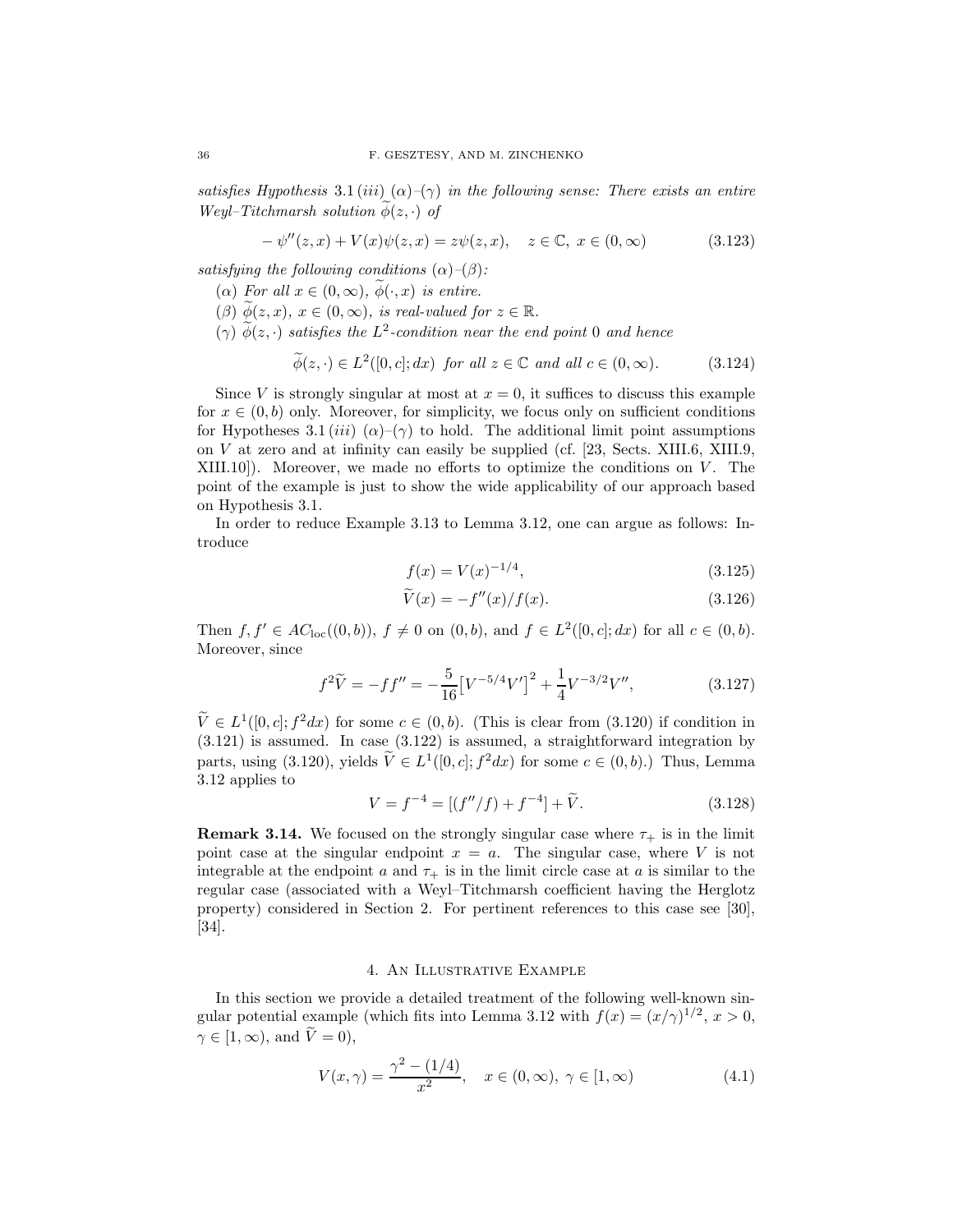with associated differential expression

$$
\tau_{+}(\gamma) = -\frac{d^2}{dx^2} + V(x, \gamma), \quad x \in (0, \infty), \ \gamma \in [1, \infty). \tag{4.2}
$$

Numerous references have been devoted to this example, we refer, for instance, to [20], [21], [23, p. 1532–1536], [26], [34], [35], [61], [62, p. 142–144], [63], [75, p. 87– 90], and the literature therein. The corresponding maximally defined self-adjoint Schrödinger operator  $H_+(\gamma)$  in  $L^2([0,\infty); dx)$  is then defined by

$$
H_{+}(\gamma)f = \tau_{+}(\gamma)f,
$$
  
\n
$$
f \in \text{dom}(H_{+}(\gamma)) = \{ g \in L^{2}([0, \infty); dx) \mid g, g' \in AC_{\text{loc}}((0, \infty));
$$
\n
$$
\tau_{+}(\gamma)g \in L^{2}([0, \infty); dx) \}.
$$
\n(4.3)

The potential  $V(\cdot, \gamma)$  in (4.1) is so strongly singular at the finite end point  $x = 0$ that  $H_+(\gamma)$  (in stark contrast to cases regular at  $x = 0$ , cf. (2.3)) is self-adjoint in  $L^2([0,\infty);dx)$  without imposing any boundary condition at  $x=0$ . Equivalently, the corresponding minimal Schrödinger operator  $H_+(\gamma)$ , defined by

$$
H_{+}(\gamma)f = \tau_{+}(\gamma)f,
$$
  
\n
$$
f \in \text{dom}(\widetilde{H}_{+}(\gamma)) = \{ g \in L^{2}([0, \infty); dx) \mid g, g' \in AC_{\text{loc}}((0, \infty));
$$
\n
$$
\text{supp}(g) \subset (0, \infty) \text{ compact}; \tau_{+}(\gamma)g \in L^{2}([0, \infty); dx) \},
$$
\n(4.4)

is essentially self-adjoint in  $L^2([0,\infty); dx)$ .

A fundamental system of solutions of

$$
(\tau_+(\gamma)\psi)(z,x) = z\psi(z,x), \quad x \in (0,\infty)
$$
\n(4.5)

is given by

$$
x^{1/2} J_{\gamma}(z^{1/2} x), \ x^{1/2} Y_{\gamma}(z^{1/2} x), \quad z \in \mathbb{C} \backslash \{0\}, \ x \in (0, \infty), \ \gamma \in [1, \infty) \tag{4.6}
$$

with  $J_{\gamma}(\cdot)$  and  $Y_{\gamma}(\cdot)$  the usual Bessel functions of order  $\gamma$  (cf. [1, Ch. 9]). We first treat the case where

$$
\gamma \in (1, \infty), \quad \gamma \notin \mathbb{N}, \tag{4.7}
$$

in which case

$$
x^{1/2} J_{\gamma}(z^{1/2} x), \ x^{1/2} J_{-\gamma}(z^{1/2} x), \quad z \in \mathbb{C} \setminus \{0\}, \ x \in (0, \infty), \ \gamma \in (1, \infty) \setminus \mathbb{N} \tag{4.8}
$$

is a fundamental system of solutions of  $(4.5)$ . Since the system of solutions in  $(4.8)$ exhibits the branch cut  $[0, \infty)$  with respect to z, we slightly change it into the following system,

$$
\phi(z, x, \gamma) = C^{-1} \pi [2 \sin(\pi \gamma)]^{-1} z^{-\gamma/2} x^{1/2} J_{\gamma}(z^{1/2} x), \n\theta(z, x, \gamma) = C z^{\gamma/2} x^{1/2} J_{-\gamma}(z^{1/2} x), \quad z \in \mathbb{C}, \ x \in (0, \infty), \ \gamma \in (1, \infty) \setminus \mathbb{N},
$$
\n(4.9)

which for each  $x \in (0,\infty)$  represents entire functions with respect to z. Here  $C \in \mathbb{R} \setminus \{0\}$  is a normalization constant to be discussed in Remark 4.4. One verifies that (cf. [1, p. 360])

$$
W(\theta(z,\cdot,\gamma),\phi(z,\cdot,\gamma)) = 1, \quad z \in \mathbb{C}, \ \gamma \in (1,\infty) \backslash \mathbb{N}
$$
 (4.10)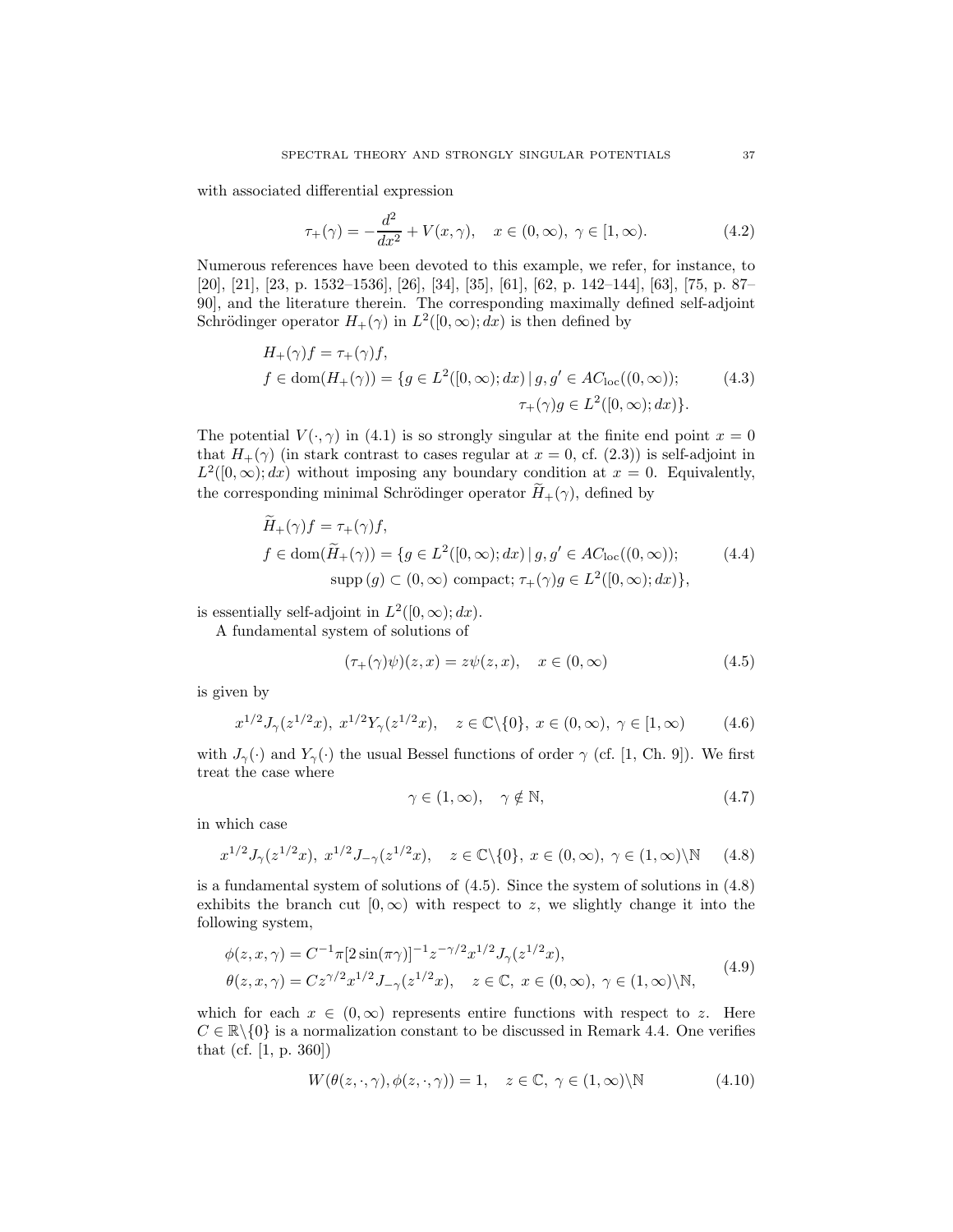and that (cf. [1, p. 360])

$$
z^{\mp \gamma/2} x^{1/2} J_{\pm \gamma}(z^{1/2} x) = 2^{-\gamma} x^{(1/2) \pm \gamma} \sum_{k=0}^{\infty} \frac{(-zx^2/4)^k}{k! \Gamma(k+1 \pm \gamma)},
$$
  
 
$$
z \in \mathbb{C}, \ x \in (0, \infty), \ \gamma \in (1, \infty) \backslash \mathbb{N}.
$$
 (4.11)

Hence the fundamental system  $\phi(z, \cdot, \gamma), \theta(z, \cdot, \gamma)$  in (4.9) of solutions of (4.5) is entire with respect to z and real-valued for  $z \in \mathbb{R}$ .

The corresponding solution of (4.5), square integrable in a neighborhood of infinity, is given by

$$
x^{1/2} H_{\gamma}^{(1)}(z^{1/2}x) = \frac{i}{\sin(\pi \gamma)} x^{1/2} \left[ e^{-i\pi \gamma} J_{\gamma}(z^{1/2}x) - J_{-\gamma}(z^{1/2}x) \right],
$$
  
\n
$$
z \in \mathbb{C} \setminus [0, \infty), \ x \in (0, \infty), \ \gamma \in (1, \infty) \setminus \mathbb{N}
$$
\n(4.12)

with  $H_{\gamma}^{(1)}(\cdot)$  the usual Hankel function of order  $\gamma$  (cf. [1, Ch. 9]). In order to be compatible with our modified system  $\phi$ ,  $\theta$  of solutions of (4.5), we replace it by

$$
\psi_{+}(z, x, \gamma) = C z^{\gamma/2} x^{1/2} J_{-\gamma}(z^{1/2} x) - C^2 e^{-i\pi \gamma} z^{\gamma} C^{-1} z^{-\gamma/2} x^{1/2} J_{\gamma}(z^{1/2} x) \n= \theta(z, x, \gamma) + m_{+}(z, \gamma) \phi(z, x, \gamma), \nz \in \mathbb{C} \setminus [0, \infty), \ x \in (0, \infty), \ \gamma \in (1, \infty) \setminus \mathbb{N},
$$
\n(4.13)

where

$$
m_{+}(z,\gamma) = -C^{2}(2/\pi)\sin(\pi\gamma)e^{-i\pi\gamma}z^{\gamma}, \quad z \in \mathbb{C}\backslash[0,\infty), \ \gamma \in (1,\infty)\backslash\mathbb{N} \tag{4.14}
$$

and

$$
\overline{m_+(z,\gamma)} = m_+(\overline{z},\gamma), \quad z \in \mathbb{C} \setminus [0,\infty). \tag{4.15}
$$

Next, we consider the case,

$$
\gamma = n \in \mathbb{N},\tag{4.16}
$$

in which

$$
x^{1/2} J_n(z^{1/2} x), \ x^{1/2} Y_n(z^{1/2} x), \quad z \in \mathbb{C} \backslash \{0\}, \ x \in (0, \infty), \ n \in \mathbb{N}, \tag{4.17}
$$

is a fundamental system of solutions of (4.5). As before, we slightly change it into the following system,

$$
\phi(z, x, n) = C^{-1} (\pi/2) z^{-n/2} x^{1/2} J_n(z^{1/2} x),
$$
  
\n
$$
\theta(z, x, n) = C z^{n/2} x^{1/2} \big[ -Y_n(z^{1/2} x) + \pi^{-1} \ln(z) J_n(z^{1/2} x) \big],
$$
  
\n
$$
z \in \mathbb{C}, x \in (0, \infty), n \in \mathbb{N}.
$$
\n(4.18)

Here  $C \in \mathbb{R} \setminus \{0\}$  is a normalization constant to be discussed in Remark 4.4. One verifies that (cf.  $[1, p. 360]$ )

$$
W(\theta(z, \cdot, n), \phi(z, \cdot, n))(x) = 1, \quad z \in \mathbb{C}, \ n \in \mathbb{N}, \tag{4.19}
$$

and that the fundamental system of solutions of (4.5),  $\phi(z, \cdot, n)$ ,  $\theta(z, \cdot, n)$  in (4.18), is entire with respect to z and real-valued for  $z \in \mathbb{R}$ .

The corresponding solution of (4.5), square integrable in a neighborhood of infinity, is given by

$$
x^{1/2}H_n^{(1)}(z^{1/2}x) = x^{1/2}[J_n(z^{1/2}x) + iY_n(z^{1/2}x)],
$$
  
\n
$$
z \in \mathbb{C}\backslash [0, \infty), x \in (0, \infty), n \in \mathbb{N}
$$
\n(4.20)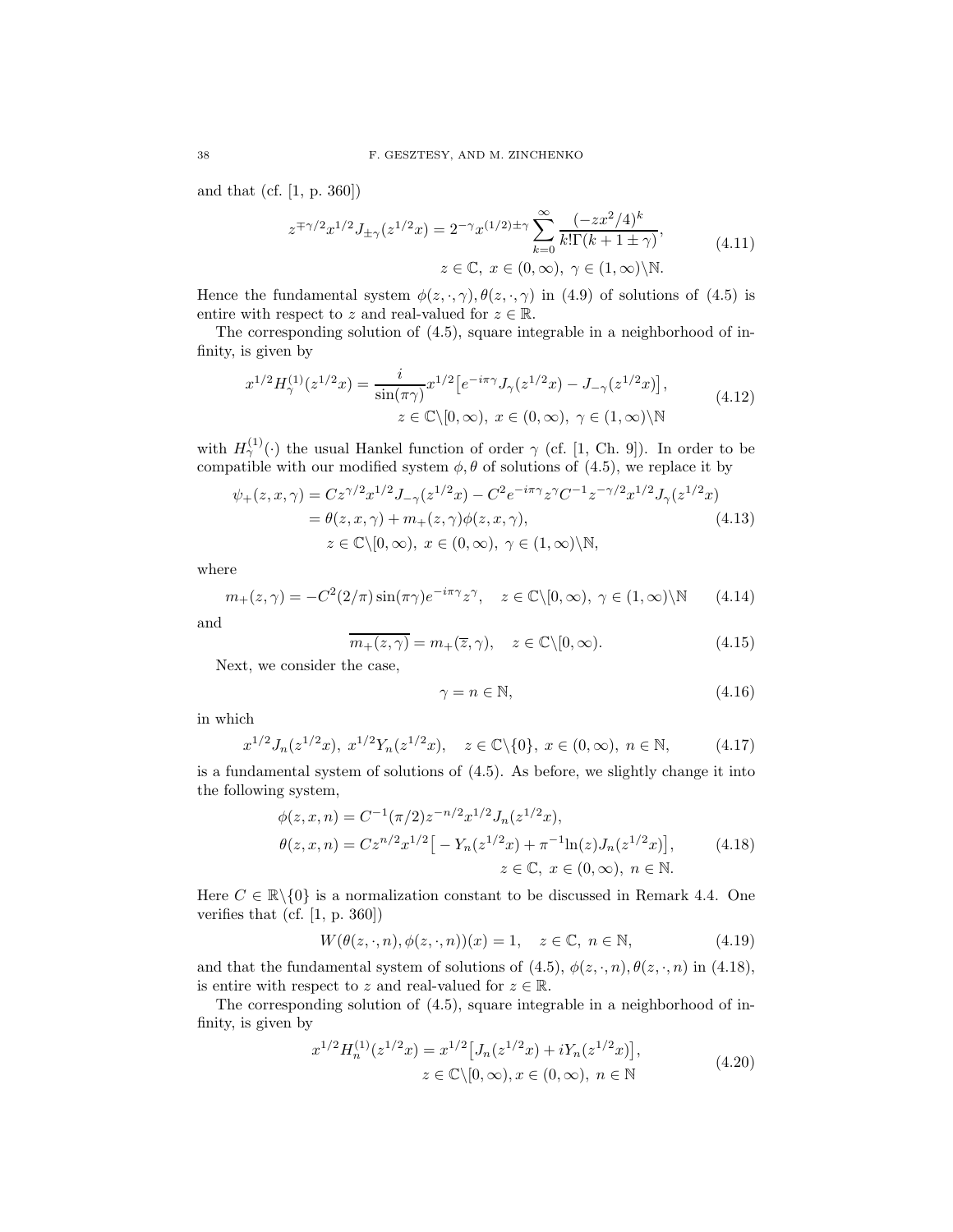with  $H_n^{(1)}(\cdot)$  the usual Hankel function of order n (cf. [1, Ch. 9]). In order to be compatible with our modified system  $\phi$ ,  $\theta$  of solutions of (4.5), we replace it by

$$
\psi_{+}(z, x, n) = Cz^{n/2}x^{1/2}iH_{n}(z^{1/2}x) = Cz^{1/2}x^{1/2}[-Y_{n}(z^{1/2}x) + iJ_{n}(z^{1/2}x)]
$$
  
=  $\theta(z, x, n) + m_{+}(z, n)\phi(z, x, n),$   
 $z \in \mathbb{C}\setminus[0, \infty), x \in (0, \infty), n \in \mathbb{N},$  (4.21)

where

$$
m_{+}(z,n) = C^{2}(2/\pi)z^{n}[i - (1/\pi)\ln(z)], \quad z \in \mathbb{C}\backslash[0,\infty), \; n \in \mathbb{N}
$$
 (4.22)

and

$$
\overline{m_+(z,n)} = m_+(\overline{z},n), \quad z \in \mathbb{C} \setminus [0,\infty). \tag{4.23}
$$

**Remark 4.1.** (i) We emphasize that in stark contrast to the case of regular half-line Schrödinger operators in Section 2,  $m_+(\cdot, \gamma)$  in (4.14) and (4.22) is not a Herglotz function for  $\gamma \in [1, \infty)$ .

(ii) After finishing our paper, we received a manuscript by Everitt and Kalf [26] in which the Friedrichs extension and the associated Hankel eigenfunction transform are treated in detail for the case  $\gamma \in [0, 1)$  in (4.1). In this case the corresponding Weyl–Titchmarsh coefficient turns out to be a Herglotz function.

Since  $\tau_+(\gamma)$  is in the limit point case at  $x=0$  and at  $x=\infty$ , (4.5) has a unique solution (up to constant multiples) that is  $L^2$  near 0 and  $L^2$  near  $\infty$ . Indeed, that unique  $L^2$ -solution near 0 (up to normalization) is precisely  $\phi(z, \cdot, \gamma)$ ; similarly, the unique L<sup>2</sup>-solution near  $\infty$  (up to normalization) is  $\psi_+(z,\cdot,\gamma)$ .

By (4.10) and (4.19), a computation of the Green's function  $G_{+}(z, x, x', \gamma)$  of  $H_+(\gamma)$  yields

$$
G_{+}(z,x,x',\gamma) = \frac{i\pi}{2} \begin{cases} x^{1/2} J_{\gamma}(z^{1/2}x) x'^{1/2} H_{\gamma}^{(1)}(z^{1/2}x'), & 0 < x \leq x', \\ x'^{1/2} J_{\gamma}(z^{1/2}x') x^{1/2} H_{\gamma}^{(1)}(z^{1/2}x), & 0 < x' \leq x, \end{cases}
$$
(4.24)

$$
= \begin{cases} \phi(z, x, \gamma)\psi_{+}(z, x', \gamma), & 0 < x \leq x', \\ \phi(z, x', \gamma)\psi_{+}(z, x, \gamma), & 0 < x' \leq x, \\ z \in \mathbb{C}\backslash[0, \infty), & \gamma \in [1, \infty). \end{cases}
$$
(4.25)

Thus,

$$
((H_{+}(\gamma) - zI)^{-1}f)(x) = \int_{0}^{\infty} dx' G_{+}(z, x, x', \gamma) f(x'),
$$
  
\n
$$
z \in \mathbb{C} \setminus [0, \infty), \ x \in (0, \infty), \ f \in L^{2}([0, \infty); dx), \ \gamma \in [1, \infty).
$$
\n(4.26)

Given  $m_+(z, \gamma)$  in (4.14), we define the associated measure  $\rho_+(\cdot, \gamma)$  by

$$
\rho_{+}((\lambda_{1},\lambda_{2}],\gamma) = \pi^{-1} \lim_{\delta \downarrow 0} \lim_{\varepsilon \downarrow 0} \int_{\lambda_{1}+\delta}^{\lambda_{2}+\delta} d\lambda \operatorname{Im}(m_{+}(\lambda + i\varepsilon, \gamma)) \tag{4.27}
$$

$$
= C^2 \frac{\lambda_2^{\gamma+1} - \lambda_1^{\gamma+1}}{\gamma+1} \frac{2}{\pi^2} \begin{cases} \sin^2(\pi \gamma), & \gamma \notin \mathbb{N}, \\ 1, & \gamma \in \mathbb{N}, \end{cases}
$$
 (4.28)  

$$
0 \le \lambda_1 < \lambda_2, \ \gamma \in [1, \infty),
$$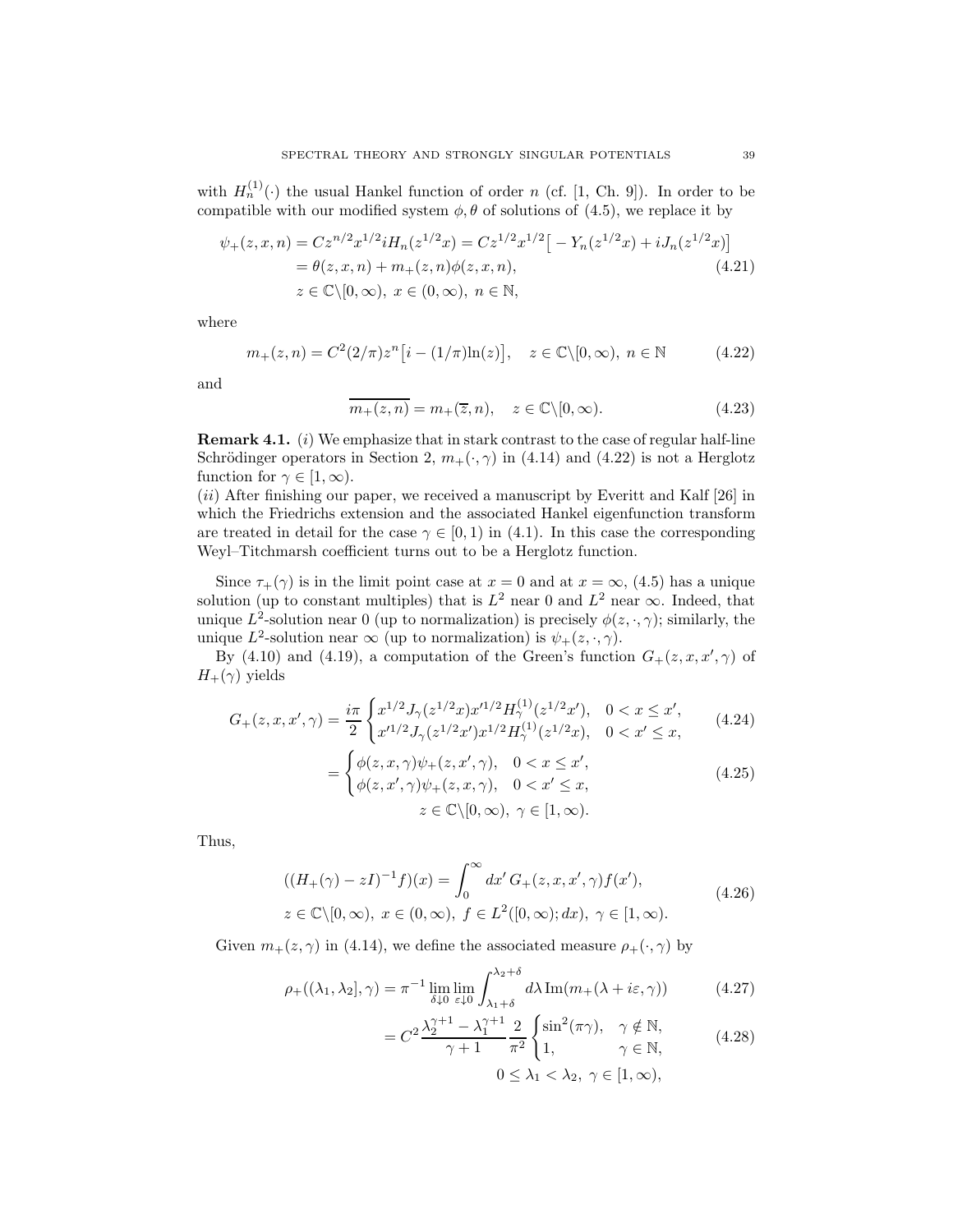generated by the function

$$
\rho_{+}(\lambda,\gamma) = C^{2}\chi_{[0,\infty)}(\lambda)\frac{\lambda^{\gamma+1}}{\gamma+1}\frac{2}{\pi^{2}}\begin{cases} \sin^{2}(\pi\gamma), & \gamma \notin \mathbb{N}, \\ 1, & \gamma \in \mathbb{N}, \end{cases} \quad \lambda \in \mathbb{R}, \ \gamma \in [1,\infty). \tag{4.29}
$$

Even though  $m_+(\cdot, \gamma)$  is not a Herglotz function for  $\gamma \in [1, \infty)$ ,  $d\rho_+(\cdot, \gamma)$  is defined as in (3.30), in analogy to the case of Herglotz functions discussed in Appendix A (cf. (A.4)).

Next, we introduce the family of spectral projections,  $\{E_{H_{+}(\gamma)}(\lambda)\}_{\lambda\in\mathbb{R}}$ , of the self-adjoint operator  $H_+(\gamma)$  and note that for  $F \in C(\mathbb{R})$ ,

$$
(f, F(H_{+}(\gamma))g)_{L^{2}([0,\infty);dx)} = \int_{\mathbb{R}} d(f, E_{H_{+}(\gamma)}(\lambda)g)_{L^{2}([0,\infty);dx)} F(\lambda),
$$
  

$$
f, g \in \text{dom}(F(H_{+}(\gamma)))
$$
  

$$
= \left\{ h \in L^{2}([0,\infty);dx) \middle| \int_{\mathbb{R}} d||E_{H_{+}(\gamma)}(\lambda)h||^{2}_{L^{2}([0,\infty);dx)} |F(\lambda)|^{2} < \infty \right\}.
$$
 (4.30)

The connection between  $\{E_{H_+(\gamma)}(\lambda)\}\lambda\in\mathbb{R}$  and  $\rho_+(\lambda,\gamma), \lambda \geq 0$ , is described in the next result.

**Lemma 4.2.** Let  $\gamma \in [1, \infty)$ ,  $f, g \in C_0^{\infty}((0, \infty))$ ,  $F \in C(\mathbb{R})$ , and  $\lambda_1, \lambda_2 \in [0, \infty)$ ,  $\lambda_1 < \lambda_2$ . Then,

$$
(f, F(H_{+}(\gamma))E_{H_{+}(\gamma)}((\lambda_1, \lambda_2])g)_{L^2([0,\infty);dx)}
$$
  
= 
$$
(\widehat{f}_{+}(\gamma), M_F M_{\chi_{(\lambda_1, \lambda_2)}} \widehat{g}_{+}(\gamma))_{L^2(\mathbb{R}; d\rho_{+}(\cdot, \gamma))},
$$
\n(4.31)

where

$$
\widehat{h}_{+}(\gamma)(\lambda) = \int_{0}^{\infty} dx \, \phi(\lambda, x, \gamma) h(x), \quad \lambda \in [0, \infty), \ h \in C_{0}^{\infty}((0, \infty)), \tag{4.32}
$$

and  $M_G$  denotes the operator of multiplication by the  $d\rho_+(\cdot, \gamma)$ -measurable function G in the Hilbert space  $L^2(\mathbb{R}; d\rho_+(\cdot, \gamma)).$ 

The proof of Lemma 4.2 is a special case of that of Theorem 3.5 and hence omitted.

As in Section 3 one can remove the compact support restrictions on  $f$  and  $g$  in Lemma 4.2. To this end one considers the map

$$
U_{+}(\gamma) \colon \begin{cases} L^{2}([0,\infty);dx) \to L^{2}(\mathbb{R};d\rho_{+}(\cdot,\gamma)) \\ h \mapsto \widehat{h}_{+}(\cdot,\gamma) = \text{l.i.m.}_{b\uparrow\infty} \int_{0}^{b} dx \, \phi(\cdot,x,\gamma)h(x), \end{cases} (4.33)
$$

where l.i.m. refers to the  $L^2(\mathbb{R}; d\rho_{+}(\cdot, \gamma))$ -limit.

In addition, it is of course known (cf., e.g., [23, p. 1535]) that the Bessel transform  $U_{+}(\gamma)$  in (4.33) is onto and hence that  $U_{+}(\gamma)$  is unitary with

$$
U_{+}(\gamma)^{-1} \colon \begin{cases} L^{2}(\mathbb{R}; d\rho_{+}(\cdot, \gamma)) \to L^{2}([0, \infty); dx) \\ \widehat{h} \mapsto \text{l.i.m.}_{\mu_{1} \downarrow -\infty, \mu_{2} \uparrow \infty} \int_{\mu_{1}}^{\mu_{2}} d\rho_{+}(\lambda, \gamma) \phi(\lambda, \cdot, \gamma) \widehat{h}(\lambda), \end{cases}
$$
(4.34)

where l.i.m. refers to the  $L^2([0,\infty);dx)$ -limit.

Again we sum up these considerations in a variant of the spectral theorem for (functions of)  $H_+(\gamma)$ .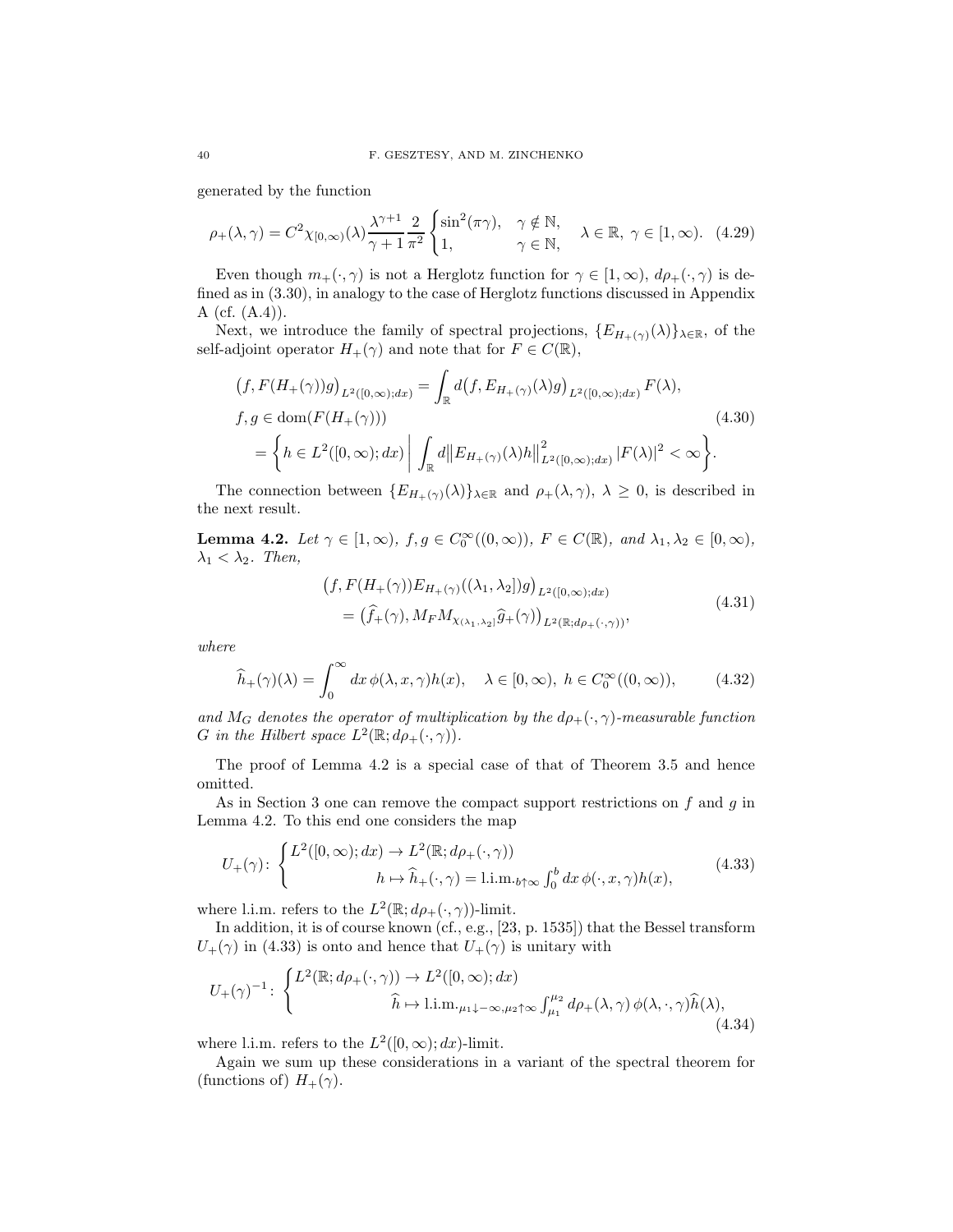**Theorem 4.3.** Let  $\gamma \in [1, \infty)$ ,  $F \in C(\mathbb{R})$ . Then,

$$
U_{+}(\gamma)F(H_{+}(\gamma))U_{+}(\gamma)^{-1} = M_{F}
$$
\n(4.35)

in  $L^2(\mathbb{R}; d\rho_+(\cdot, \gamma))$ . Moreover,

$$
\sigma(F(H_+(\gamma))) = \text{ess.ran}_{d\rho_+(\cdot,\gamma)}(F),\tag{4.36}
$$

$$
\sigma(H_{+}(\gamma)) = \text{supp}\,(d\rho_{+}(\cdot,\gamma)),\tag{4.37}
$$

and the spectrum of  $H_+(\gamma)$  is simple.

Next, we reconsider spectral theory for  $H_+(\gamma)$  by choosing a reference point  $x_0 \in (0,\infty)$  away from the singularity of  $V(\cdot,\gamma)$  at  $x=0$ .

Consider a system  $\phi(z, \cdot, x_0, \gamma)$ ,  $\theta(z, \cdot, x_0, \gamma)$  of solutions of (4.5) with the following initial conditions at the reference point  $x_0 \in (0, \infty)$ ,

$$
\phi(z, x_0, x_0, \gamma) = \theta'(z, x_0, x_0, \gamma) = 0, \quad \phi'(z, x_0, x_0, \gamma) = \theta(z, x_0, x_0, \gamma) = 1.
$$

Denote by  $m_{\pm}(z, x_0, \gamma)$  two Weyl–Titchmarsh m-functions corresponding to the restriction of our problem to the intervals  $(0, x_0]$  and  $[x_0, \infty)$ , respectively. Then the Weyl–Titchmarsh solutions  $\psi_{\pm}(z, \cdot, x_0, \gamma)$  and the  $2 \times 2$  matrix-valued Weyl– Titchmarsh M-function  $M(z, x_0, \gamma)$  are given by

$$
\psi_{\pm}(z, x, x_0, \gamma) = \theta(z, x, x_0, \gamma) + m_{\pm}(z, x_0, \gamma)\phi(z, x, x_0, \gamma), \tag{4.38}
$$

$$
M(z, x_0, \gamma) = \begin{pmatrix} \frac{1}{m_-(z, x_0, \gamma) - m_+(z, x_0, \gamma)} & \frac{1}{2} \frac{m_-(z, x_0, \gamma) + m_+(z, x_0, \gamma)}{m_-(z, x_0, \gamma) - m_+(z, x_0, \gamma)} \\ \frac{1}{2} \frac{m_-(z, x_0, \gamma) + m_+(z, x_0, \gamma)}{m_-(z, x_0, \gamma) - m_+(z, x_0, \gamma)} & \frac{m_-(z, x_0, \gamma) + m_+(z, x_0, \gamma)}{m_-(z, x_0, \gamma) - m_+(z, x_0, \gamma)} \end{pmatrix} . \tag{4.39}
$$

Since any  $L^2$ -solution near 0 and near  $\infty$  (i.e., any Weyl–Titchmarsh solution) is necessarily proportional to  $x^{1/2}J_{\gamma}(z^{1/2}x)$  and  $x^{1/2}H_{\gamma}^{(1)}(z^{1/2}x)$ , respectively, one explicitly computes for  $m_{\pm}(z, x_0, \gamma)$ ,

$$
m_{-}(z, x_0, \gamma) = \frac{1}{2x_0} + z^{1/2} \frac{J'_{\gamma}(z^{1/2} x_0)}{J_{\gamma}(z^{1/2} x_0)},
$$
\n(4.40)

$$
m_{+}(z, x_0, \gamma) = \frac{1}{2x_0} + z^{1/2} \frac{{H_{\gamma}^{(1)}}'(z^{1/2}x_0)}{H_{\gamma}^{(1)}(z^{1/2}x_0)},
$$
\n(4.41)

and for  $M(z, x_0, \gamma)$ ,

$$
M_{0,0}(z, x_0, \gamma) = \frac{i\pi x_0}{2} J_{\gamma}(z^{1/2} x_0) H_{\gamma}^{(1)}(z^{1/2} x_0), \qquad (4.42)
$$

$$
M_{0,1}(z, x_0, \gamma) = M_{1,0}(z, x_0, \gamma) = \frac{i\pi}{4} \left[ J_{\gamma}(z^{1/2}x_0) H_{\gamma}^{(1)}(z^{1/2}x_0) + x_0 z^{1/2} \right] \tag{4.43}
$$

$$
\times \left( J_{\gamma}(z^{1/2}x_0) H_{\gamma}^{(1)'}(z^{1/2}x_0) + J'_{\gamma}(z^{1/2}x_0) H_{\gamma}^{(1)}(z^{1/2}x_0) \right),
$$
  
\n
$$
M_{1,1}(z, x_0, \gamma) = \frac{i\pi}{8x_0} \left[ J_{\gamma}(z^{1/2}x_0) H_{\gamma}^{(1)}(z^{1/2}x_0) + 2x_0 z^{1/2} \times \left( J_{\gamma}(z^{1/2}x_0) H_{\gamma}^{(1)'}(z^{1/2}x_0) + J'_{\gamma}(z^{1/2}x_0) H_{\gamma}^{(1)}(z^{1/2}x_0) \right) (4.44) + 4x_0^2 z J'_{\gamma}(z^{1/2}x_0) H_{\gamma}^{(1)'}(z^{1/2}x_0) \right].
$$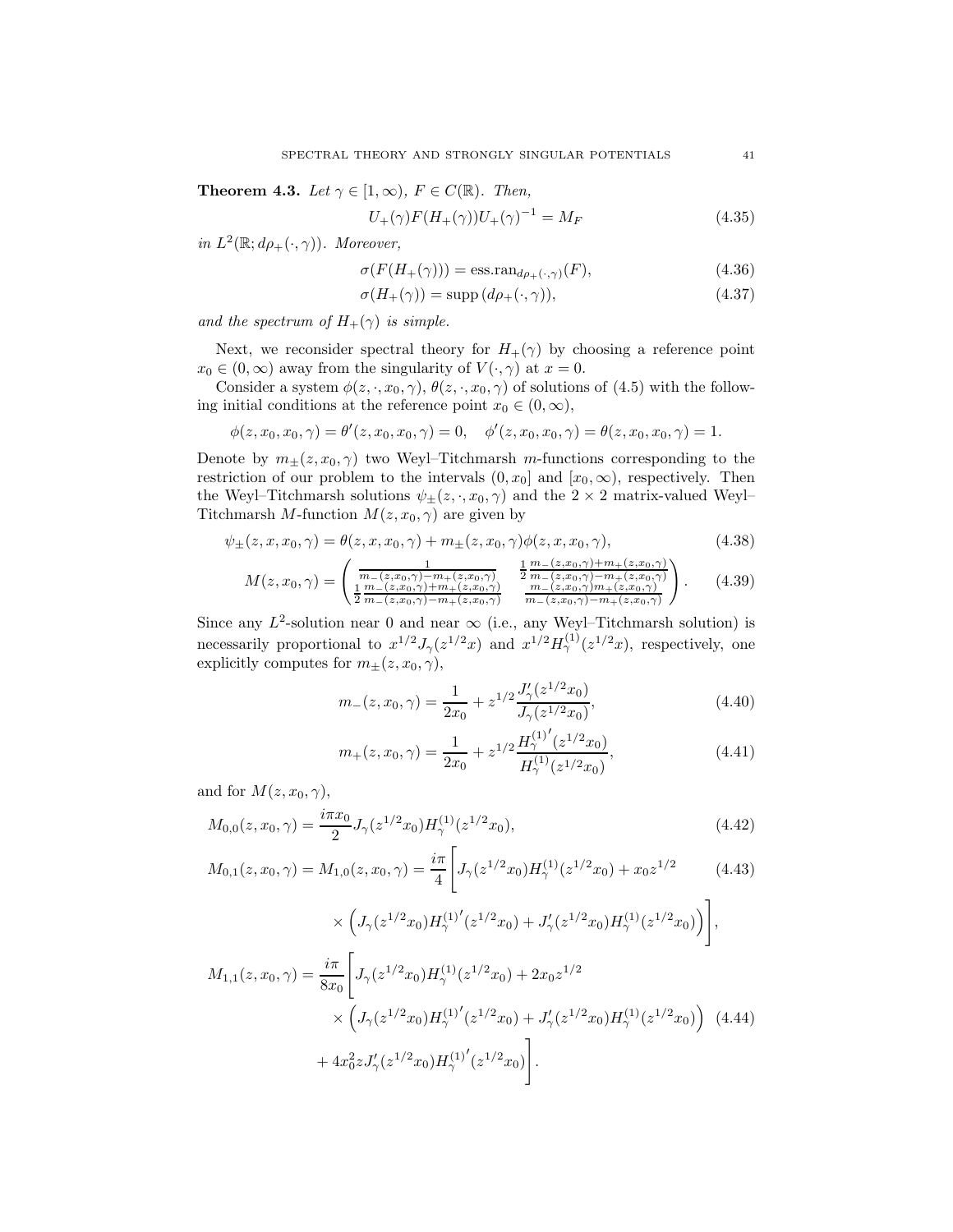Using (4.12), (4.20), and the calculation above, one can also compute the  $2 \times 2$ spectral measure  $d\Omega(\cdot, x_0, \gamma)$  and its density  $d\Omega(\cdot, x_0, \gamma)/d\lambda$ ,

$$
\frac{d\Omega(\lambda, x_0, \gamma)}{d\lambda} = \frac{1}{\pi} \lim_{\varepsilon \downarrow 0} \text{Im}(M(\lambda + i\varepsilon, x_0, \gamma)), \quad \lambda \in \mathbb{R},
$$
\n(4.45)

$$
\frac{d\Omega_{0,0}(\lambda, x_0, \gamma)}{d\lambda} = \begin{cases} \frac{x_0}{2} J_\gamma(\lambda^{1/2} x_0)^2, & \lambda > 0, \\ 0, & \lambda \le 0, \end{cases}
$$
\n(4.46)

$$
\frac{d\Omega_{0,1}(\lambda, x_0, \gamma)}{d\lambda} = \frac{d\Omega_{1,0}(\lambda, x_0, \gamma)}{d\lambda}
$$
\n
$$
= \begin{cases}\n\frac{1}{4} \left[ J_\gamma(\lambda^{1/2} x_0)^2 + 2x_0 \lambda^{1/2} J_\gamma(\lambda^{1/2} x_0) J'_\gamma(\lambda^{1/2} x_0) \right], & \lambda > 0, \\
0, & \lambda \le 0, \\
0. & (4.47)\n\end{cases}
$$

$$
\frac{d\Omega_{1,1}(\lambda, x_0, \gamma)}{d\lambda} = \begin{cases} \frac{1}{8x_0} \left[ J_\gamma(\lambda^{1/2} x_0) + 2x_0 \lambda^{1/2} J'_\gamma(\lambda^{1/2} x_0) \right]^2, & \lambda > 0, \\ 0, & \lambda \le 0. \end{cases}
$$
(4.48)

Moreover, one verifies that,

$$
rank\left(\frac{d\Omega(\lambda, x_0, \gamma)}{d\lambda}\right) = \begin{cases} 1, & \lambda > 0, \\ 0, & \lambda \le 0. \end{cases} \tag{4.49}
$$

Finally, we will show that the results of Section 3 which let one obtain a scalar spectral measure  $d\widetilde{\rho}_+(\lambda, \gamma)$  from the 2 × 2 spectral measure  $d\Omega(\lambda, x_0, \gamma)$  lead to the measure equivalent to  $d\rho_+(\lambda, \gamma)$  obtained in the first part of this section.

Let

$$
\widetilde{\phi}(z, x, \gamma) = z^{-\gamma/2} x^{1/2} J_{\gamma}(z^{1/2} x)
$$
\n(4.50)

be the Weyl–Titchmarsh solution satisfying Hypothesis  $3.1 \, (iii)$ . Inserting  $(4.46)$ , (4.47), and (4.50) into (3.84) then yields

$$
\frac{d\widetilde{\rho}_{+}(\lambda,\gamma)}{d\lambda} = \begin{cases} \frac{1}{2}\lambda^{\gamma}, & \lambda > 0, \\ 0, & \lambda \le 0, \end{cases}
$$
\n(4.51)

which, up to a constant multiple, is the same as  $d\rho_+(\lambda, \gamma)/d\lambda$  in (4.29).

Of course the analogs of Theorem 3.7, Theorem 3.8, and Corollary 3.9 all hold in the present context of the potential (4.1); we omit the details.

**Remark 4.4.** We explicitly introduced the normalization constant  $C \in \mathbb{R} \backslash \{0\}$  in (4.9) and (4.18) to determine its effect on (the analog of) the Weyl–Titchmarsh coefficient  $m_+$  (cf. (4.14) and (4.22)) and the associated spectral function  $\rho_+$  (cf. (4.29)). As C enters quadratically in  $m_+$  and  $\rho_+$ , it clearly has an effect on their asymptotic behavior as  $|z| \to \infty$ , respectively,  $|\lambda| \to \infty$ . The same observation applies of course in the regular half-line case considered in the first half of Section 2. It just so happens that in this case the standard normalization of the fundamental system of solutions  $\phi_{\alpha}$  and  $\theta_{\alpha}$  of (2.4) in (2.5) represents a canonical choice and the normalization dependence can safely be ignored. In the strongly singular case in Sections 3 and 4 no such canonical choice of normalization exists. Of course, the actual spectral properties of the corresponding half-line Schrödinger operator are independent of such a choice of normalization.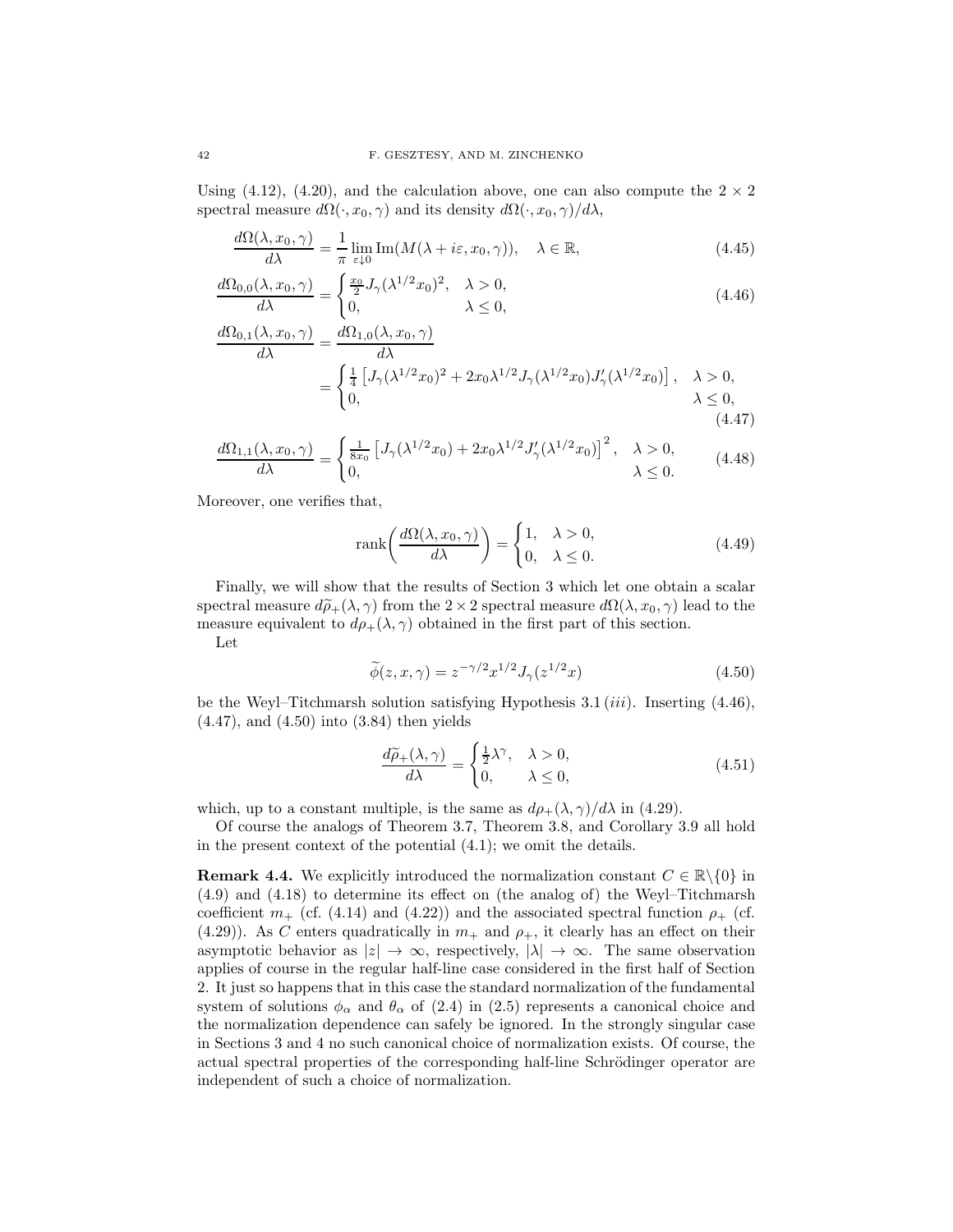### Appendix A. Basic Facts on Herglotz Functions

In this appendix we recall the definition and basic properties of Herglotz functions.

**Definition A.1.** Let  $\mathbb{C}_{\pm} = \{z \in \mathbb{C} \mid \text{Im}(z) \geq 0\}$ .  $m : \mathbb{C}_{+} \to \mathbb{C}$  is called a *Herglotz* function (or *Nevanlinna* or *Pick* function) if m is analytic on  $\mathbb{C}_+$  and  $m(\mathbb{C}_+) \subseteq \mathbb{C}_+$ .

One then extends  $m$  to  $\mathbb{C}_-$  by reflection, that is, one defines

$$
m(z) = \overline{m(\overline{z})}, \quad z \in \mathbb{C}_{-}.
$$
 (A.1)

Of course, generally, (A.1) does not represent the analytic continuation of  $m|_{\mathbb{C}_+}$ into C−.

The fundamental result on Herglotz functions and their representations as Borel transforms, in part due to Fatou, Herglotz, Luzin, Nevanlinna, Plessner, Privalov, de la Vallée Poussin, Riesz, and others, then reads as follows.

Theorem A.2. ([2], Sect. 69, [4], [22], Chs. II, IV, [54], [56], Ch. 6, [66], Chs. II, IV,  $[67]$ , Ch. 5.) Let m be a Herglotz function. Then,

(i)  $m(z)$  has finite normal limits  $m(\lambda \pm i0) = \lim_{\varepsilon \downarrow 0} m(\lambda \pm i\varepsilon)$  for a.e.  $\lambda \in \mathbb{R}$ .

(ii) Suppose  $m(z)$  has a zero normal limit on a subset of R having positive Lebesgue measure. Then  $m \equiv 0$ .

(*iii*) There exists a Borel measure  $d\omega$  on R satisfying

$$
\int_{\mathbb{R}} \frac{d\omega(\lambda)}{1 + \lambda^2} < \infty \tag{A.2}
$$

such that the Nevanlinna, respectively, Riesz-Herglotz representation

$$
m(z) = c + dz + \int_{\mathbb{R}} d\omega(\lambda) \left[ \frac{1}{\lambda - z} - \frac{\lambda}{1 + \lambda^2} \right], \quad z \in \mathbb{C}_+,
$$
  
\n
$$
c = \text{Re}(m(i)), \quad d = \lim_{\eta \uparrow \infty} m(i\eta) / (i\eta) \ge 0
$$
 (A.3)

holds. Conversely, any function  $m$  of the type  $(A.3)$  is a Herglotz function. (iv) Let  $\lambda_1, \lambda_2 \in \mathbb{R}, \lambda_1 < \lambda_2$ . Then the Stieltjes inversion formula for  $d\omega$  reads

$$
\omega((\lambda_1, \lambda_2]) = \pi^{-1} \lim_{\delta \downarrow 0} \lim_{\varepsilon \downarrow 0} \int_{\lambda_1 + \delta}^{\lambda_2 + \delta} d\lambda \operatorname{Im}(m(\lambda + i\varepsilon)).
$$
 (A.4)

(v) The absolutely continuous (ac) part  $d\omega_{ac}$  of  $d\omega$  with respect to Lebesgue measure  $d\lambda$  on R is given by

$$
d\omega_{ac}(\lambda) = \pi^{-1} \text{Im}(m(\lambda + i0)) d\lambda.
$$
 (A.5)

 $(vi)$  Local singularities of m and  $m^{-1}$  are necessarily real and at most of first order in the sense that

$$
\lim_{\epsilon \downarrow 0} (-i\epsilon) m(\lambda + i\epsilon) \ge 0, \quad \lambda \in \mathbb{R}, \tag{A.6}
$$

$$
\lim_{\epsilon \downarrow 0} (i\epsilon) \, m(\lambda + i\epsilon)^{-1} \ge 0, \quad \lambda \in \mathbb{R}.\tag{A.7}
$$

Further properties of Herglotz functions are collected in the following theorem. We denote by

$$
d\omega = d\omega_{ac} + d\omega_{sc} + d\omega_{pp}
$$
 (A.8)

the decomposition of  $d\omega$  into its absolutely continuous  $(ac)$ , singularly continuous  $(sc)$ , and pure point  $(pp)$  parts with respect to Lebesgue measure on  $\mathbb{R}$ .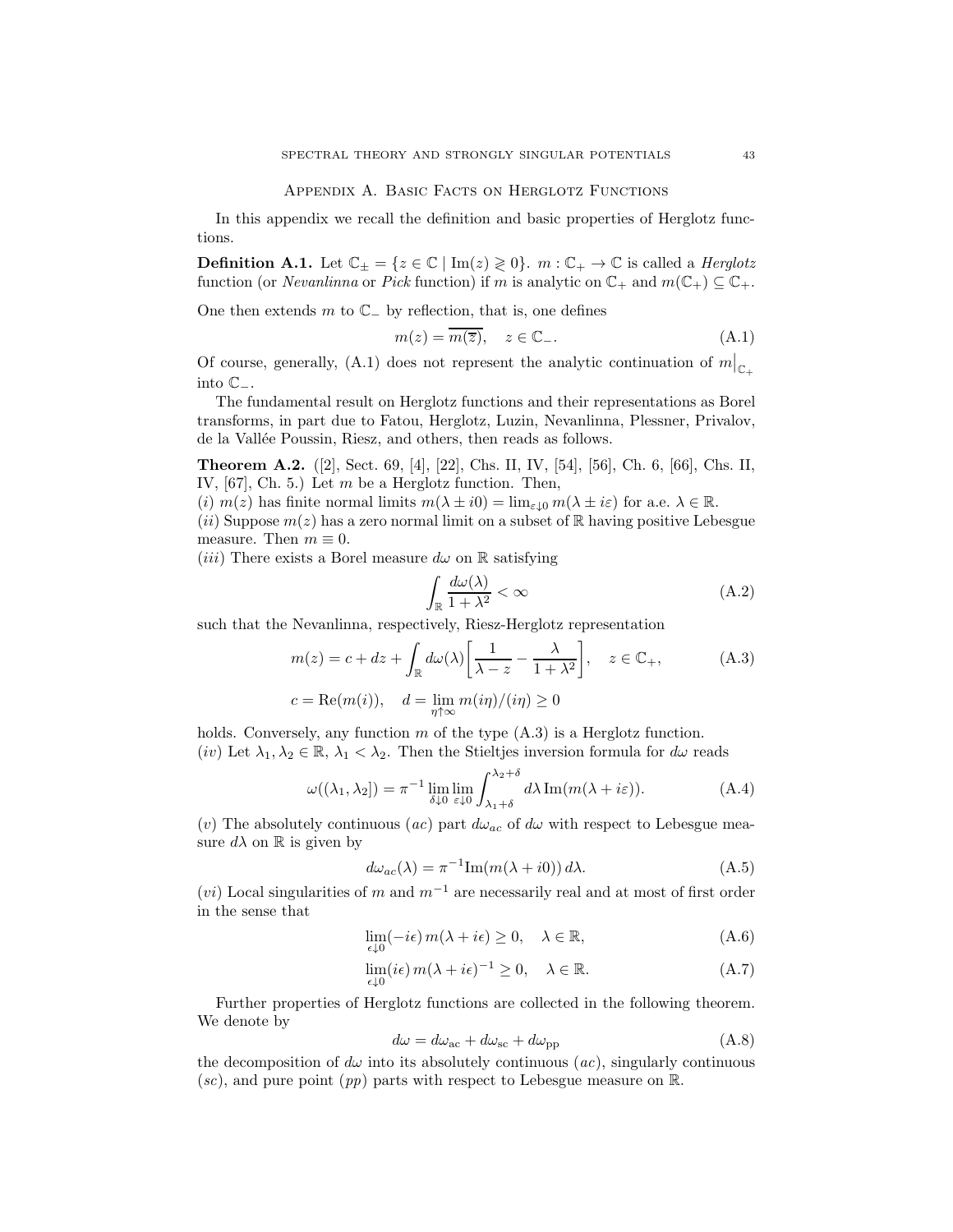**Theorem A.3.** ([4], [41], [54], [72], [73].) Let m be a Herglotz function with representation (A.3). Then, (i)

$$
d = 0 \text{ and } \int_{\mathbb{R}} d\omega(\lambda)(1 + |\lambda|^s)^{-1} < \infty \text{ for some } s \in (0, 2)
$$
  
if and only if 
$$
\int_{1}^{\infty} d\eta \, \eta^{-s} \operatorname{Im}(m(i\eta)) < \infty.
$$
 (A.9)

(ii) Let  $(\lambda_1, \lambda_2) \subset \mathbb{R}$ ,  $\eta_1 > 0$ . Then there is a constant  $C(\lambda_1, \lambda_2, \eta_1) > 0$  such that

$$
\eta |m(\lambda + i\eta)| \le C(\lambda_1, \lambda_2, \eta_1), \quad (\lambda, \eta) \in [\lambda_1, \lambda_2] \times (0, \eta_1). \tag{A.10}
$$

 $(iii)$ 

$$
\sup_{\eta>0} \eta |m(i\eta)| < \infty \text{ if and only if } m(z) = \int_{\mathbb{R}} d\omega(\lambda)(\lambda - z)^{-1} \text{ and } \int_{\mathbb{R}} d\omega(\lambda) < \infty.
$$
\n(A.11)

In this case,

$$
\int_{\mathbb{R}} d\omega(\lambda) = \sup_{\eta>0} \eta |m(i\eta)| = -i \lim_{\eta \uparrow \infty} \eta m(i\eta).
$$
 (A.12)

(*iv*) For all  $\lambda \in \mathbb{R}$ ,

$$
\lim_{\varepsilon \downarrow 0} \varepsilon \text{Re}(m(\lambda + i\varepsilon)) = 0,\tag{A.13}
$$

$$
\omega(\{\lambda\}) = \lim_{\varepsilon \downarrow 0} \varepsilon \text{Im}(m(\lambda + i\varepsilon)) = -i \lim_{\varepsilon \downarrow 0} \varepsilon m(\lambda + i\varepsilon). \tag{A.14}
$$

(v) Let  $L > 0$  and suppose  $0 \leq \text{Im}(m(z)) \leq L$  for all  $z \in \mathbb{C}_+$ . Then  $d = 0$ ,  $d\omega$  is purely absolutely continuous,  $d\omega = d\omega_{ac}$ , and

$$
0 \le \frac{d\omega(\lambda)}{d\lambda} = \pi^{-1} \lim_{\varepsilon \downarrow 0} \text{Im}(m(\lambda + i\varepsilon)) \le \pi^{-1} L \text{ for a.e. } \lambda \in \mathbb{R}.
$$
 (A.15)

(*vi*) Let  $p \in (1, \infty)$ ,  $[\lambda_3, \lambda_4] \subset (\lambda_1, \lambda_2)$ ,  $[\lambda_1, \lambda_2] \subset (\lambda_5, \lambda_6)$ . If

$$
\sup_{0 < \varepsilon < 1} \int_{\lambda_1}^{\lambda_2} d\lambda \, |\text{Im}(m(\lambda + i\varepsilon))|^p < \infty,\tag{A.16}
$$

then  $d\omega = d\omega_{ac}$  is purely absolutely continuous on  $(\lambda_1, \lambda_2)$ ,  $\frac{d\omega_{ac}}{d\lambda} \in L^p((\lambda_1, \lambda_2); d\lambda)$ , and

$$
\lim_{\varepsilon \downarrow 0} \left\| \pi^{-1} \text{Im}(m(\cdot + i\varepsilon)) - \frac{d\omega_{ac}}{d\lambda} \right\|_{L^p((\lambda_3, \lambda_4); d\lambda)} = 0. \tag{A.17}
$$

Conversely, if  $d\omega$  is purely absolutely continuous on  $(\lambda_5, \lambda_6)$ , and if  $\frac{d\omega_{ac}}{d\lambda} \in$  $L^p((\lambda_5, \lambda_6); d\lambda)$ , then (A.16) holds.

(*vii*) Let  $(\lambda_1, \lambda_2) \subset \mathbb{R}$ . Then a local version of Wiener's theorem reads for  $p \in$  $(1, \infty),$ 

$$
\lim_{\varepsilon \downarrow 0} \varepsilon^{p-1} \int_{\lambda_1}^{\lambda_2} d\lambda \, |\text{Im}(m(\lambda + i\varepsilon))|^p
$$
\n
$$
= \frac{\Gamma(\frac{1}{2}) \Gamma(p - \frac{1}{2})}{\Gamma(p)} \left[ \frac{1}{2} \omega(\{\lambda_1\})^p + \frac{1}{2} \omega(\{\lambda_2\})^p + \sum_{\lambda \in (\lambda_1, \lambda_2)} \omega(\{\lambda\})^p \right]. \tag{A.18}
$$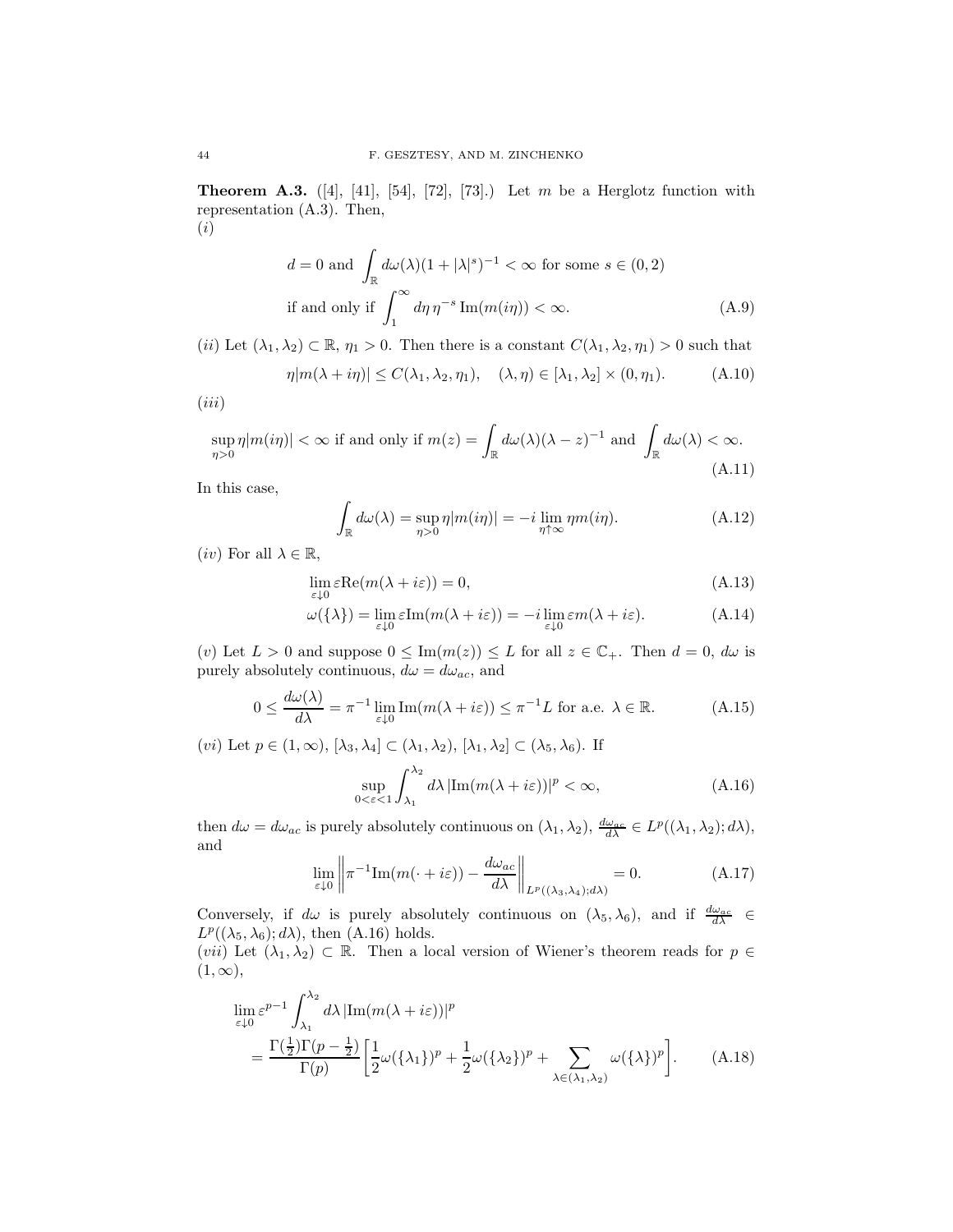Moreover, for  $0 < p < 1$ ,

$$
\lim_{\varepsilon \downarrow 0} \int_{\lambda_1}^{\lambda_2} d\lambda \, |\pi^{-1} \text{Im}(m(\lambda + i\varepsilon))|^p = \int_{\lambda_1}^{\lambda_2} d\lambda \, \left| \frac{d\omega_{ac}(\lambda)}{d\lambda} \right|^p. \tag{A.19}
$$

It should be stressed that Theorems A.2 and A.3 record only the tip of an iceberg of results in this area. A substantial number of additional references relevant in this context can be found in [41].

Acknowledgments. We are indebted to Norrie Everitt, Don Hinton, Hubert Kalf, Konstantin Makarov, Kwang Shin, and Gerald Teschl for most helpful comments, and especially to Don Hinton for kindly pointing out to us the origin of the use of Stone's formula in deriving spectral functions (cf. the proofs of Theorems 2.6 and 2.12) and the origin of (an extension of) Lemma 3.11. We also gratefully acknowledge the kind remarks and constructive comments by three anonymous referees.

#### **REFERENCES**

- [1] M. Abramowitz and I. A. Stegun, Handbook of Mathematical Functions, Dover, New York, 1972.
- [2] N. I. Akhiezer and I. M. Glazman, Theory of Operators in Hilbert Space, Vol. I, Pitman, Boston, 1981.
- [3] W. O. Amrein and V. Georgescu, Strong asymptotic completeness of wave operators for highly singular potentials, Helv. Phys. Acta 47, 517–533 (1974).
- [4] N. Aronszajn and W. F. Donoghue, On exponential representations of analytic functions in the upper half-plane with positive imaginary part, J. Analyse Math. 5, 321–388 (1956–57).
- [5] F. V. Atkinson, On the asymptotic behaviour of the Titchmarsh–Weil m-coefficient and the spectral function for scalar second-order differential expressions, in Ordinary and Partial Differential Equations, W. N. Everitt and B. D. Sleeman (eds.), Lecture Notes in Mathematics, Vol. 964, Springer, Berlin, 1982, pp. 1–27.
- [6] F. V. Atkinson, Asymptotics of an eigenvalue problem involving an interior singularity, in Proceedings of the Focused Research Program Spectral Theory and Boundary Value Problems, Vol. 2: Singular Differential Equations, H. G. Kaper, M. K. Kwong, G. W. Pieper, A. Zettl, (eds.), Argonne Nat. Lab. Preprint ANL-87-26, Sept. 1988.
- [7] F. V. Atkinson, W. N. Everitt, and A. Zettl, Regularization of a Sturm–Liouville problem with an interior singularity using quasi-derivatives, Diff. Integral Eq. 1, 213–221 (1988).
- [8] F. V. Atkinson and C. T. Fulton, Some limit circle eigenvalue problems and asymptotic formulae for eigenvalues, in Ordinary and Partial Differential Equations, W. N. Everitt and B. D. Sleeman (eds.), Lecture Notes in Mathematics, Vol. 964, Springer, Berlin, 1982, pp. 28–55.
- [9] F. V. Atkinson and C. T. Fulton, Asymptotics of the Titchmarsh–Weyl m-coefficient for non-integrable potentials, Proc. Roy. Soc. Edinburgh 129A, 663–683 (1999).
- [10] F. V. Atkinson and C. T. Fulton, Asymptotics of Sturm–Liouville eigenvalues for problems on a finite interval with one limit-circle singularity, I, Proc. Roy. Soc. Edinburgh  $99A$ ,  $51-70$ (1984).
- [11] S. Belyi and E. Tsekanovskii, On Krein's formula in indefinite metric spaces, Lin. Algebra Appl., (2004), to appear.
- [12] C. Bennewitz and W. N. Everitt, The Titchmarsh–Weyl eigenfunction expansion theorem for Sturm–Liouville differential equations, in Sturm–Liouville Theory, Past and Present, W. O. Amrein, A. M. Hinz, and D. B. Pearson (eds.), Birkhäuser, Basel, 2005, pp. 137–171.
- [13] Ju. Berezanskii, Expansions in Eigenfunctions of Selfadjoint Operators, Transl. Math. Mongraphs, Vol. 17, Amer. Math. Soc., Providence, R.I., 1968.
- [14] W. Bulla and F. Gesztesy, Deficiency indices and singular boundary conditions in quantum mechanics, J. Math. Phys. **26**, 252-2528 (1985).
- [15] D. Buschmann and G. Stolz, One-dimensional Schrödinger operators with local point interactions, J. reine angew. Math. 467, 169–186 (1995).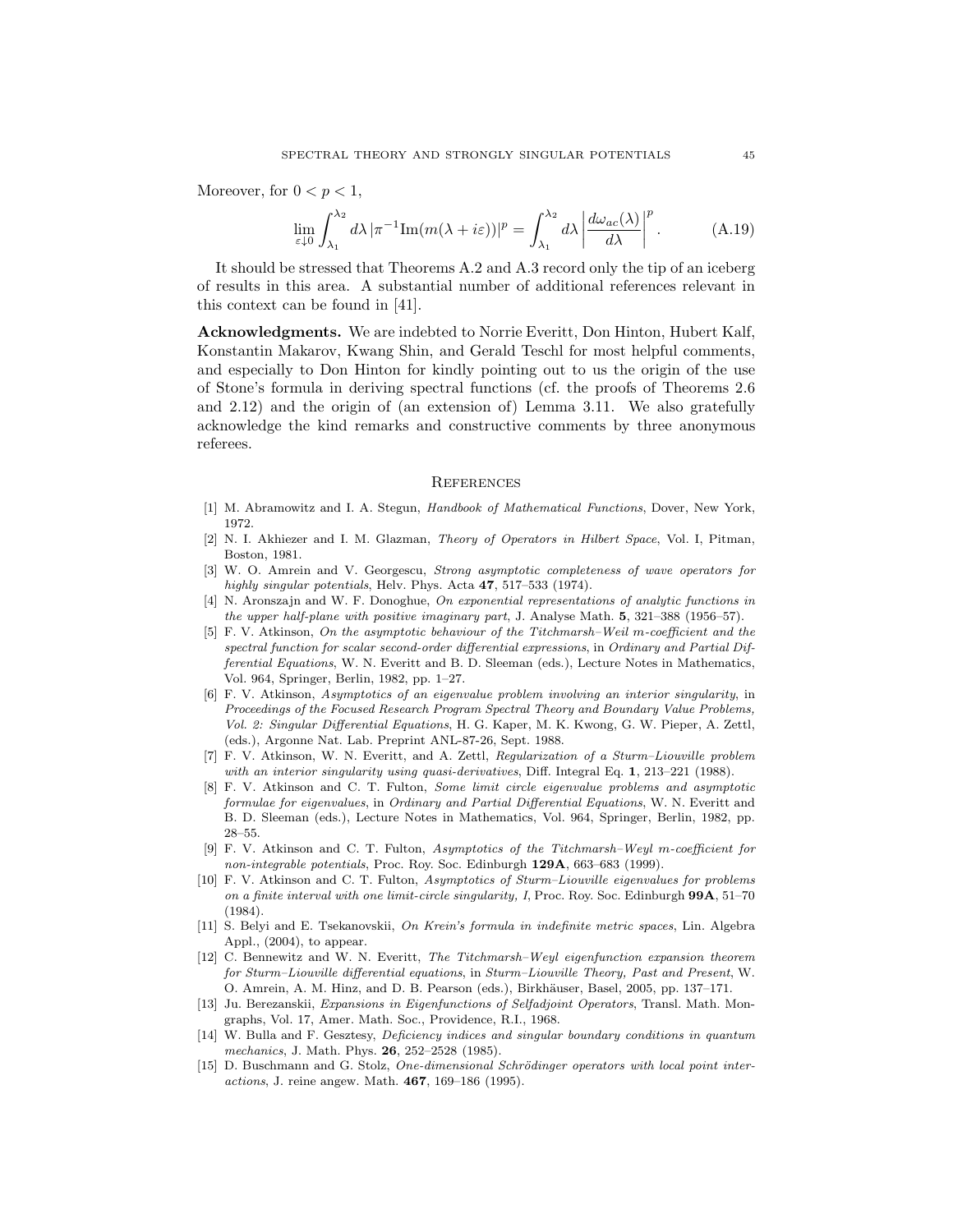- [16] S. Clark and F. Gesztesy, Weyl–Titchmarsh M-function asymptotics and Borg-type theorems for Dirac operators, Trans. Amer. Math. Soc. 354, 3475–3534 (2002).
- [17] E. A. Coddington and N. Levinson,Theory of Ordinary Differential Equations, Krieger, Malabar, 1985.
- V. Derkach and S. Hassi, A reproducing kernel space model for  $N_{\kappa}$ -functions, Proc. Amer. Math. Soc. 131, 3795–3806 (2003).
- [19] V. Derkach, S. Hassi, and H. de Snoo, Singular perturbations of Self-adjoint operators, Math. Phys., Anal. Geometry 6, 349–384 (2003).
- [20] A. Dijksma, H. Langer, and Yu. Shondin, Rank one perturbations at infinite coupling in Pontryagin spaces, J. Funct. Anal. 209, 206–246 (2004).
- [21] A. Dijksma and Yu. Shondin, Singular point-like perturbations of the Bessel operator in a Pontryagin space, J. Diff. Eq. 164, 49-91 (2000).
- [22] W. F. Donoghue, Monotone Matrix Functions and Analytic Continuation, Springer, Berlin, 1974.
- [23] N. Dunford and J. T. Schwartz, Linear Operators Part II: Spectral Theory, Interscience, New York, 1988.
- [24] M. S. P. Eastham and H. Kalf, Schrödinger-type Operators with Continuous Spectra, Pitman, Boston, 1982.
- [25] W. N. Everitt, A personal history of the m-coefficient, J. Comp. Appl. Math. 171, 185–197  $(2004)$ .
- [26] W. N. Everitt and H. Kalf, The Bessel differential equation and the Hankel transform, preprint, 2005.
- [27] W. N. Everitt and A. Zettl, Differential operators generated by a countable number of quasidifferential expressions on the real line, Proc. London Math. Soc.  $(3)$  64, 542–544 (1992).
- [28] W. N. Everitt, C. Shubin, G. Stolz, and A. Zettl, Sturm–Liouville problems with an infinite number of interior singularities, in Spectral Theory and Computational Methods of Sturm– Liouville Problems, D. Hinton and P. W. Schaefer (eds.), Marcel Dekker, New York, 1997, pp. 211–249.
- [29] G. Freiling and V. Yurko, Inverse problems for differential operators with singular boundary conditions, Math. Nachr., to appear.
- [30] C. T. Fulton, *Parametrizations of Titchmarsh's*  $m(\lambda)$ -functions in the limit circle case, Trans. Amer. Math. Soc. 229, 51-63 (1977).
- [31] C. T. Fulton, Singular eigenvalue problems with eigenvalue parameter contained in the boundary condition, Proc. Roy. Soc. Edinburgh 87A, 1–34 (1980).
- [32] C. T. Fulton, Asymptotics of the m-coefficient for eigenvalue problems with eigenparameter in the boundary condition, Bull. London Math. Soc. 13, 547–556 (1981).
- [33] C. T. Fulton, Some open problems on asymptotics of m-coefficients, in Spectral Theory of Differential Operators, I. W. Knowles and R. T. Lewis (eds.), North–Holland, Amsterdam, 1981, pp. 189–192.
- [34] C. Fulton, Titchmarsh–Weyl m-functions for second-order Sturm–Liouville problems with two singular endpoints, preprint, 2004.
- [35] C. T. Fulton and S. Pruess, The computation of spectral density functions for singular Sturm– Liouville problems involving simple continuous spectra, ACM Trans. Math. Software 24, 107–129 (1998).
- [36] C. Fulton, D. Pearson, and S. Pruess, Computing the spectral function for singular Sturm– Liouville problems, J. Comp. Appl. Math. 176, 131–162 (2005).
- [37] F. Gesztesy and W. Kirsch, One-dimensional Schrödinger operators with interactions singu $lar\; on\; a\; discrete\; set.$  J. reine angew. Math.  $362$ ,  $28-50$  (1985).
- [38] F. Gesztesy, C. Macedo, and L. Streit, An exactly solvable periodic Schrödinger operator, J. Phys. A18, L503–L507 (1985).
- [39] F. Gesztesy and L. Pittner, Two-body scattering for Schrödinger operators involving zerorange interactions, Rep. Math. Phys. 19, 143–154 (1984).
- [40] F. Gesztesy and B. Simon, Uniqueness theorems in inverse spectral theory for onedimensional Schrödinger operators, Trans. Amer. Math. Soc. 348, 349–373 (1996).
- [41] F. Gesztesy and E. Tsekanovskii, On matrix-valued Herglotz functions, Math. Nachr. 218, 61–138 (2000).
- [42] F. Gesztesy and M. Zinchenko, Weyl–Titchmarsh theory for CMV operators associated with orthogonal polynomials on the unit circle, J. Approx. Th., to appear.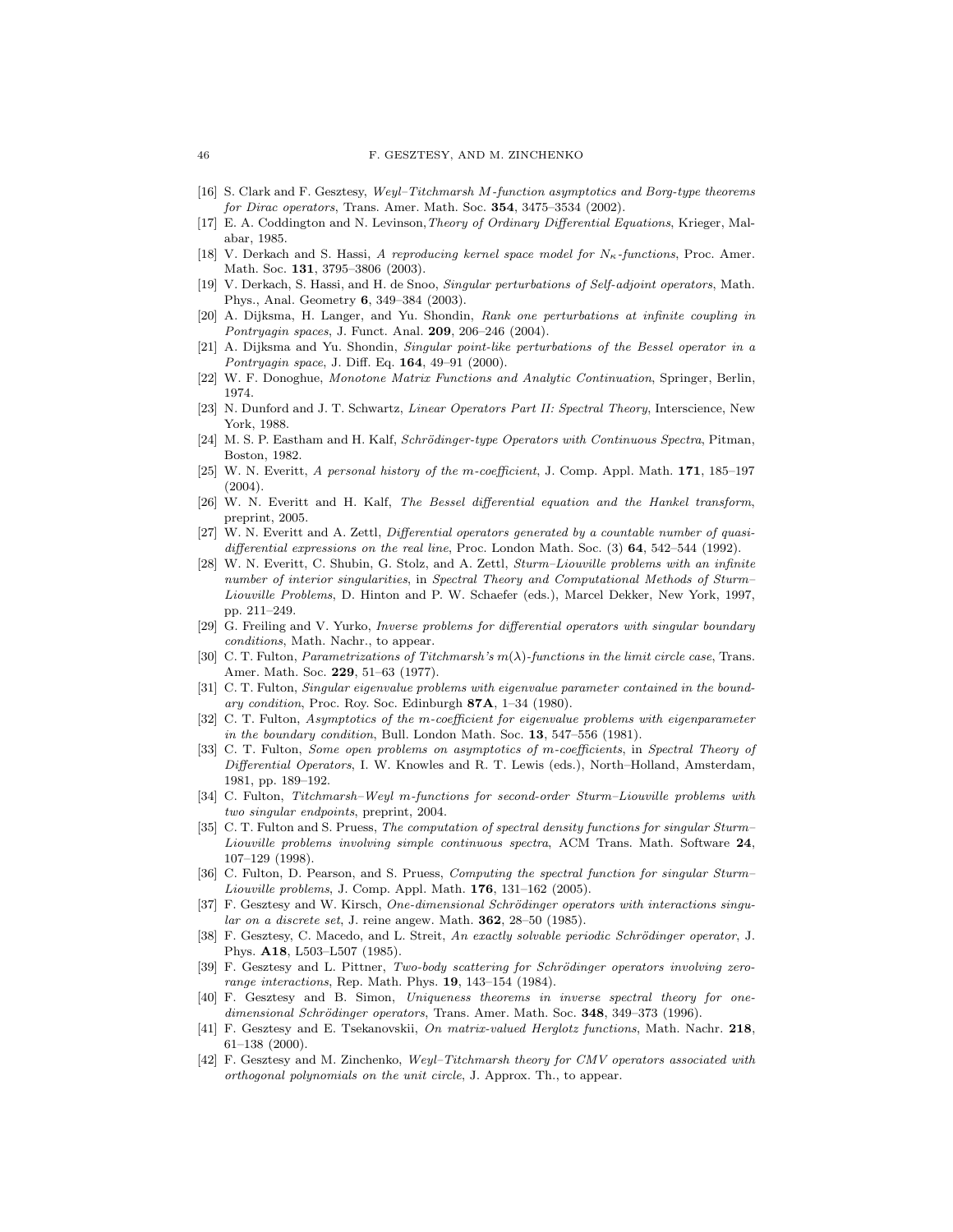- [43] D. J. Gilbert, On subordinacy and analysis of the spectrum of Schrödinger operators with two singular endpoints, Proc. Roy. Soc. Edinburgh 112A, 213-229 (1989).
- [44] D. J. Gilbert, On subordinacy and spectral multiplicity for a class of singular differential operators, Proc. Roy. Soc. Edinburgh A 128, 549–584 (1998).
- [45] E. Hille, Lectures on Ordinary Differential Equations, Addison–Wesley, Reading, MA, 1969.
- [46] D. Hinton, *Limit-point limit-circle criteria for*  $(py')' + qy = \lambda ky$ , in it Ordinary and Partial Differential Equations, B. D. Sleeman and I. M. Michael (eds.), Lecture Notes in Mathematics, Vol. 415, Springer, Berlin, 1974, pp. 173–183.
- [47] D. Hinton and A. Schneider, On the spectral representation for singular selfadjoint boundary eigenvalue problems, in Contributions to Operator Theory in Spaces with an Indefinite Metric, A. Dijksma, I. Gohberg, M. A. Kaashoek, R. Mennicken (eds.), Operator Theory: Advances and Applications, Vol. 106 (1998), pp. 217–251.
- [48] R. O. Hryniv and Y. V. Mykytyuk, Half-inverse spectral problems for Sturm–Liouville operators with singular potentials, Inverse Probl. 20, 1423–1444 (2004).
- [49] R. O. Hryniv and Y. V. Mykytyuk, Transformation operators for Sturm–Liouville operators with singular potentials, Math. Phys. Anal. Geom. 7, 119–149 (2004).
- [50] R. O. Hryniv and Y. V. Mykytyuk, Eigenvalue asymptotics for Sturm–Liouville operators with singular potentials, preprint, 2004.
- [51] R. O. Hryniv and Y. V. Mykytyuk, Inverse spectral problems for Sturm–Liouville operators with singular potentials, IV. Potentials in the Sobolev space scale, preprint, 2004.
- [52] I. S. Kac, On the multiplicity of the spectrum of a second-order differential operator, Sov. Math. Dokl. 3, 1035–1039 (1962).
- [53] I. S. Kac, Spectral multiplicity of a second order differential operator and expansion in eigenfunctions, Izv. Akad. Nauk SSSR 27, 1081–11112 (1963). Erratum, Izv. Akad. Nauk SSSR 28, 951–952 (1964). (Russian.)
- [54] I. S. Kac and M. G. Krein, R-functions–analytic functions mapping the upper halfplane into itself, Amer. Math. Soc. Transl. (2) 103, 1-18 (1974).
- [55] K. Kodaira, The eigenvalue problem for ordinary differential equations of the second order and Heisenberg's theory of the S-matrices, Amer. J. Math. 71, 921–945 (1949).
- [56] P. Koosis, *Introduction to H<sub>p</sub> Spaces*, London Math. Soc. Lecture Note Series 40, Cambridge University Press, Cambridge, 1980.
- [57] N. Levinson, A simplified proof of the expansion theorem for singular second order linear differential equations, Duke Math. J. 18, 719–722 (1951).
- [58] B. M. Levitan, Inverse Sturm–Liouville Problems, VNU Science Press, Utrecht, 1987.
- [59] B. M. Levitan and I. S. Sargsjan, Introduction to Spectral Theory: Selfadjoint Ordinary Differential Operators, Amer. Math. Soc., Providence, RI, 1975.
- [60] A. I. Markushevich, Theory of Functions of a Complex Variable, 2nd ed., Chelsea, New York, 1985.
- [61] K. Meetz, Singular potentials in nonrelativistic quantum mechanics, Nuovo Cimento (10) 34, 690–708 (1964).
- [62] M. A. Naimark, Linear Differential Operators, Part II, Ungar, New York, 1968.
- $[63]$  H. Narnhofer, *Quantum theory for*  $1/r^2$ -potentials, Acta Physica Austriaca 40, 306-322 (1974).
- [64] D. B. Pearson, Time-dependent scattering theory for highly singular potentials, Helv. Phys. Acta 47, 249–2264 (1974).
- [65] D. B. Pearson, Quantum Scattering and Spectral Theory, Academic Press, London, 1988.
- [66] I. I. Priwalow, Randeigenschaften ranalytischer Funktionen, 2nd ed., VEB Verlag, Berlin, 1956.
- [67] M. Rosenblum and J. Rovnyak, Topics in Hardy Classes and Univalent Functions, Birkhäuser, Basel, 1994.
- [68] J. Rovnyak and L. A. Sakhnovich, On the Krein–Langer integral representation of generalized Nevanlinna functions, Electronic J. Lin. Algebra 11, 1–15 (2004).
- [69] A. Rybkin, On the spectral  $L_2$  conjecture,  $3/2$ -Lieb–Thirring inequality and distributional potentials, J. Math. Phys. 46, 123505-1–8 (2005).
- [70] A. M. Savchuk and A. A. Shkalikov, Sturm–Liouville operators with singular potentials, Math. Notes 66, 741–753 (2000).
- [71] A. M. Savchuk and A. A. Shkalikov, Sturm–Liouville operators with distribution potentials, Transl. Moscow Math. Soc. 2003, 143–192.